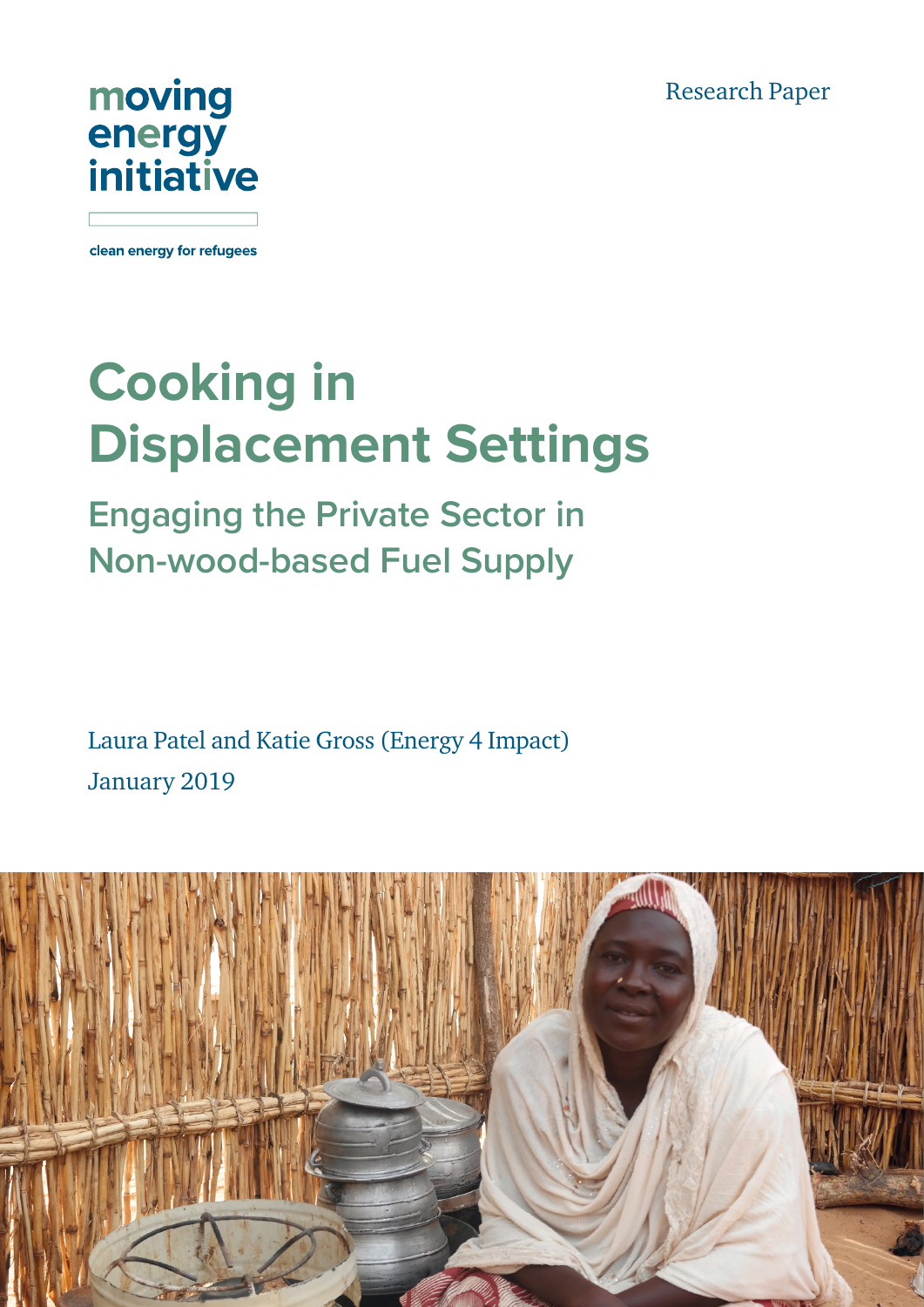### **Contents**

|   | Preface                                                                                      | 3  |
|---|----------------------------------------------------------------------------------------------|----|
|   | <b>Executive Summary</b>                                                                     | 4  |
| 1 | Introduction                                                                                 | 6  |
| 2 | Cooking in a Displacement Setting                                                            | 8  |
| 3 | Designing a Non-wood Cooking Concession                                                      | 14 |
| 4 | Lessons Learnt from the MEI's Work                                                           | 18 |
| 5 | <b>Conclusion and Recommendations</b>                                                        | 22 |
|   | Annex 1: Establishing Community-owned Ethanol<br><b>Business Cooperatives</b>                | 24 |
|   | Annex 2: Increasing Purchasing Power for Pellets                                             | 29 |
|   | Annex 3: Jump-starting LPG Markets<br>for Integrated Communities                             | 33 |
|   | Annex 4: Developing Refugee-oriented<br>Markets for LPG                                      | 37 |
|   | Annex 5: Method of Calculating the Proposed<br>Price Cap for the Non-wood Cooking Concession | 42 |
|   | <b>About the Authors</b>                                                                     | 45 |
|   | Acknowledgments                                                                              | 46 |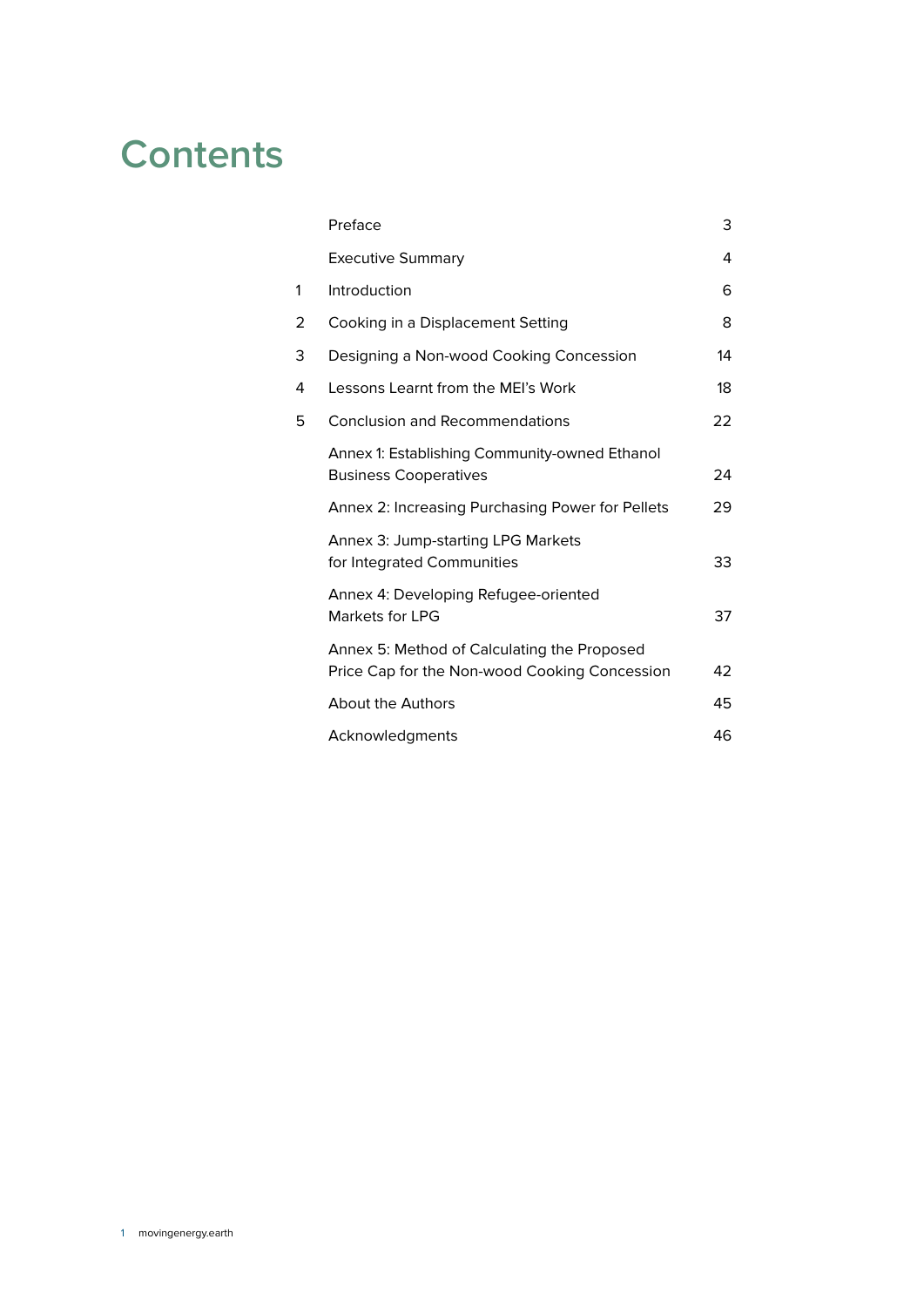### **About the Moving Energy Initiative**

The Moving Energy Initiative (MEI) is working to achieve access to clean, affordable and reliable energy among displaced populations by:

- **• Working with humanitarian agencies and donors** to change policies and practices based on evidence from practical projects;
- **• Working with the private sector** to design and implement innovative market-based solutions;
- **• Improving the evidence base** through original research and the demonstration of new approaches tried and tested in camps and host communities; and
- **• Cooperating with host governments and national NGOs** to improve energy security among both local and refugee communities.

The MEI is a collaboration between Energy 4 Impact, Chatham House, Practical Action, the Norwegian Refugee Council (NRC) and the Office of the United Nations High Commissioner for Refugees (UNHCR), with funding from the UK Department for International Development (DFID).

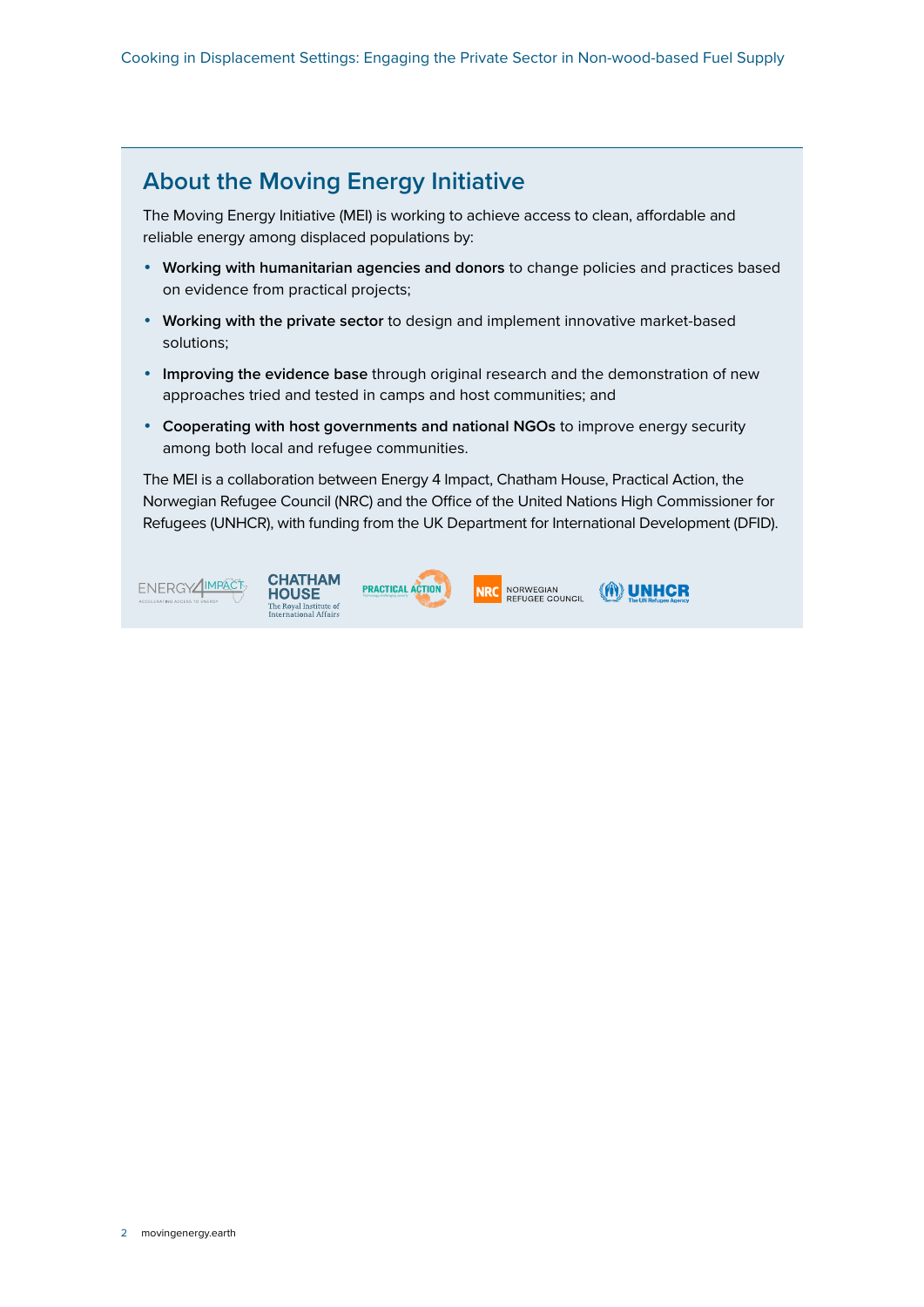### <span id="page-3-0"></span>**Preface**

The Moving Energy Initiative (MEI) is an international consortium seeking to sustainably increase access to energy for displaced people and to improve how energy is dealt with in humanitarian situations. It was formally inaugurated in 2015 as a partnership between Energy 4 Impact, Practical Action, the UN Refugee Agency (UNHCR), the Norwegian Refugee Council and Chatham House. Funding for this publication, and for the wider activities of the MEI, has come from the UK Department for International Development (DFID).

When the MEI published the report Heat, Light and Power for Refugees in 2015,<sup>1</sup> the consortium felt it had addressed a fundamental gap in analysis about energy needs in humanitarian settings. This was the first publication that attempted to establish the amount of energy used by forcibly displaced people around the world and the amount that they paid for it. Since then, much has been achieved. The consortium is actively enabling market-based energy provision, and improving energy access in refugee camps in Burkina Faso and Kenya, as well as in areas affected by large-scale migration in northern Jordan. This work – and the 'learning by doing' that is fundamental to this process – remains the central piece of the MEI.

One area that the MEI chose to consider was creating market opportunities for the sales and distribution of non-wood-based fuels in and around the Kakuma refugee camp (and nearby Kalobeyei settlement) in Kenya. This was done by presenting the private sector with the challenge of designing a non-wood cooking concession. Findings from this process are presented in this research paper, alongside a series of case studies that highlight examples of cooking interventions taking place in other displacement contexts. The aim of this paper is to inform practitioners, policymakers and private-sector companies interested in better serving this market with improved cooking solutions.

Other research resources and publications in this series are available online at www.movingenergy.earth.

<sup>&</sup>lt;sup>1</sup> Lahn, G. and Grafham, O. (2015), Heat, Light and Power for Refugees: Saving Lives, Reducing Costs, Chatham House Report for the Moving Energy Initiative, London: Royal Institute of International Affairs, [https://www.chathamhouse.org/sites/default/files/publications/research/2015-11-17](https://www.chathamhouse.org/sites/default/files/publications/research/2015-11-17-heat-light-power-refugees-lahn-grafham-final.pdf) [heat-light-power-refugees-lahn-grafham-final.pdf](https://www.chathamhouse.org/sites/default/files/publications/research/2015-11-17-heat-light-power-refugees-lahn-grafham-final.pdf) (accessed 15 Oct. 2018).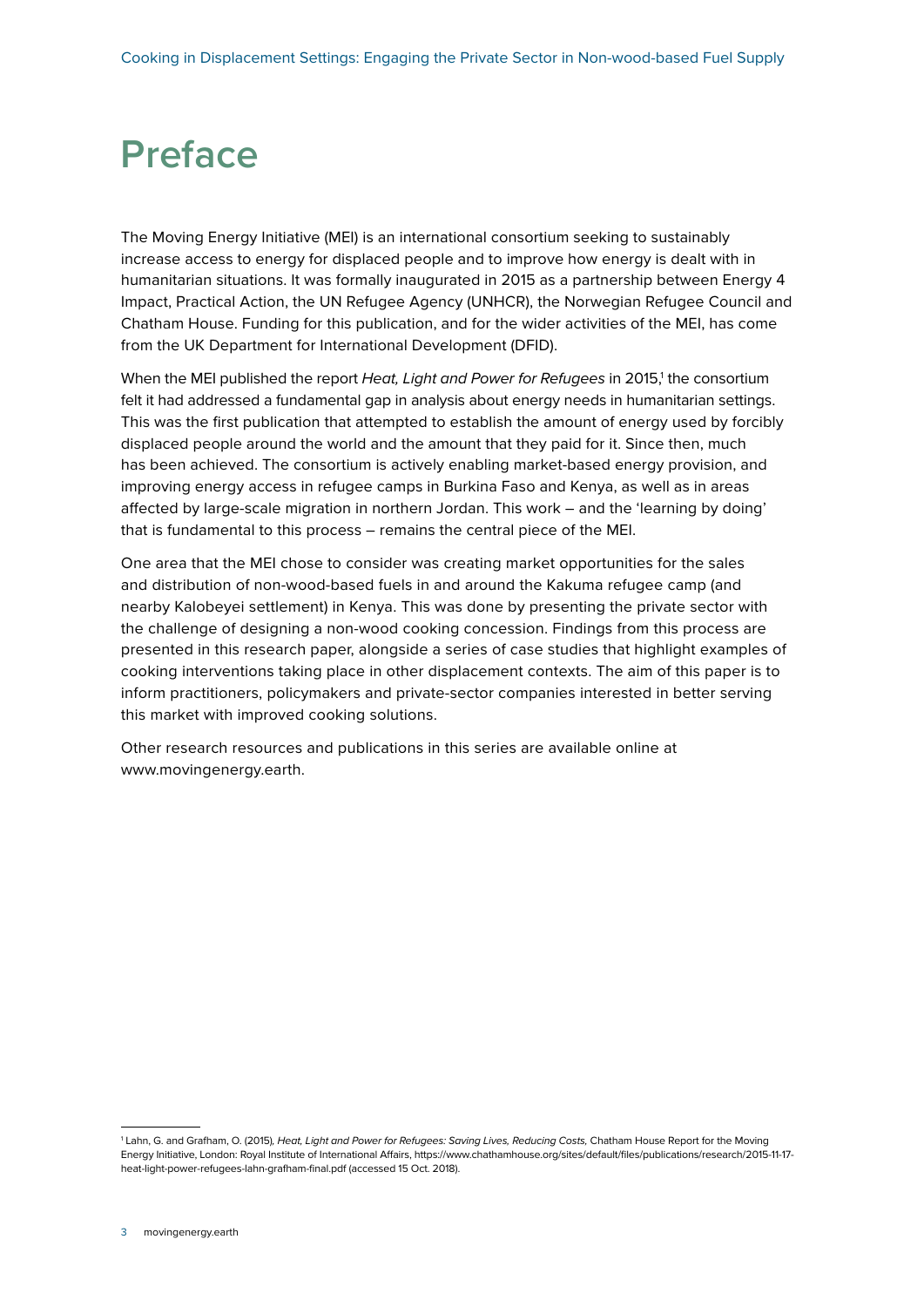### <span id="page-4-0"></span>**Executive Summary**

Providing adequate cooking fuel and clean-burning, fuel-efficient stoves in displacement settings has long been a major challenge for local authorities, humanitarian agencies, nongovernmental organizations (NGOs), local communities and refugees themselves. Refugees generally have limited access to modern cooking solutions. Most either depend on insufficient humanitarian agency handouts of 'in-kind' firewood<sup>2</sup> or have to travel long distances to collect firewood (in the latter case, exposing themselves to the risk of attack and/or sparking conflict with host communities). In many displacement settings, such as in Tanzania and Bangladesh, a crisis point is being reached in which firewood from the local environment is no longer available and no alternatives exist. In many cases, host governments are recognizing the environmental damage and are now pushing for change, banning in-kind firewood distribution or requesting humanitarian agency support to transition refugees to alternative fuels. All these issues are present in the Kakuma refugee camp complex in Kenya,<sup>3</sup> which prompted the Moving Energy Initiative (MEI) to explore alternative solutions to meeting residents' cooking energy needs.

There is significant potential for private-sector engagement in this context – which, though largely overlooked to date, could result in win-win scenarios for all stakeholders. Refugee camps and other displacement settings present opportunities for private-sector cooking fuel companies to expand their customer bases, with the added advantage for vendors of offering concentrated demand and scope for economies of scale. Studies show that refugees are already engaging with existing suppliers, using what little income they have to purchase traditional cooking fuels (i.e. firewood and charcoal). On a global scale, however, private-sector investment in the supply of alternative fuels to these markets has been limited to date.

There are several reasons for this, including in most cases a large degree of uncertainty surrounding refugees' legal status and unclear government policies regarding their economic integration. For the Kakuma complex, the MEI decided to engage with the private sector directly. It asked firms to propose creative solutions for overcoming the obstacles to private investment in alternative fuels for refugee and host-community populations. This research paper records that process, and reviews lessons from the MEI's experience in Kenya. It also includes relevant examples from other countries, to provide insights and lessons for future private-sector engagement in refugee cooking energy markets.

The results of the MEI's 2016 survey of households in Kakuma I camp in Kenya<sup>4</sup> showed a gap between user demand and ability to pay for cleaner alternative fuels. Based on these results, the MEI set out to establish a concession system that would subsidize the provision of alternative fuels to the consumer, with prices capped at a level deemed affordable to a majority of households in the overall Kakuma complex. The MEI requested expressions of interest (EOIs) from local private-sector companies for expanding sales and distribution of fuels in the camp complex through the concession. One of the parameters was that the difference

<sup>&</sup>lt;sup>2</sup> In-kind firewood refers to the distribution of firewood itself, as opposed to the distribution of cash for the purchase of firewood. 3 Kakuma refugee camp consists of four sub-camps or zones (Kakuma I–IV). In the context of this paper, the term 'Kakuma complex' also includes the nearby Kalobeyei integrated settlement.

<sup>4</sup> Corbyn, D. and Vianello, M. (2018), *Prices, Products and Priorities: Meeting Refugees' Energy Needs in Burkina Faso and Kenya*, Research Paper for the Moving Energy Initiative, London: Royal Institute of International Affairs, [https://www.chathamhouse.org/sites/default/files/](https://www.chathamhouse.org/sites/default/files/publications/research/2018-01-30-meeting-refugees-energy-needs-burkina-faso-kenya-mei-corbyn-vianello-final.pdf) [publications/research/2018-01-30-meeting-refugees-energy-needs-burkina-faso-kenya-mei-corbyn-vianello-final.pdf.](https://www.chathamhouse.org/sites/default/files/publications/research/2018-01-30-meeting-refugees-energy-needs-burkina-faso-kenya-mei-corbyn-vianello-final.pdf)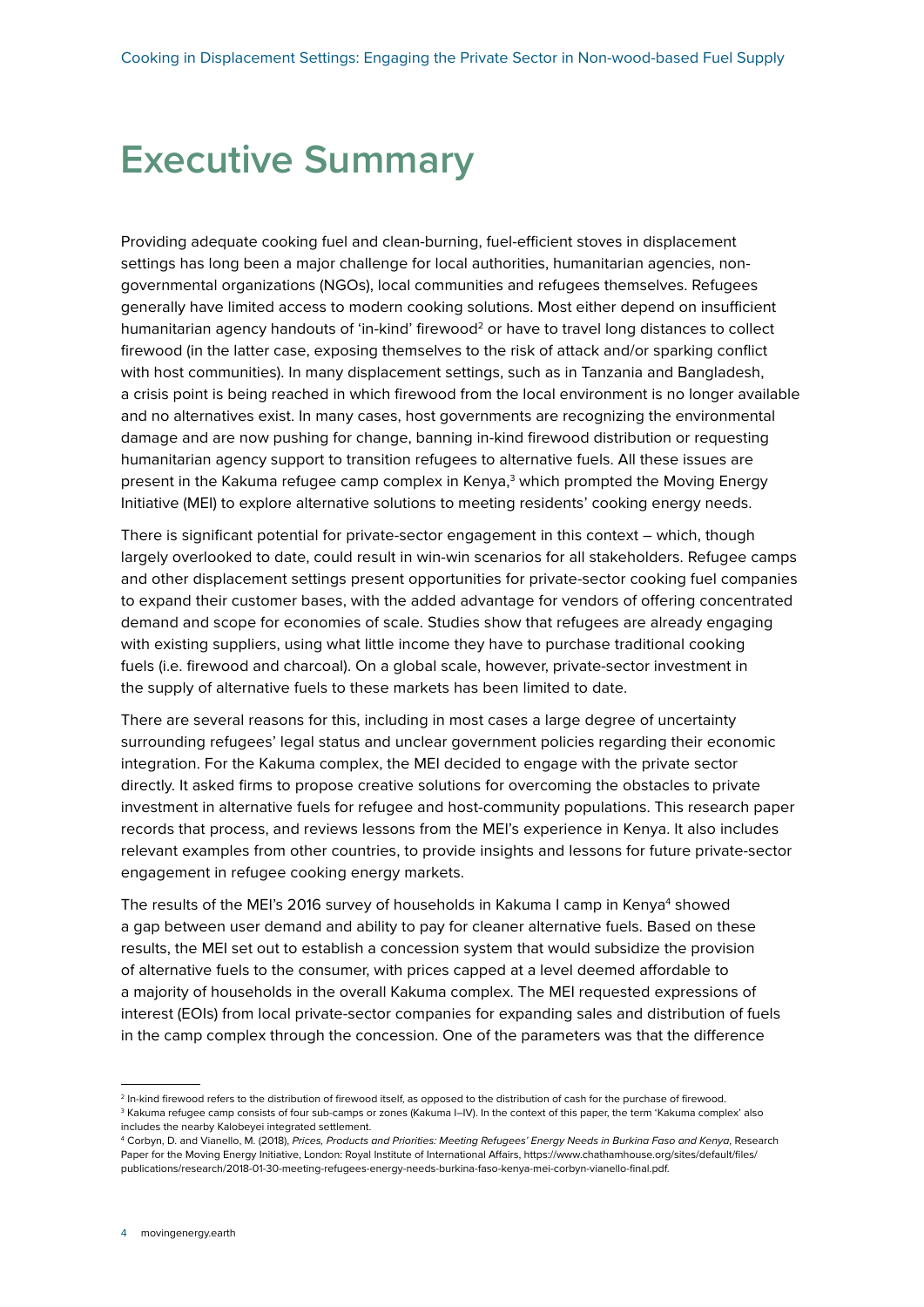between the true cost of the fuel and the subsidized price to the consumer would be paid to the concession-holder upon proof of sales. Companies shortlisted during the EOI phase were invited to submit detailed proposals for the concession, with one of the design challenges being to integrate the concession into a sustainable business model.

The winning company – National Oil Corporation of Kenya (NOCK) – is to receive a prize of \$50,000 for its proposed concession to supply liquefied petroleum gas (LPG) both to refugees in the Kakuma complex and to the surrounding host community. NOCK's proposal included income-generation opportunities and entrepreneurship training for women and youth inside and outside the complex, with participants offered roles in the distribution and exchange of LPG cylinders through local retail shops. In addition to the impact for income generation, NOCK anticipates that its proposed concession will result in improved health among LPG users and reduce forest degradation.

The MEI also conducted interviews with various stakeholders in other contexts and countries who are engaged in efforts to develop market-based approaches to providing clean, fuel-efficient cooking solutions to refugees. The findings were developed into a series of case studies that are presented in the annexes to this research paper. Lessons from the concession competition and the case studies are elaborated, including a comparison of subsidy-based and commercial approaches (or, perhaps more accurately, an analysis of how various initiatives have transitioned along the spectrum from fully subsidized to fully commercial). Also discussed are strategies for building on existing local market dynamics and incentivizing greater privatesector engagement, such as how donor support and government policies can influence private company appetite for, and success in, fuel markets in refugee camps.

Based on these lessons, the MEI recommends greater donor investment and longer-term guaranteed funding for cooking interventions. This is needed to allow sufficient time to build sustainable markets and secure the requisite engagement and investments from the private sector. This is especially worthwhile where refugee income is constrained (due to legal status or lack of income opportunities), and where alternative fuels are new to the market. Interventions should be done at scale, once sufficient data have been gathered on user preferences and ability or willingness to pay, rather than through pilot-only schemes. The interventions should also be integrated as much as possible with the host community and larger region, rather than set up as standalone markets for refugees. Larger, longer-term investments by the private sector – supported through partnerships with donors and humanitarian agencies – in infrastructure and demand creation (both in and outside the refugee community) can reduce the price of alternative solutions and support a gradual transition away from subsidies. The lessons and recommendations in this paper provide guidance for designing interventions in the future, and for scaling up existing activities to secure refugee access to modern cooking solutions that protect health and the environment.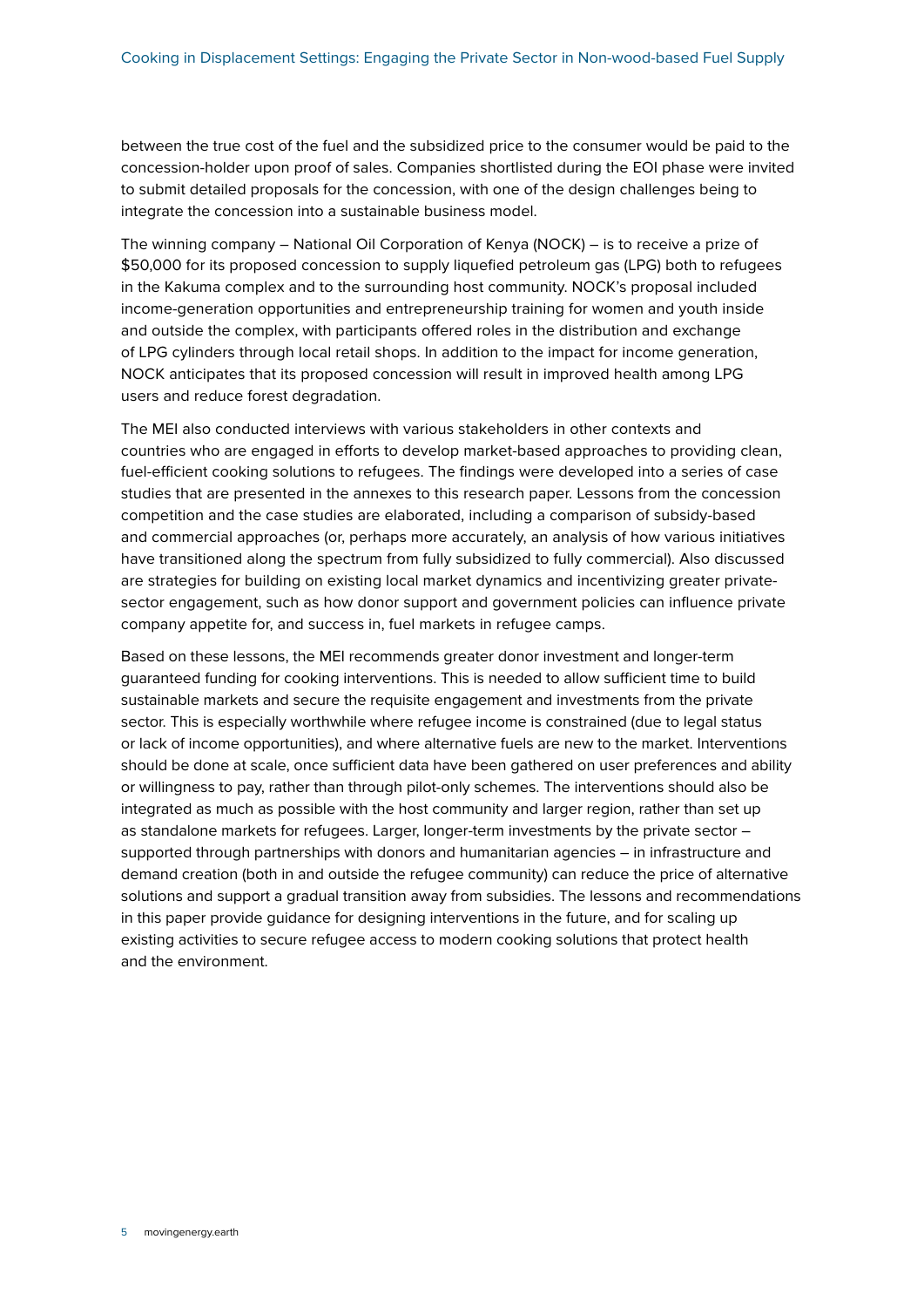### <span id="page-6-0"></span>**1. Introduction**

Providing adequate fuel for household and institutional use in displacement settings is a significant challenge for local authorities, humanitarian agencies, local communities and refugees. The Moving Energy Initiative (MEI) estimates that forcibly displaced families living in camps are burning 64,700 acres of forest (equivalent to 49,000 football pitches) each year.<sup>5</sup> In many displacement settings, a crisis point is being reached in which firewood from the local environment is no longer available and no alternatives exist. There are also significant health risks associated with household air pollution from cooking with solid-biomass fuels (e.g. wood and charcoal); in nearly all cases, these risks are not addressed by the introduction of fuel-efficient stoves. People living in and around refugee camps and settlements often have little income, and the remote nature of these settings limits access to more modern energy products and services. At the same time, people in these settings are engaging in markets and using what little income they have to purchase traditional fuels for cooking. The MEI survey in Kakuma I estimated that 17 per cent of refugees' median income is spent on cooking, amounting to \$4.99 per month, or more than is spent on lighting and phone-charging combined. A study by the Technical University of Denmark (DTU) found that 53 per cent of refugees in Nyarugusu, Tanzania, were spending nearly half their monthly capped income (\$12 out of \$27 legally allowed employment income) on cooking fuel.<sup>6</sup>

Within this context, the MEI set out to investigate innovative models that could be used to scale up the distribution and consumption of non-wood cooking fuels, focusing in particular on the Kakuma complex in north-west Kenya. Research from the MEI's first phase noted the failure to create opportunities for business in displacement contexts, and that little was being done to take advantage of the local economies of scale and concentration of demand that camps can offer. Significant cost and operational efficiencies may be achievable only by optimizing at scale – this would create opportunities for ensuring the profitability of suppliers and retailers, and would in itself be an incentive for efficiencies. Such an approach would also facilitate the creation of platforms that could extend the reach of fuel supply services beyond refugees and surrounding host communities, thus supporting development of the general market.

Reflecting these factors, during the second phase of the programme the MEI proposed the idea of a non-wood cooking concession under which the price of a more modern cooking solution would be capped at an amount determined as affordable to a large percentage of the population in the Kakuma complex. A fuel supplier would be awarded the concession and would sell fuel at the capped price. The supplier would be paid the difference between the capped price and the true cost of the solution upon providing proof of sales. It would be up to the fuel supplier to invest upfront and set up sufficient and appropriate sales and distribution channels for the product. The MEI challenged private-sector operators to develop strategies for integrating such a concession into a sustainable business model.

<sup>&</sup>lt;sup>5</sup> Lahn, G. and Grafham, O. (2015), Heat, Light and Power for Refugees: Saving Lives, Reducing Costs, Chatham House Report for the Moving Energy Initiative, London: Royal Institute of International Affairs, [https://www.chathamhouse.org/sites/default/files/publications/research/2015-11-](https://www.chathamhouse.org/sites/default/files/publications/research/2015-11-17-heat-light-power-refugees-lahn-grafham-final.pdf) [17-heat-light-power-refugees-lahn-grafham-final.pdf](https://www.chathamhouse.org/sites/default/files/publications/research/2015-11-17-heat-light-power-refugees-lahn-grafham-final.pdf) (accessed 15 Oct. 2018).

<sup>6</sup> Rivoal, M. and Haselip, J. (2017), *The true cost of using traditional fuels in a humanitarian setting. Case study of the Nyarugusu refugee camp, Kigoma region, Tanzania*, UNEP DTU Working Paper Series 2017: 3, UNEP DTU Partnership, Technical University of Denmark, [http://orbit.dtu.dk/](http://orbit.dtu.dk/files/145751864/LD_2017_TheTrueCostOfUsingTraditionalFuels_Rivoal_Haselip.pdf) [files/145751864/LD\\_2017\\_TheTrueCostOfUsingTraditionalFuels\\_Rivoal\\_Haselip.pdf](http://orbit.dtu.dk/files/145751864/LD_2017_TheTrueCostOfUsingTraditionalFuels_Rivoal_Haselip.pdf) (accessed 15 Oct. 2018).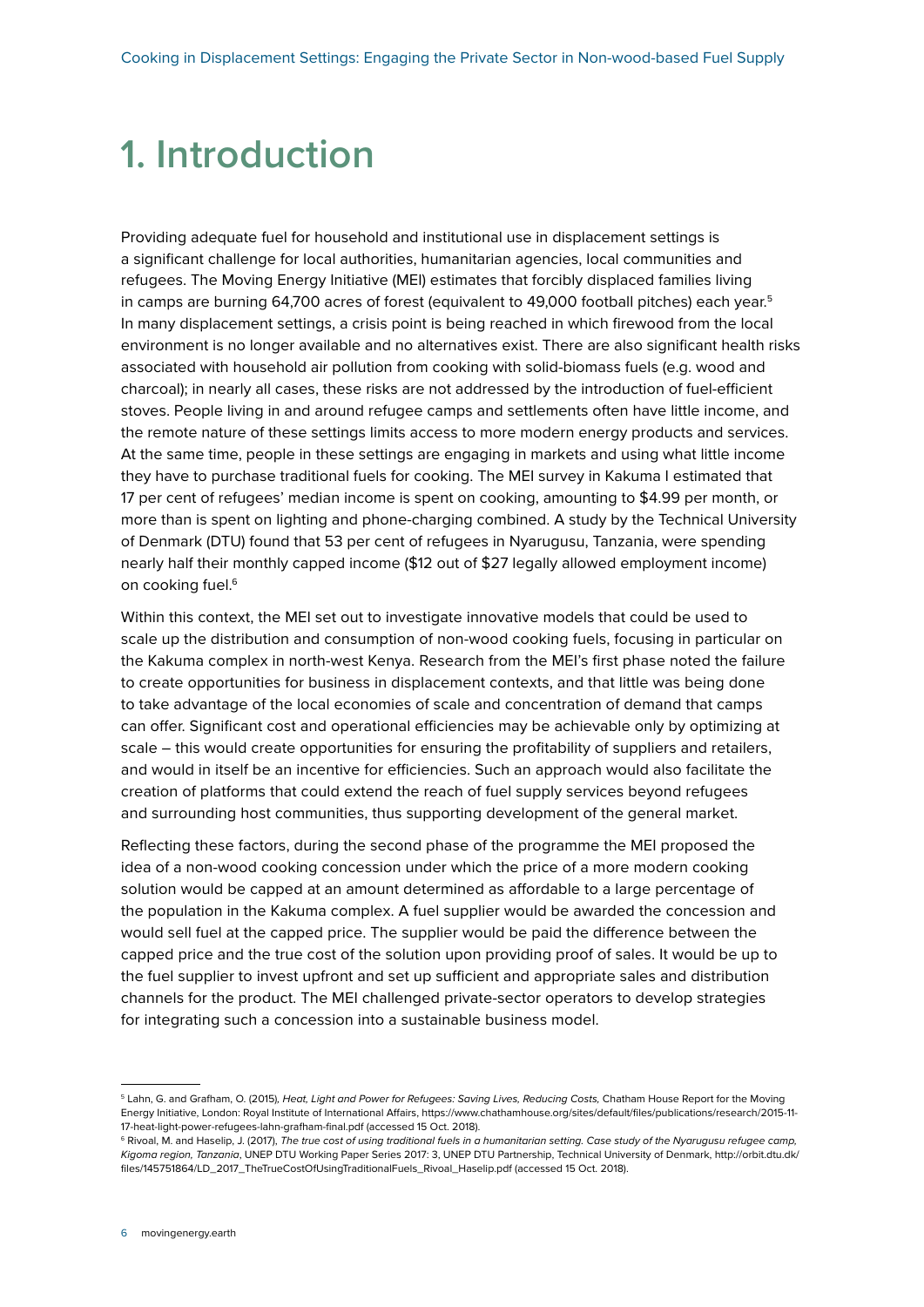This paper presents the findings from that process, as well as background information on the cooking situation in Kakuma. It examines the challenges for refugees in accessing modern cooking solutions, and for those supporting or seeking to improve cooking practices among refugee populations and host communities. The paper is accompanied by a series of case studies that highlight examples of interventions taking place in other displacement contexts (see Annexes 1 to 4), to illustrate what can be learnt from such interventions and what additional support is needed to increase the uptake of alternatives to firewood and charcoal. This paper is based on work completed by the MEI in designing the non-wood cooking concession, as well as on interviews with a range of stakeholders in the sector. It aims to inform practitioners, policymakers and private-sector companies interested in better serving this market.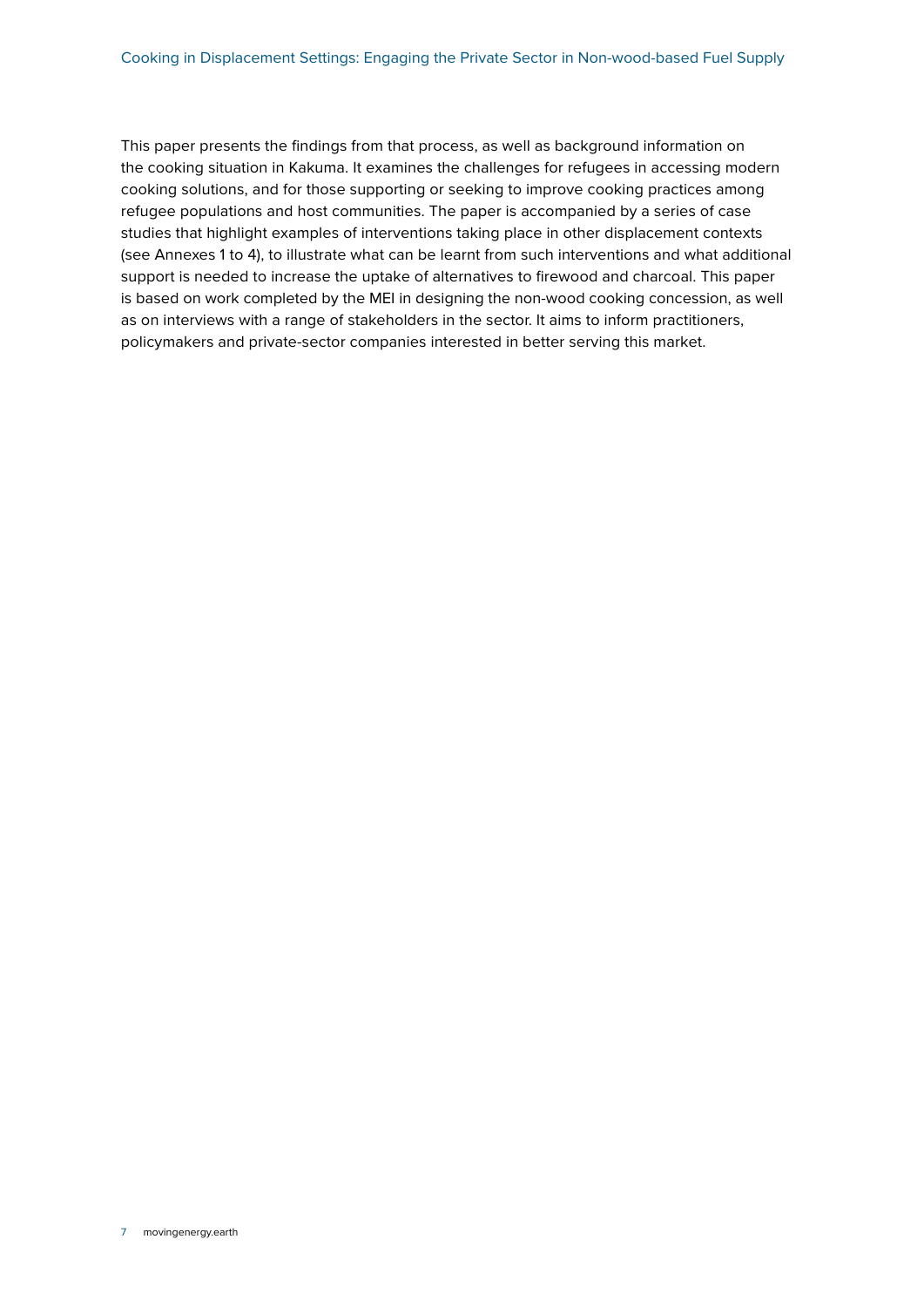## <span id="page-8-0"></span>**2. Cooking in a Displacement Setting**

### 2.1 Differentiating features of a displacement setting

In displacement settings, people are often forced to settle in remote areas with limited infrastructure. When they arrive at camps for refugees and internally displaced people (IDP), most are dependent on fuel handouts from humanitarian agencies or on fuels that can be collected for free to cook their food and heat their homes. It has been well documented that fuel collection creates conflict with local communities and increases the exposure of those who collect the fuel, primarily women and children, to risks of attack or other dangers, as well as having potentially long-term negative impacts on the natural environment.

During its first phase, the MEI completed an assessment of the types of improved cooking systems available, experiences in their promotion, the unique features of the humanitarian setting, and potential approaches to designing a response package. The findings of this work are presented in the MEI 'toolkit' publication *A Review of Cooking Systems for Humanitarian Settings.*<sup>7</sup>

The toolkit notes that many of the challenges and opportunities that drive the cookstoves sector in stable developing markets are equally relevant in displacement situations. However, the displacement context presents a number of additional factors that differentiate it and add to existing challenges. These differences, as noted in that publication, are presented in Table 1.

| <b>Difference</b>                                                                                                                          | <b>Implication</b>                                                                                                                                                                                                   | Possible approaches                                                                                                                                                                                                                                   |
|--------------------------------------------------------------------------------------------------------------------------------------------|----------------------------------------------------------------------------------------------------------------------------------------------------------------------------------------------------------------------|-------------------------------------------------------------------------------------------------------------------------------------------------------------------------------------------------------------------------------------------------------|
| Displaced people have limited<br>access to finance because<br>they often are not allowed to<br>work, cannot find work or are<br>paid less. | Limited spending power<br>constrains purchase of better<br>stoves and fuel (e.g. in South<br>Sudan, refugees were selling<br>firewood and charcoal for<br>cash, but not buying efficient<br>stoves because of cost). | • Investigate bulk stove purchase<br>to cut costs, perhaps providing<br>credit to incentivize distributors.<br>• Explore carbon finance<br>to reduce stove costs.<br>• Distribute cash or vouchers<br>for acquisition of goods in<br>the open market. |
| Displaced people may be<br>restricted from accessing<br>local energy sources by host<br>communities or government<br>regulations.          | Reliance on purchase of<br>fuel or risky self-sourcing<br>negatively affects fuel<br>affordability and quality.                                                                                                      | • Establish or strengthen<br>community management<br>structures that permit<br>access to resources within<br>a controlled framework<br>(specific days, locations<br>and harvesting methods).                                                          |

#### **Table 1: Factors differentiating cooking in displacement situations8**

<sup>7</sup> Vianello, M. (2016), *A Review of Cooking Systems for Humanitarian Settings,* Toolkit for the Moving Energy Initiative, London: Royal Institute of International Affairs, [https://www.chathamhouse.org/sites/default/files/publications/research/2016-05-19-mei-review-of-cooking-systems](https://www.chathamhouse.org/sites/default/files/publications/research/2016-05-19-mei-review-of-cooking-systems-vianello.pdf)[vianello.pdf](https://www.chathamhouse.org/sites/default/files/publications/research/2016-05-19-mei-review-of-cooking-systems-vianello.pdf) (accessed 15 Oct. 2018).

<sup>8</sup> Reused with permission from Vianello (2016), *A Review of Cooking Systems for Humanitarian Settings.*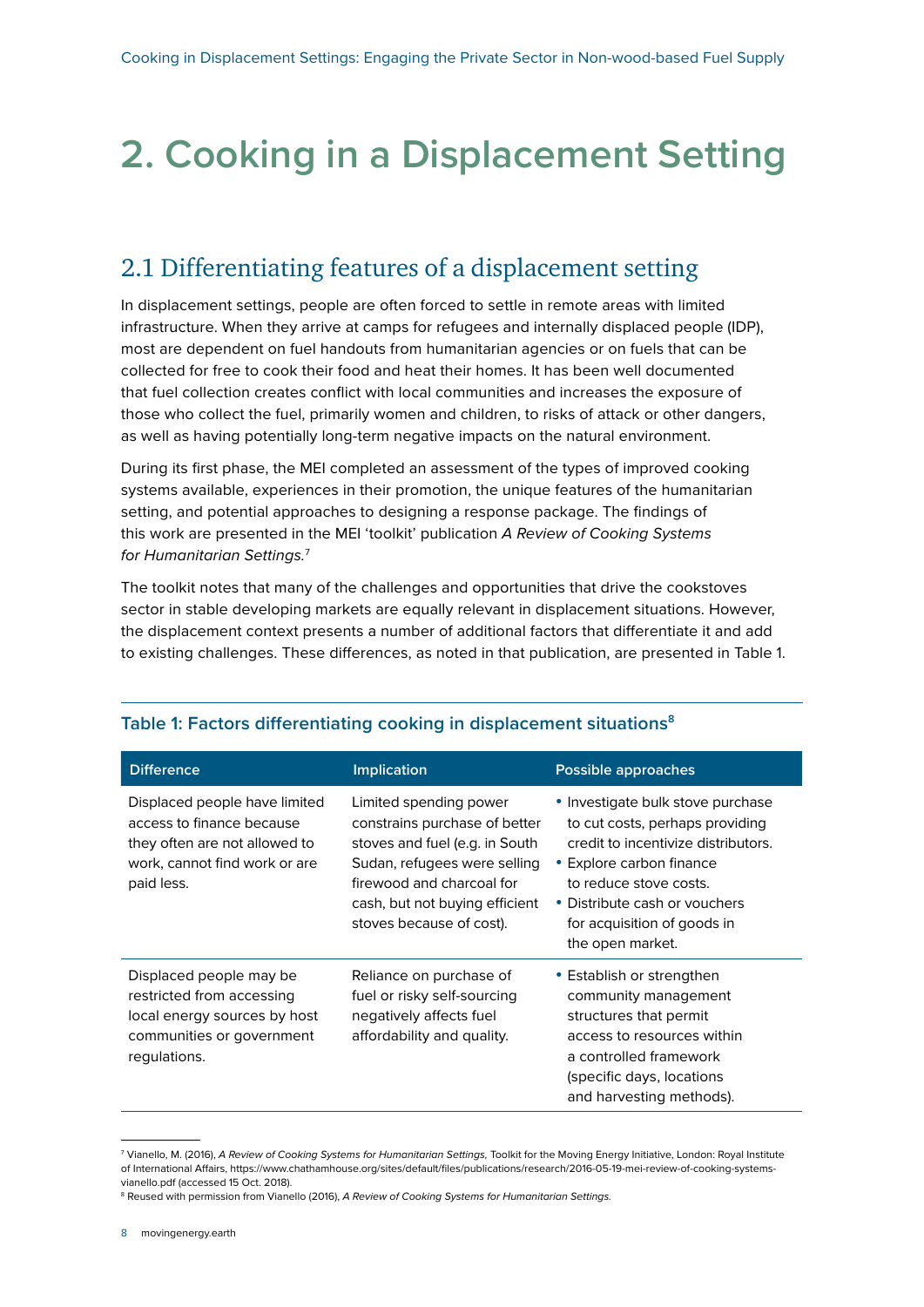| <b>Difference</b>                                                                                                                                                                                                                                                                  | <b>Implication</b>                                                                                                                                                                              | <b>Possible approaches</b>                                                                                                                                                                                                                             |
|------------------------------------------------------------------------------------------------------------------------------------------------------------------------------------------------------------------------------------------------------------------------------------|-------------------------------------------------------------------------------------------------------------------------------------------------------------------------------------------------|--------------------------------------------------------------------------------------------------------------------------------------------------------------------------------------------------------------------------------------------------------|
| Displaced people may feel<br>dependent on humanitarian<br>agencies for meeting basic<br>needs, a feeling perpetuated<br>by handouts. Refugees have<br>the potential to create diverse<br>economic opportunities. <sup>1</sup>                                                      | Dependency means<br>solutions are constrained by<br>humanitarian budgets. This<br>results in low prioritization of<br>modern cooking methods.                                                   | • Encourage commercial<br>activities by displaced people<br>and interaction with the host<br>country's economy.<br>• Reassess cooking in the<br>humanitarian context as an<br>integrated package involving<br>food and fuel, with budgets<br>to match. |
| <b>Encampment policies</b><br>prevent displaced people<br>from moving to procure<br>materials and merchandise<br>or sell their products,<br>undermining commercial<br>and productive activities.                                                                                   | Dependence on external<br>support is increased and<br>opportunities for self-<br>reliance are reduced.                                                                                          | • Engage in high-level dialogue<br>with host governments to<br>highlight missed opportunities<br>from encampment policies<br>and movement controls.                                                                                                    |
| Local people and host<br>governments resent efforts<br>that result in displaced people<br>receiving better stoves and<br>fuels than hosts.                                                                                                                                         | Where local people use<br>solid fuel in inefficient<br>appliances, it may be<br>insensitive and politically<br>difficult to leapfrog to<br>high-tech solutions for the<br>displaced population. | • Develop integrated<br>programmes supporting both<br>displaced people and host<br>communities.<br>• Avoid high-tech solutions<br>unless equally accessible<br>to local people.                                                                        |
| Relief agencies seem reluctant to<br>develop market dynamics in their<br>projects." Recognizing displaced<br>people as a potential resource<br>and market opportunity might<br>indicate an unwelcome sense of<br>permanence that governments<br>do not wish to convey to citizens. | Without market dynamics,<br>humanitarian operations<br>will remain dependent<br>indefinitely on donation<br>and subsidy.                                                                        | • Market-led solutions such<br>as pay-as-you-go (PAYG),<br>micro-enterprise and<br>outsourcing labour from camps<br>offer a stronger basis for<br>energy sustainability.                                                                               |
| Multiple agencies<br>operate in displacement<br>settings, particularly in<br>the emergency phase,<br>often outside mainstream<br>government structures.                                                                                                                            | Complex mix of agencies,<br>NGOs and donors<br>makes coordination and<br>consistency of approach<br>challenging.                                                                                | • Ensure early-stage coordination<br>of humanitarian actors, ideally<br>led within government, for<br>consistency of approach and<br>to avoid duplication.<br>• Possibly designate<br>a single agency to handle<br>improved cooking.                   |

Notes:

i Betts, A., Bloom, L., Kaplan, J. and Omata, N. (2014), *Refugee economies. Rethinking popular assumptions*, University of Oxford Humanitarian Innovation Project, June 2014, [http://www.rsc.ox.ac.uk/files/publications/other/refugee](http://www.rsc.ox.ac.uk/files/publications/other/refugee-economies-2014.pdf)[economies-2014.pdf](http://www.rsc.ox.ac.uk/files/publications/other/refugee-economies-2014.pdf) (accessed 15 Oct. 2018).

<sup>ii</sup> Bellanca, R. (2014), *Sustainable Energy Provision Among Displaced Populations: Policy and Practice*, Research Paper, London: Royal Institute of International Affairs, [https://www.chathamhouse.org/sites/default/files/field/field\\_document/201412](https://www.chathamhouse.org/sites/default/files/field/field_document/20141201EnergyDisplacedPopulationsPolicyPracticeBellanca.pdf) [01EnergyDisplacedPopulationsPolicyPracticeBellanca.pdf](https://www.chathamhouse.org/sites/default/files/field/field_document/20141201EnergyDisplacedPopulationsPolicyPracticeBellanca.pdf) (accessed 15 Oct. 2018).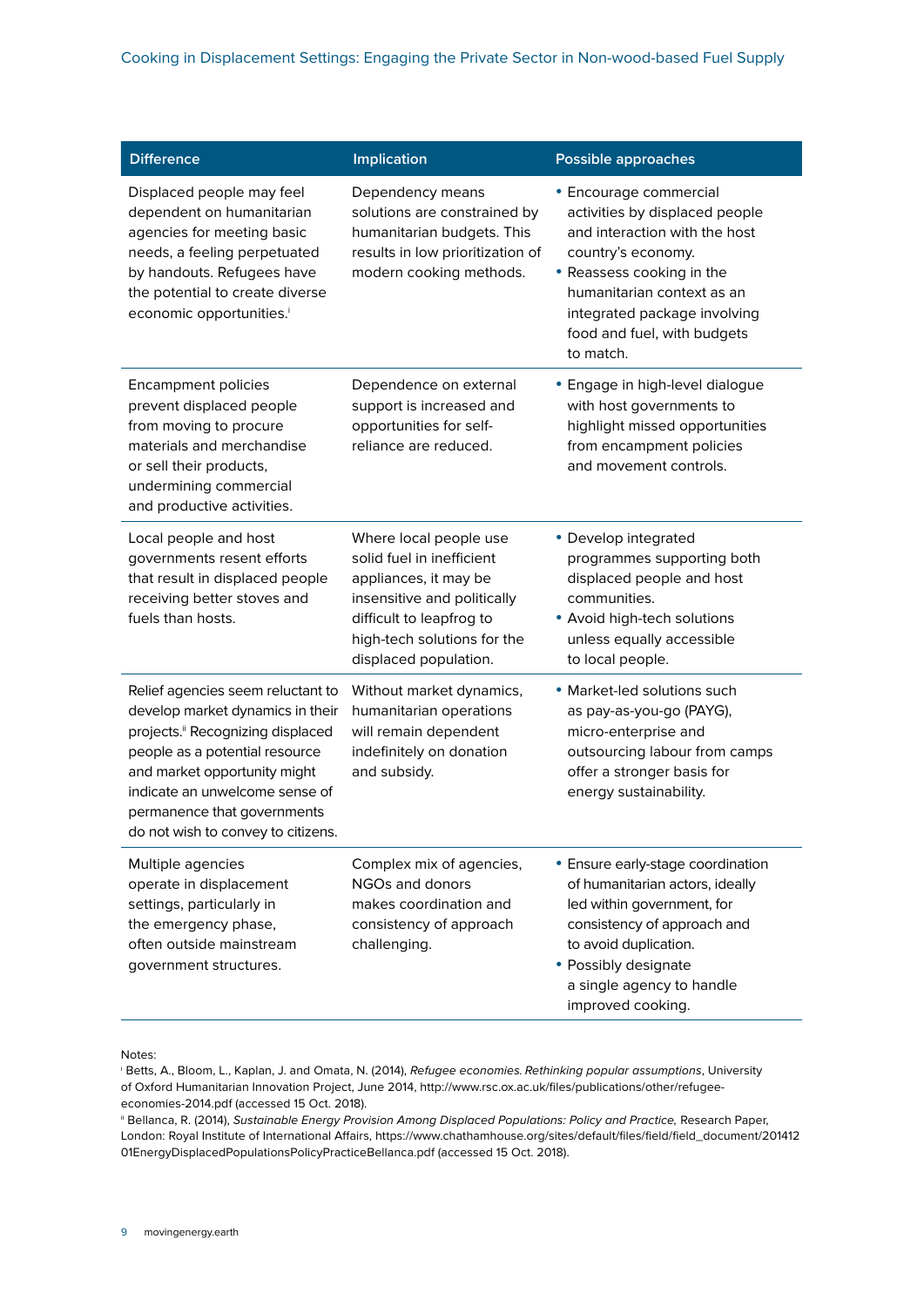#### 2.2 Cooking in Kakuma

Several of the challenges noted above apply to Kakuma, in particular the constraints on refugee movement, dependence on overstretched humanitarian agency budgets, and lack of access to modern stoves and fuels. According to a survey of 231 households conducted by the MEI in the Kakuma I camp in 2016, roughly a quarter of residents cook on what are known as 'three-stone fires' (i.e. placing a pot on top of three stones over an open fire), while two-thirds cook on rudimentary wood or charcoal stoves. There is an established market for cookstoves, but most are basic wood and charcoal stoves that are polluting, hazardous to health and inefficient in their fuel consumption. A popular model of stove is the Mandeleo improved cookstove (ICS), which is produced inside the camp and distributed free to new arrivals. Around 77 per cent of households list wood as their primary cooking fuel, with the other 23 per cent primarily using charcoal. LPG and alternative fuel briquettes are available in the area but are used by a small percentage of households, and only as a secondary fuel, due to high prices and lack of availability. Fuel stacking<sup>9</sup> is common, depending on the type of meal being cooked and the cash available to refugees at a given moment. There is no grid connection to the camp complex or surrounding community – although a diesel-powered mini-grid is available in Kakuma town.<sup>10</sup>

Women are responsible for cooking, which consumes a substantial part of their day. Primary stoves are lit for an average of nine hours daily. More than half of the families cook indoors, usually in a separate building with insufficient ventilation. This causes eye and respiratory illness for women and children exposed to smoke. Three-fifths of respondents reported health issues due to cookstove smoke. The type of food cooked and cooking style vary throughout the complex according to ethnicity (the full Kakuma camp is home to residents from Burundi, the Democratic Republic of the Congo, Ethiopia, Somalia and South Sudan), but all households engage in both high-heat fast cooking and low-heat slow cooking.<sup>11</sup>

UNHCR provides 10 kg of firewood per person every two months for the entire Kakuma complex (approximately 185,000 people). For 2018, a budget of around \$900,000 was allocated for this.12 However, the allocation covered only a fraction of household cooking needs. The average household in Kakuma I camp spends \$4.99 a month – equivalent to 17 per cent of the median monthly income of \$29 – on cooking fuel to supplement the 10-kg-per-person ration received every two months from UNHCR. Those using charcoal as their primary cooking fuel spend an average of \$9.78 monthly. The MEI estimates that the roughly 15,000 households in Kakuma I camp spend a combined \$861,210 annually on procuring cooking fuel (in addition to the firewood provided to them by UNCHR). This sum excludes the implied value of any fuel collected (firewood collection is prohibited around the camp but still widely practised) or of food rations traded for cooking fuel. Since Kakuma is in a semi-arid region of Kenya, wood for fuel is scarce and cannot be easily obtained through collection. This requires women and girls, who are the primary fuel collectors, to travel long distances at risk of sexual and gender-based violence. Survey results show that women spend an average of four hours per week collecting firewood. Fuel collection causes tension with the host community. This is because the host community is also very poor, competes for scarce resources, and runs the local wood and charcoal markets. The

<sup>&</sup>lt;sup>9</sup> Fuel stacking is the practice of using multiple fuels for cooking in parallel.

<sup>&</sup>lt;sup>10</sup> Corbyn, D. and Vianello, M. (2018), Prices, Products and Priorities: Meeting Refugees' Energy Needs in Burkina Faso and Kenya, Moving Energy Initiative Research Paper, London: Royal Institute of International Affairs, [https://www.chathamhouse.org/sites/default/files/publications/](https://www.chathamhouse.org/sites/default/files/publications/research/2018-01-30-meeting-refugees-energy-needs-burkina-faso-kenya-mei-corbyn-vianello-final.pdf) [research/2018-01-30-meeting-refugees-energy-needs-burkina-faso-kenya-mei-corbyn-vianello-final.pdf](https://www.chathamhouse.org/sites/default/files/publications/research/2018-01-30-meeting-refugees-energy-needs-burkina-faso-kenya-mei-corbyn-vianello-final.pdf) (accessed 15 Oct. 2018).  $11$  Ibid.

<sup>&</sup>lt;sup>12</sup> Information provided by UNHCR's energy adviser. This equates to a price of approximately \$81 per metric tonne of firewood or a spend of approximately \$4.9 per person.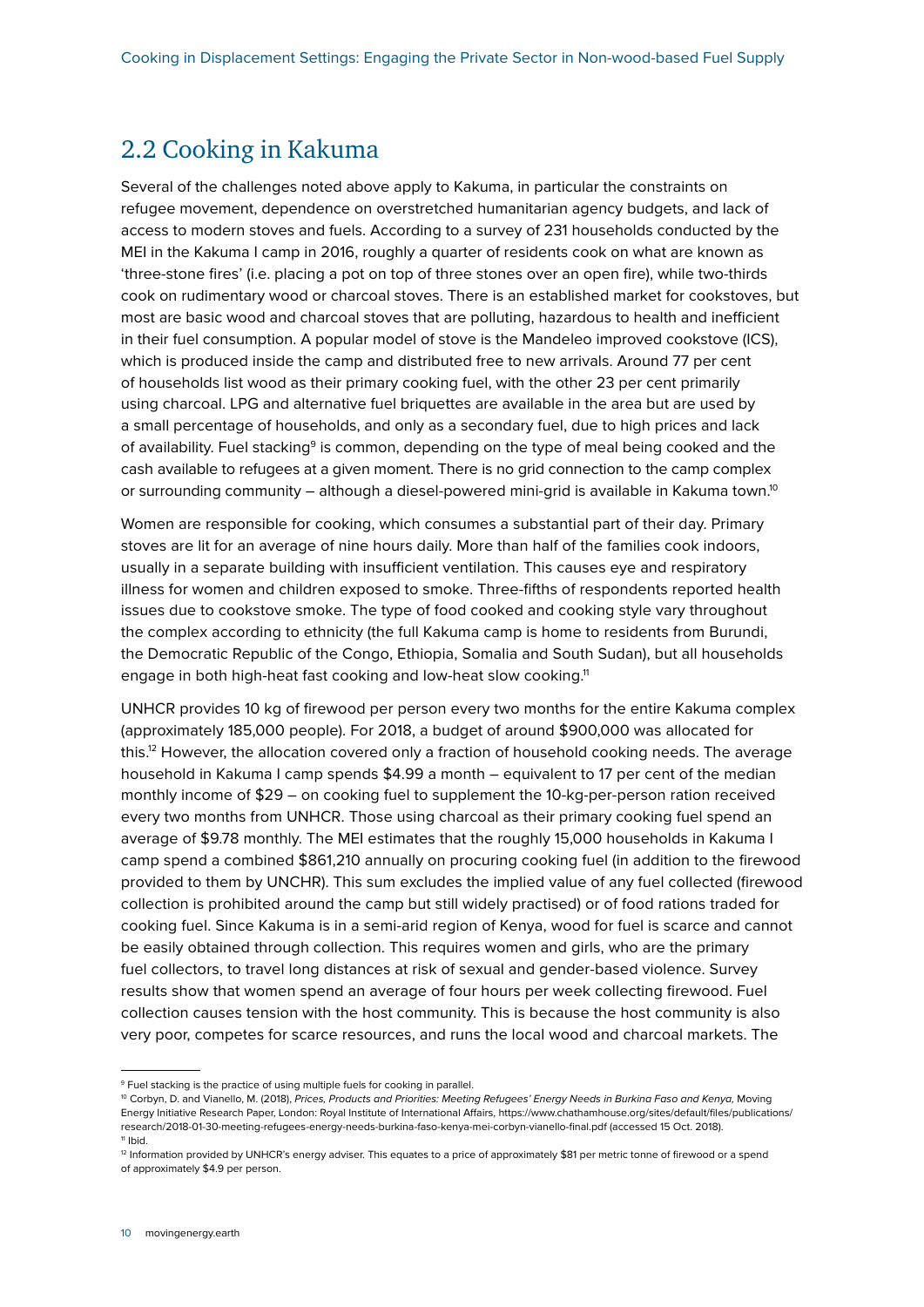charcoal market inside Kakuma alone (all zones) has an estimated value of \$2 million annually, representing a significant source of income for the host community.<sup>13</sup>

A number of cooking interventions have taken place in Kakuma over the years, each with its own set of primary objectives, motivations and challenges. Improved cooking has several different facets, and the nature of the intervention often depends on the objective of the programme. For example, if the primary objective is to improve health by reducing household air pollution, then only stoves and fuels – such as LPG and ethanol – that meet high standards for emissions are needed.<sup>14</sup> In Kakuma, however, such fuels and associated stoves are relatively expensive. The German development agency GIZ,<sup>15</sup> in partnership with UNHCR, piloted the use of ethanol stoves with 70 households in 2011, but the project never progressed past the pilot phase due to the high cost of the ethanol gel and difficulty in sustaining supply.16 More recently Samsung Electronics, in partnership with Rural Development Solutions, has started efforts to distribute subsidized ethanol stoves within the Kakuma complex.<sup>17</sup>

If the primary objective is to reduce environmental degradation, then improved biomass stoves that reduce firewood or charcoal consumption can be used. In Kenya, GIZ managed a 20-year energy and environment programme that included the distribution of Mandeleo portable firewood stoves to 68 per cent of refugee households, made at production units within the camps.18 However, these improved fuel-efficient technologies, while more affordable, do not meet World Health Organization (WHO) standards of truly 'clean' cooking that protects health. Some interventions aimed at protecting Kakuma's surrounding environment have also explored more sustainable sourcing of traditional fuels through the promotion of woodlots and sustainable charcoal production.<sup>19</sup> Other recent notable projects include those being undertaken by Sanivation turning treated human waste into fuel briquettes for use in cooking;<sup>20</sup> and support to fuel and stove supply chains under SNV's Market Based Energy Access project in Kakuma.<sup>21</sup> In addition, many cooking interventions are focused primarily on creating livelihood opportunities through the manufacturing, distribution and retail of stoves and fuels. It is challenging to address these various priorities through a single stove/fuel solution.

### 2.3 Willingness to pay and user preferences

No matter what the objectives, the success of any stove/fuel intervention hinges on its ability to meet users' specific cooking needs and preferences. The MEI survey of residents in Kakuma I included identification of user preferences and willingness to pay for various stove and fuel

14 Solar cooking creates zero emissions, but it has several limitations that have hindered uptake. These mainly relate to behaviour change and limitations over when cooking can be done. Solar Cookers International's first and largest refugee project reportedly served more than 15,000 families in the Kakuma complex. However, during the MEI survey, no respondents listed a solar cooker as their primary or secondary stove. See ENERGYCoP (2017), 'Solar Cooker Distribution' webpage, [http://energycop.](http://energycop.safefuelandenergy.org/web/energycop/projects/-/project/48859?_it_polimi_metid_energycop_projtech_web_portlet_ProjectPortlet_redirect=%2Fweb%2Fenergycop%2Fprojects%3Fzx%3Dxvi6rmxqngnj) [safefuelandenergy.org/web/energycop/projects/-/project/48859?\\_it\\_polimi\\_metid\\_energycop\\_projtech\\_web\\_portlet\\_ProjectPortlet\\_](http://energycop.safefuelandenergy.org/web/energycop/projects/-/project/48859?_it_polimi_metid_energycop_projtech_web_portlet_ProjectPortlet_redirect=%2Fweb%2Fenergycop%2Fprojects%3Fzx%3Dxvi6rmxqngnj) [redirect=%2Fweb%2Fenergycop%2Fprojects%3Fzx%3Dxvi6rmxqngnj](http://energycop.safefuelandenergy.org/web/energycop/projects/-/project/48859?_it_polimi_metid_energycop_projtech_web_portlet_ProjectPortlet_redirect=%2Fweb%2Fenergycop%2Fprojects%3Fzx%3Dxvi6rmxqngnj) (accessed 15 Oct. 2018).

15 Deutsche Gesellschaft für Internationale Zusammenarbeit.

16 GIZ Partnership Programme (2011), *Piloting of ethanol stove in Kakuma refugee camp: Project report (August–November 2011)*.

17 For more details, see Samsung Newsroom (2018), 'Why Samsung Electronics Is Delivering Eco-Friendly Stoves to Kakuma Refugee Camp in Kenya', 1 February 2018, https://news.samsung.com/global/why-samsung-electronics-is-delivering-eco-friendly-stoves-to-kakuma-refugee-campin-kenya (accessed 9 Jan. 2019).

18 Vianello (2016), *A Review of Cooking Systems for Humanitarian Settings.*

19 The Food and Agriculture Organization (FAO) has promoted the uptake of sustainable charcoal in Kakuma. For more details, see FAO (2016), Building Economic Ties between Refugees and Kenyan Host Communities, <http://www.fao.org/3/a-bt455e.pdf> (accessed 15 Oct. 2018). <sup>20</sup> Sanivation (2013), 'Kakuma Refugee Camp Project', 11 June 2013, http://sanivation.com/blog/2013/06/kakuma-refugee-camp-project/.

21 For more details, see SNV (undated), 'Market Based Energy Access (MBEA) project - Kakuma Turkana County', [http://www.snv.org/project/](http://www.snv.org/project/market-based-energy-access-mbea-project-kakuma-turkana-county) [market-based-energy-access-mbea-project-kakuma-turkana-county](http://www.snv.org/project/market-based-energy-access-mbea-project-kakuma-turkana-county) (accessed 14 Jan. 2019).

<sup>13</sup> Corbyn and Vianello (2018), *Prices, Products and Priorities.*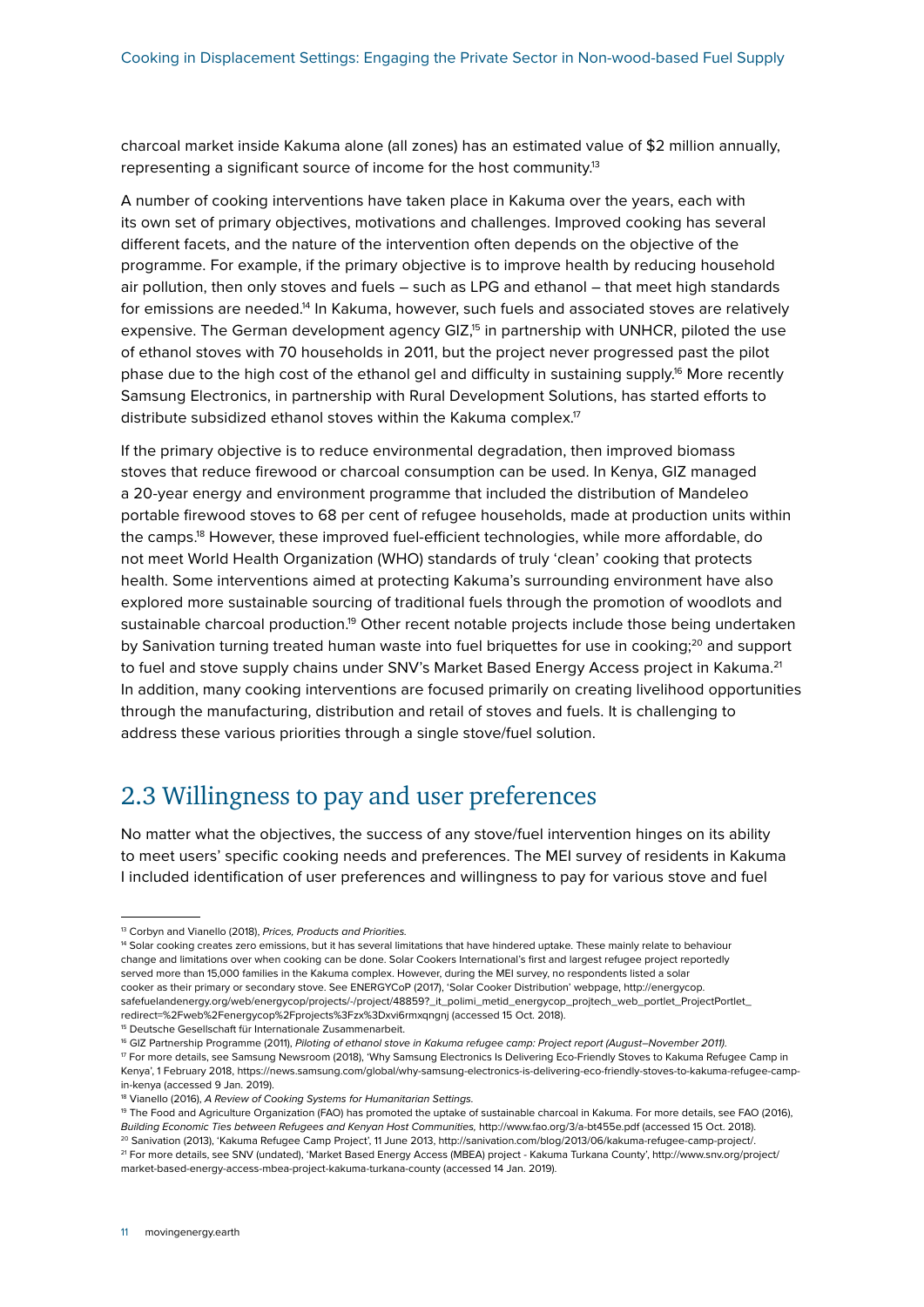options. The options were as follows: basic wood improved cookstove (ICS); basic charcoal ICS; enhanced wood ICS; enhanced charcoal ICS; solar cooker; three-stone fire; biogas stove; and LPG stove. More than a third of respondents ranked LPG stove as their preferred option, with roughly another third preferring some form of ICS (basic/enhanced wood or enhanced charcoal). About one-fifth of households preferred a three-stone fire to all other options.

Only 55 per cent of respondents expressed a willingness to pay for at least a \$5 basic stove – lower than the 75 per cent of residents currently using a basic ICS. The producers of the survey note this could be a case of 'dependency syndrome' – an unwillingness to pay for something that respondents believe should be provided for free – but may also show that stove distribution encouraged an additional 20 per cent of families to use a basic ICS when they would not otherwise have done so. A quarter of the families that stated a preference for LPG were willing to pay the full \$2.10 per day (a levelized cost that combines the purchase price of the stove, cylinder and recurring refills), representing around 1,400 households. One-fifth of respondents showed a willingness to pay for enhanced wood or charcoal stoves. Some 45 per cent of respondents expressed a willingness to pay only for a three-stone fire; this was the default response for those unwilling to pay for any ICS or other alternative stove/fuel combination.

The total expressed willingness to pay for cookstoves and fuels, when applied across all camp residents in Kakuma I, represents a levelized  $cost<sup>22</sup>$  (daily equivalent cost, including capital and operating costs) of \$5,500 per day. This is significantly higher (by nearly \$2,000 per day) than in the baseline scenario. Meeting user-stated preferences for all Kakuma I residents would cost \$16,500 per day. Of the stove options presented, only LPG and biogas meet global health standards for truly 'clean' cooking. Universal adoption of these clean options would cost \$31,000 per day. Ethanol, which also achieves clean cooking but was not included in the survey due to lack of availability, would cost  $$24,000$  per day.<sup>23</sup> The data outlined above are summarized in Figures 1 and 2.



#### Figure 1: Cooking energy scenarios for Kakuma I – stove and fuel preferences<sup>24</sup>

<sup>&</sup>lt;sup>22</sup> Levelized cost for cooking consists of fuel use (\$/day) plus stove cost (\$), divided by stove life (days).

<sup>&</sup>lt;sup>23</sup> Note that the costs include a proxy for heating energy needed per day per family, plus the annualized cost of the stove, and provide an indicative figure for comparing different fuels.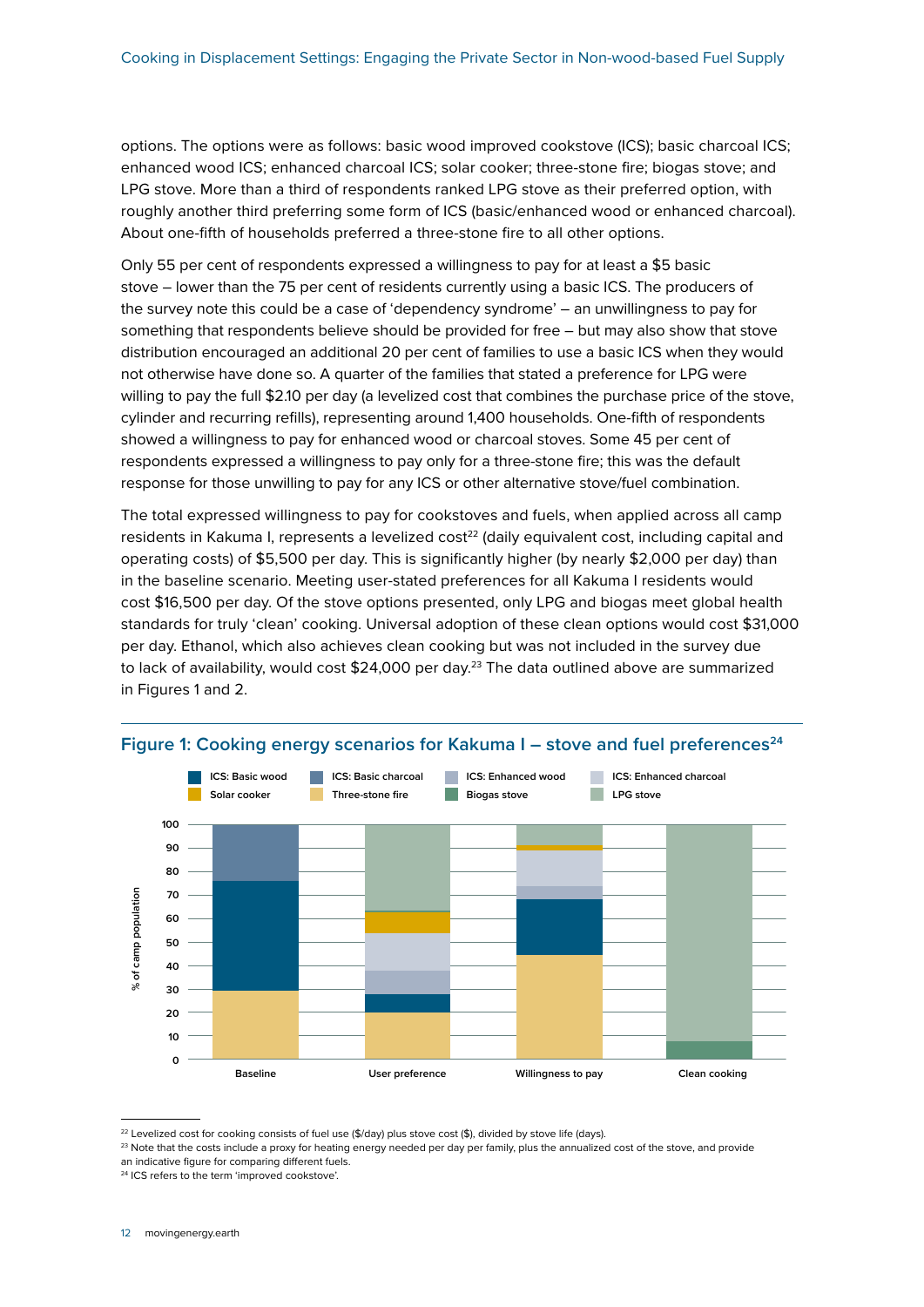



The survey results show that while camp residents are willing to pay a certain amount for improved cooking technologies, a gap still remains between what they are willing to pay, what they would prefer to use and what would be clean. For these reasons, it was determined that some form of smart subsidy or incentive would be needed to encourage the use of cleaner, alternative stoves/fuels. Additional investment is required to meet the demand for cleaner, more efficient cooking options.25

### 2.4 Case studies of cooking interventions

A number of interventions and organizations are trying to engage the private sector and look at non-wood alternatives for cooking in humanitarian settings. The case studies presented in Annexes 1 to 4 of this paper highlight examples of current efforts to better engage privatesector actors and integrate more market-based approaches. The countries covered are Ethiopia, Rwanda, Niger, Tanzania and Bangladesh. Information for these case studies was sourced in August and September of 2018 and was current as of that period. The case studies are also referred to in the 'lessons learnt' and recommendations chapters of this paper.

<sup>25</sup> A full presentation of the results from the MEI's survey in Kakuma I can be found in Corbyn and Vianello (2018), *Prices, Products and Priorities.*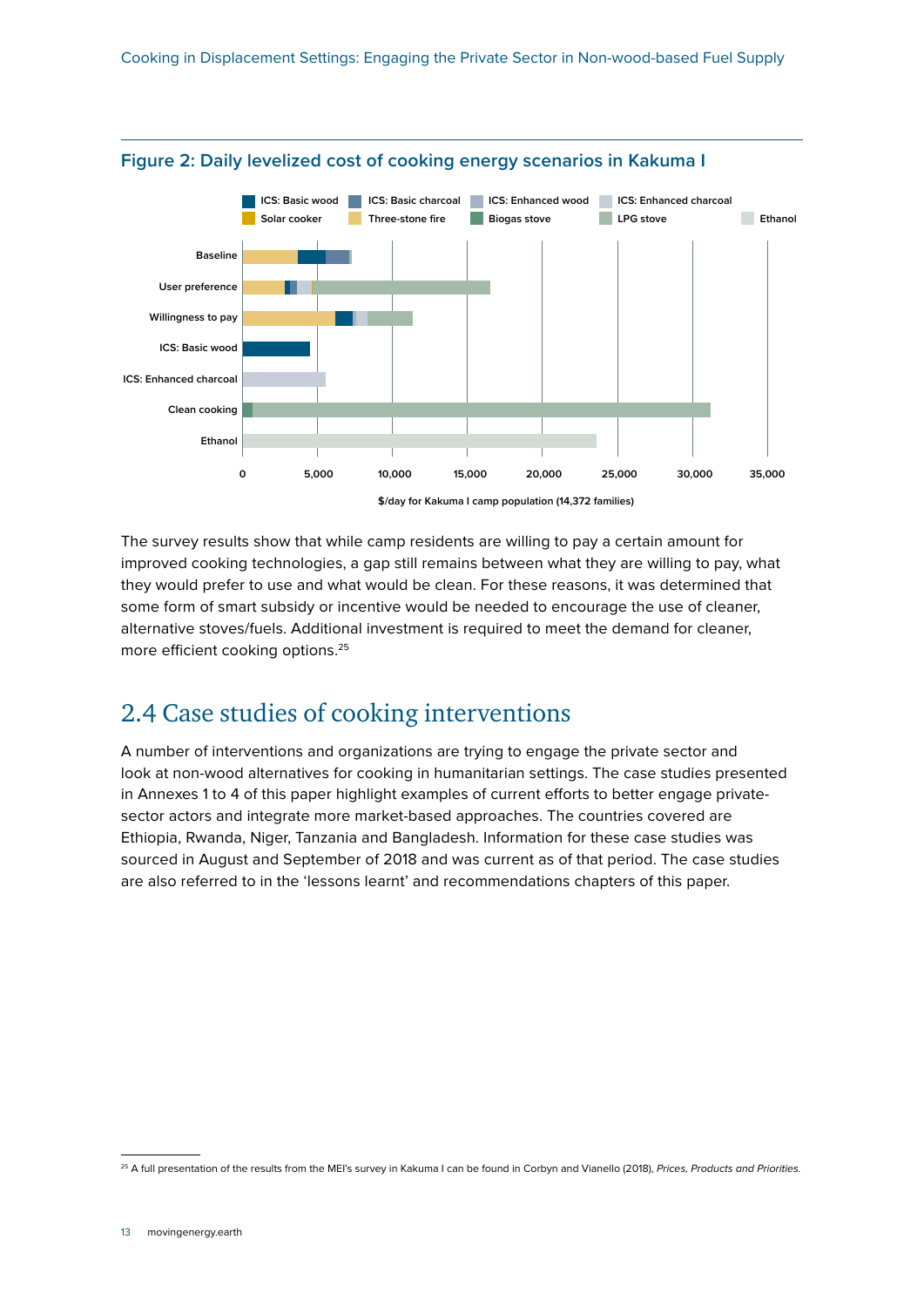## <span id="page-14-0"></span>**3. Designing a Non-wood Cooking Concession**

### 3.1 Background to the non-wood cooking prize

The goal of the non-wood cooking concession was to take advantage of the market scale available in a camp – given the high population density – to design a viable market solution for deployment of a non-wood-based cooking alternative at the household level. The MEI proposed a fuel concession that would subsidize the price of a cooking solution, bringing the price in line with what camp residents already paid while incentivizing the private sector to view the camp setting as a viable market (thus reducing barriers to market entry). The proposed concession would cap the retail price of fuel for local residents at a price established as affordable to a large segment of the market. A private-sector supplier would then sell and distribute stoves and set up a fuel sales operation in the area. It would sell fuel at the capped price, with the cost of the subsidy recovered from the concession mechanism on proof of sales. A results-based framework would be established detailing the subsidy required per unit, as well as an expectation for total units of sales. Ideally, this would allow the private sector to establish a local market for the fuel, so that the subsidy could be phased out in time. It was anticipated that the concession should run for at least three years to allow for a sustainable market to develop.

The aim of the non-wood cooking prize was to present this challenge to private-sector firms, which have the necessary experience and expertise in establishing supply chains and venturing into new markets, to see what solutions they could design. Ideally, private-sector fuel providers should see these markets as a business opportunity in which they could potentially invest and share the risk of the venture, with support from a concession and partners on the ground. By designing such a concession, the MEI aimed to demonstrate the options for alternative cooking solutions – with a view to stimulating private-sector engagement and market-building activities.

#### 3.1.1 How the concession evolved

The initial plan under the MEI was not only to design a viable concession but also to award the concession to a company through a competitive process, with the value of the award totalling approximately £300,000. The MEI requested expressions of interest (EOIs) in May 2017 from private-sector fuel companies for the supply and retail of cooking fuel to customers in and around the Kakuma complex.

Information collected from the EOIs would help the MEI to further structure the concession, and to determine any additional support required from the MEI or other partners on the ground. If it was feasible to design a viable concession, companies shortlisted during the EOI phase would be invited to proceed to a full proposal or tendering stage. Nineteen organizations responded to the EOI request, and 15 companies were shortlisted against defined criteria to participate in further rounds.

Following these initial activities, discussions were held on how best to run the concession proposal process. During these discussions it became apparent that, due to the current end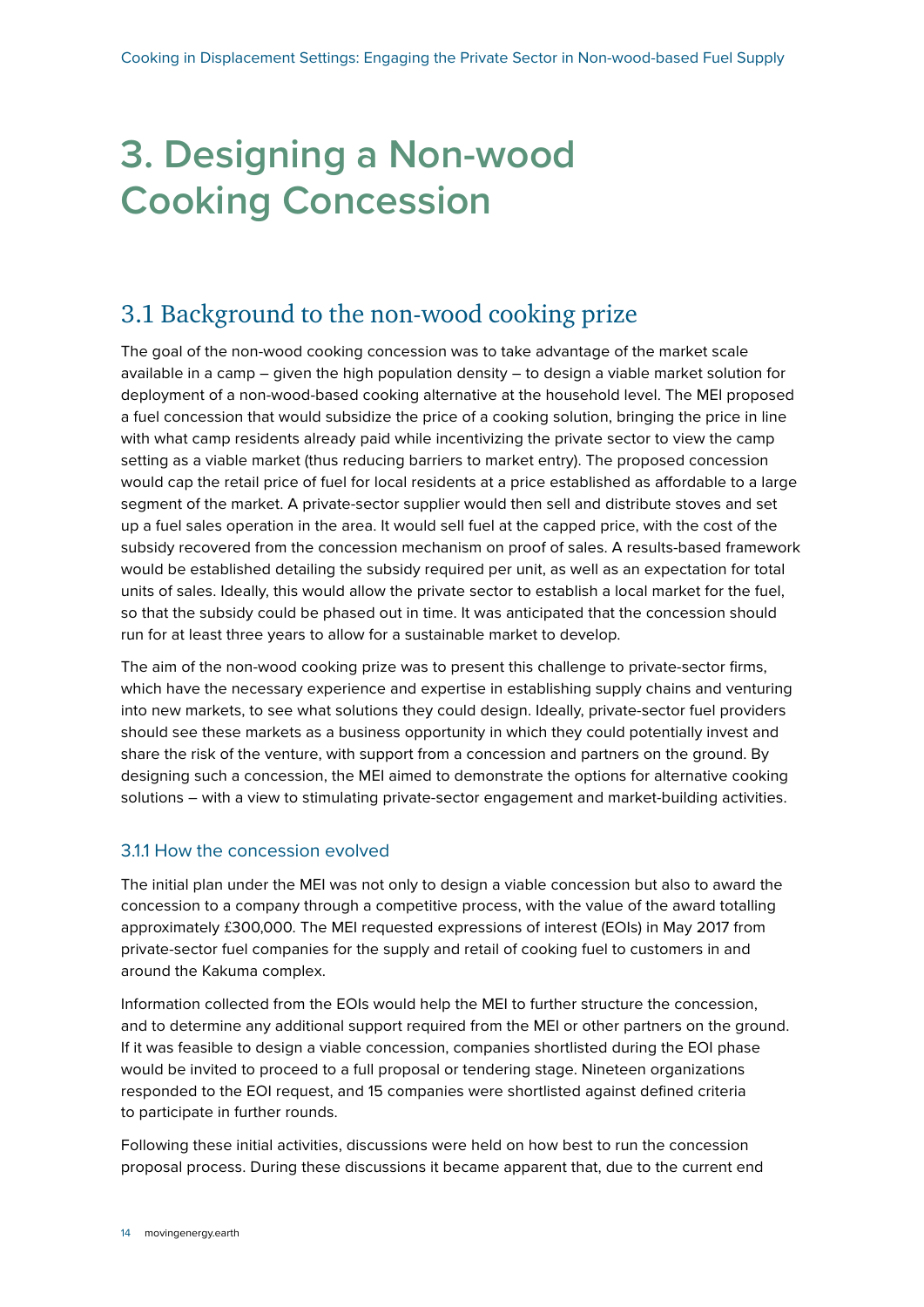date of the MEI's second phase (November 2018) and the longer period of time required to run a successful fuel concession, the MEI would not be able to fund a long-term concession from its current phase. As a result, the MEI had to change the design of the workstream and create a prize-based competition, wherein shortlisted companies would be tasked with developing the best design for a non-wood fuel concession. Instead of the £300,000 tender, a single prize of \$50,000 was made available for the winning organization.

The competition was open to the 15 companies shortlisted from the EOI stage, and seven of these submitted applications for the prize. An internal MEI panel reviewed the seven applications and created a shortlist of three. These three applicants were offered a further round of technical assistance before the final proposal for each was submitted to an external panel of independent experts who jointly decided the winner. This panel judged National Oil Corporation of Kenya (NOCK) as the prizewinner with the best concession design.

#### 3.2 The concession proposed

Applicants were provided with guidelines for designing their proposed concession, which included a request for details about the delivery, business model, sustainability and impact of their design. Table 2 summarizes the concession design guidelines.

#### **Table 2: Summary of the concession proposed**

The proposed concession will be disbursed using a payment-by-results methodology.

A price cap of KES 19 per day per household must be applied – the cap represents the maximum price that a household can be expected to pay for the solution, and will be used to calculate the product's subsidized price. The concessionaire should calculate the cost of the solution based on providing the household with 9.05 MJ/day.

Subsidy payments will be made on the difference between the full price of the product and the product's subsidized price per household or per unit sold.

The total value of the concession is £300,000. Applicants should use this as a guide in their budgets and show what sales volumes could be achieved within this amount.

The concession should be designed so that the subsidy can be phased out over time (around three years) to allow for a sustainable market to be established once the concession is used up.

The KES 19  $(\$0.19)^{26}$  price cap for the concession represents the weighted average household cost of cooking energy, as calculated from data from the MEI household survey and the levelized cost of energy (LCOE) within the context of the refugee camp. Further details on how this cap was calculated can be found in Annex 5. This price cap was calculated to provide a benchmark against which to compare the subsidy required by different stove and fuel combinations. Of course, within the camp complex itself different market segments exist,

<sup>&</sup>lt;sup>26</sup> At an exchange rate of KES 1=\$0.00982488 on 21 December 2018, data from [www.xe.com.](http://www.xe.com)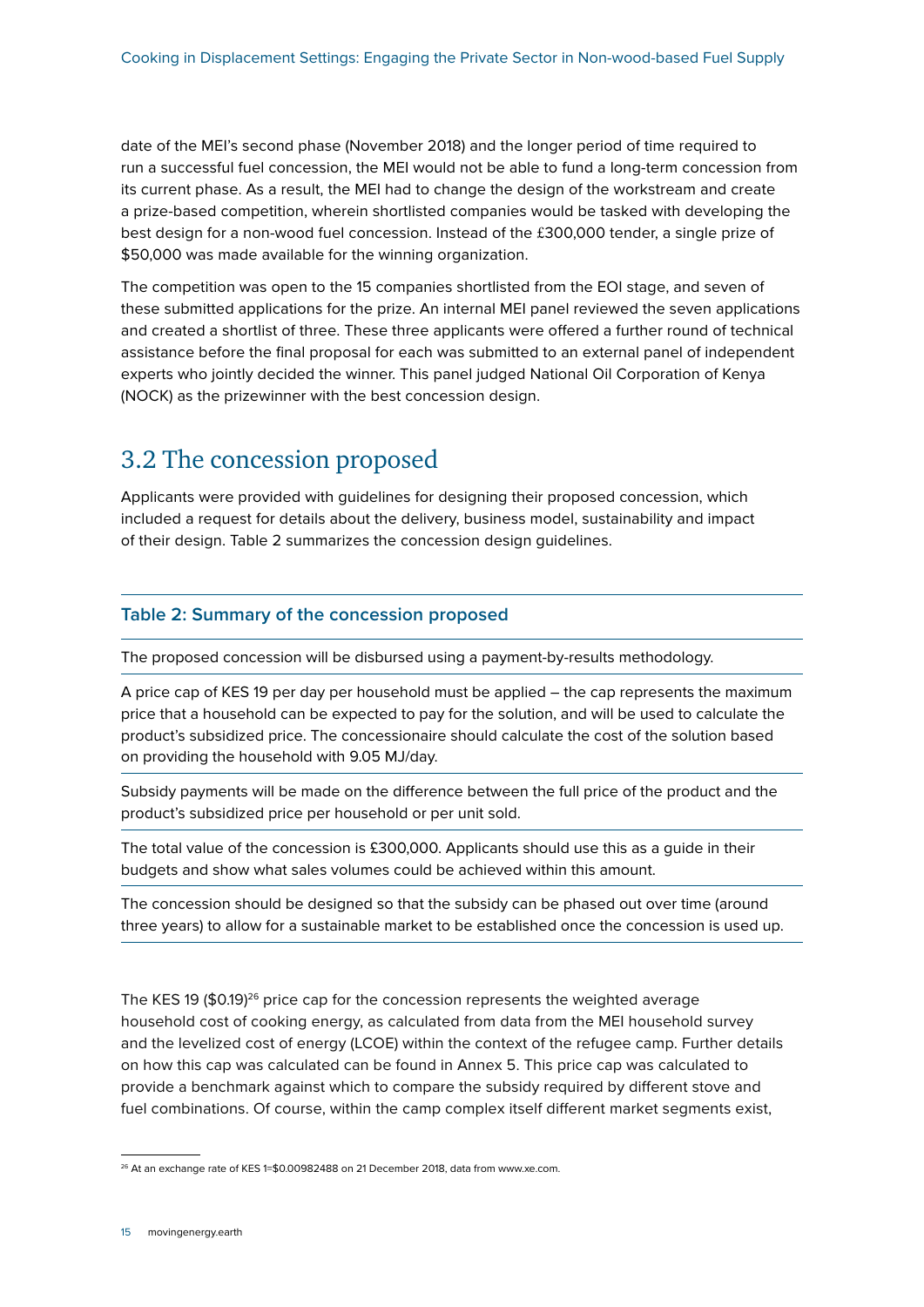and the amount of energy that people require for cooking will vary, as will the amount they can afford to pay. The aim of the price cap was for the cooking solution to reach the greatest number of users, while also supporting a market-based approach that entailed users contributing towards the cost of the solution. This approach will have limitations, and there may exist alternative ways of calculating a benchmark for the purposes of such a concession that merit further exploration.

#### 3.3 Summary of the winning concession

The prize was awarded to National Oil Corporation of Kenya (NOCK), which has been serving the Kenyan market with LPG for cooking since 2008. NOCK proposed a concession that would bring LPG to refugees in the Kakuma complex, and also serve the surrounding host community. The proposal envisaged income-generation opportunities and entrepreneurship training for women and youth, from both inside and outside the complex, who would participate in the distribution and exchange of LPG cylinders through local retail shops. NOCK's winning concession also proposed integrating existing firewood sellers by enabling them to become LPG retailers, thus mitigating potential conflict due to loss of income from the displacement of firewood use. The proposal also envisaged the inclusion of local leaders in planning and implementation, and the launch of a marketing campaign to develop the LPG market through branding and promotional activities. In addition to the income-generation impacts, it was anticipated that bringing LPG to the Kakuma complex would improve health among LPG users and reduce forest degradation. The concession would run for 24 months, by the end of which 5,400 households would be converted to LPG.

NOCK's proposed plan for establishing LPG distribution in Kakuma and Kalobeyei included establishing a storage facility on site; this would be managed by NOCK's local distribution partner, which already has a presence in the complex. NOCK would also set up 50 to 60 local retail shops (operated by a mix of refugees and members of the host community), which would maintain a continuous stock of at least 15 to 20 cylinders that customers could exchange for their empty cylinders. Cylinders would be refilled in the city of Eldoret, approximately 500 km away. The local distribution partner would manage the initial distribution of LPG kits, which would include a grill, burner and associated accessories, along with an initial 6-kg cylinder of LPG. The partner would also help to identify and register beneficiaries of the concession. Beneficiaries would be assigned unique ID numbers, and all hardware would have serial numbers.

The proposed pricing scheme included an initial payment of KES 5,225 (approximately \$52) for the LPG kit, with refills priced at KES 1,425 each (for 6 kg of LPG). Using the MEI estimates of an average of 9.05 MJ of energy required for cooking each day, and a conversion rate of 1 MJ to 0.02 kg of LPG, NOCK anticipated the average household would require one 6-kg cylinder per month. That would require a subsidy of KES 855 per month per household, with households paying KES 570 per month (KES 19 per day for 30 days). The distribution partner would collect stock and sales data from the retail locations daily, and invoice monthly for subsidy repayment based on verified sales. Usage monitoring would be conducted through regular refill monitoring as well as quarterly user surveys and random data accuracy checks. The local distributor and retailer would each make a margin of KES 18 per kilogramme of LPG sold.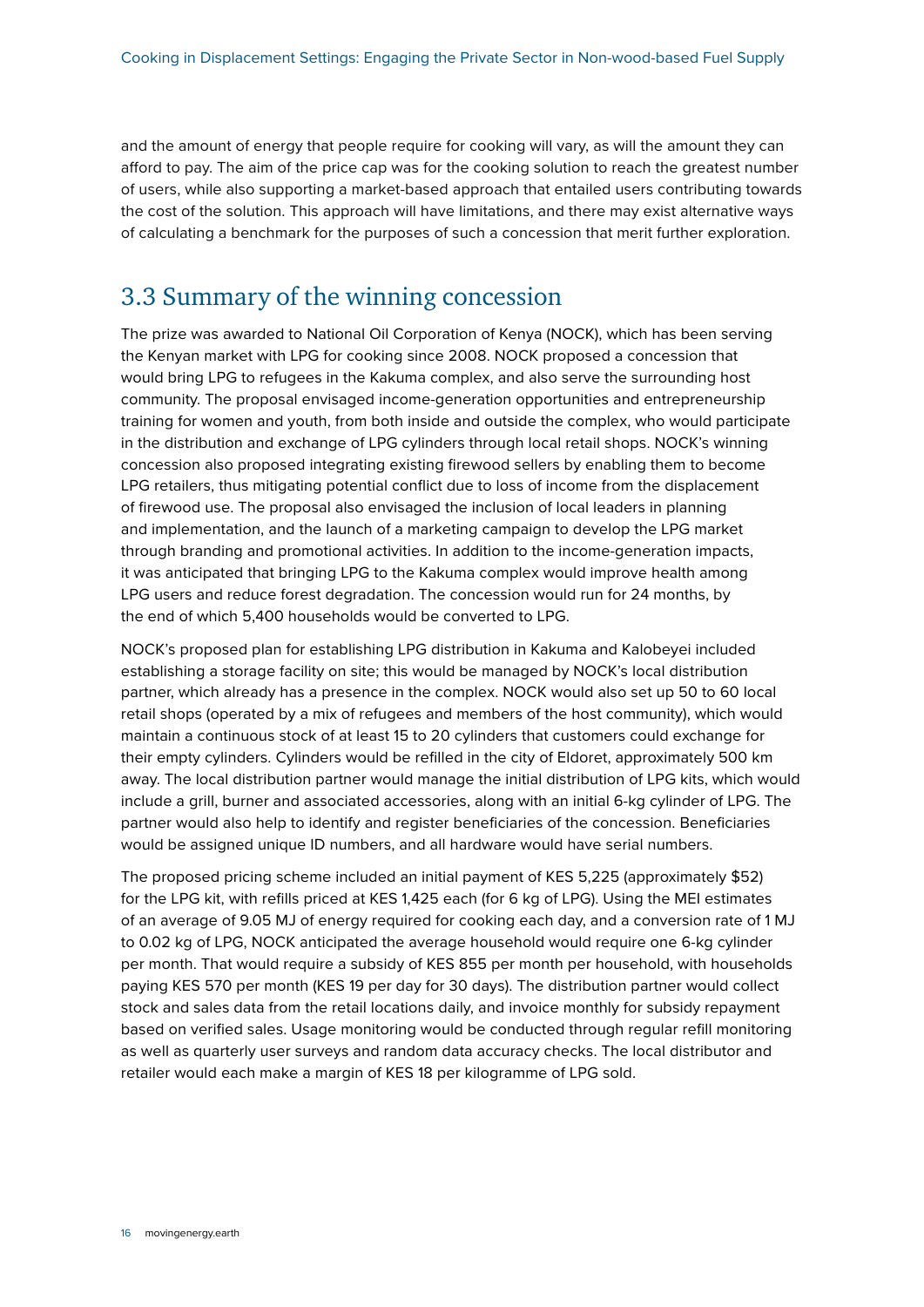Recognizing that the upfront purchase price of the LPG kit was a barrier to product take-up, NOCK also proposed setting up a revolving fund of KES 5 million (\$50,000) for households to finance purchase of the kits over a three-month period, with a 25 per cent down-payment. This revolving fund could support the purchase of LPG kits by 1,200 households in the first three months, and by an additional 200 households per month for a further 21-month period, in order to reach the target of 5,400 households. Assuming an average household size of six members, this would translate into 32,400 refugees displacing firewood with clean, fast, affordable and reliable cooking energy, improving health and preserving local forests. Additional households outside the subsidy programme, including from the wider host community, would also have greater access to LPG through this programme. NOCK intends to use the \$50,000 prize money to set up the revolving fund proposed in its concession design.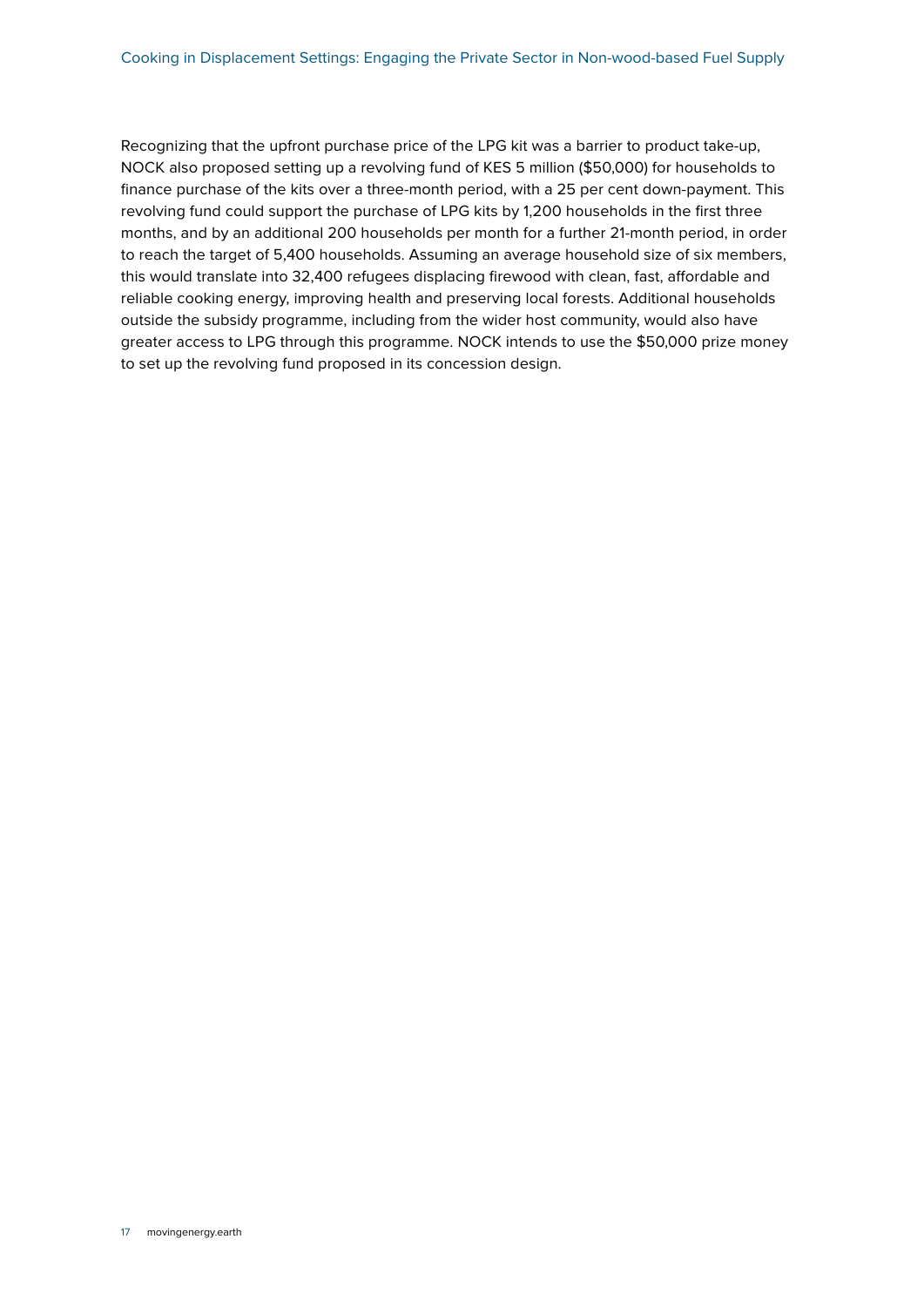## <span id="page-18-0"></span>**4. Lessons Learnt from the MEI's Work**

This chapter summarizes some of the lessons that emerged during the work to design the non-wood cooking concession. Several of the lessons are echoed by the additional case studies. An important point to note upfront is that refugee markets are very context-specific. What works in one displacement setting may not work in another. This can reflect a range of factors: differences in the cost-competitiveness of alternative fuels relative to traditional fuels; refugees' legal status; cooking styles and needs; the security situation; the existence of functioning remittance systems and camp markets; and the requirements of crisis situations versus those of protracted refugee situations.

### 4.1 Subsidies vs commercial approaches

Subsidizing a product in the short to medium term can make the product more accessible and support market creation. However, it presents challenges in terms of how and when to phase out the subsidy and transition to a purely commercial market. Several of the concession designs struggled to adequately address this issue. Some, for example, proposed moving production of the fuel and stove within the locality of Kakuma (e.g. for briquettes or pellets). The rationale behind this was that once the concession established a market for the product, it could prove the case for local production, which could lower the price of the cooking solution and allow the subsidy to be phased out. However, in a setting such as Kakuma (and likely in other displacement settings), sourcing raw materials locally for production of the stove and the fuel could make this challenging.

In certain cases, an initial short-term subsidy covering upfront costs that are a barrier to fuel switching may allow a large enough market to be built, and economies of scale to be created, to reduce the price of the alternative fuel – bringing it in line with or making it cheaper than traditional fuels. In the case of Niger (see Annex 3), LPG was initially cheaper than firewood, and the scaled, subsidized extension of LPG use to new UNHCR beneficiaries lowered the price further. This made it easier for displaced and other vulnerable households to sustain LPG use in the long term, and also persuaded between 4,000 and 5,000 new non-beneficiary households to adopt LPG. This type of short-term, market-creation subsidy can also attract private-sector partners, as it guarantees a large enough customer base to encourage investment in additional infrastructure. The plan for subsidy phase-out remains an unknown in the case of NOCK's concession design, and it is likely that some form of donor-supported subsidy may need to be continued for a period of time, as in other displacement settings such as Bangladesh. One approach is to phase out subsidies based on household vulnerability status. Throughout all the case studies a consistent message came through that, for the most vulnerable displaced households, some form of donor support or subsidy will likely always be required.

In many humanitarian settings, including Kakuma, the cost of cooking is already being subsidized through the distribution of firewood; many humanitarian agencies are looking at applying these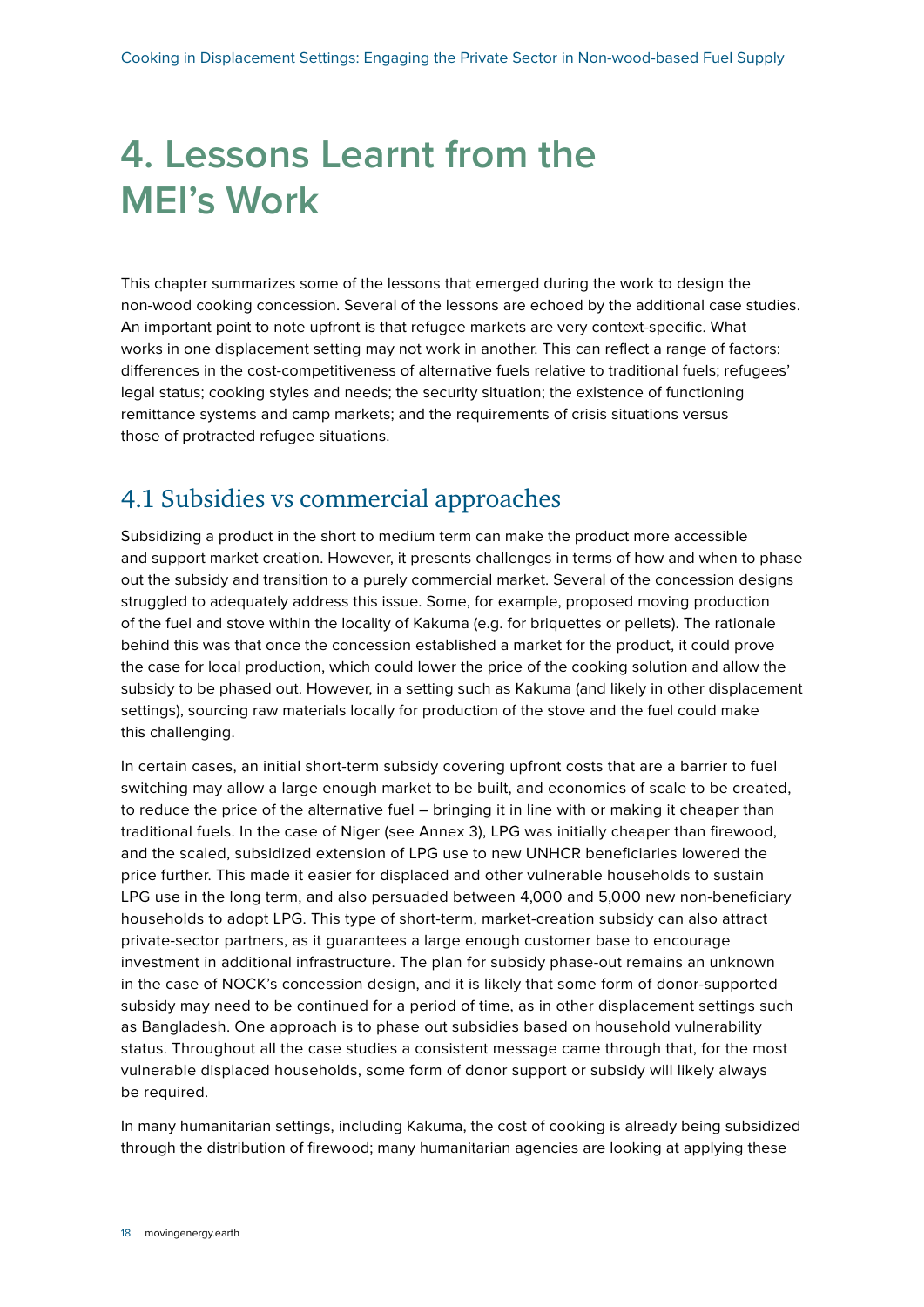funds to subsidies for alternative, cleaner fuels.<sup>27</sup> This is being done primarily through vouchers or cash transfers. Instead of being given the fuel/stove for free, refugees are given cash or a voucher to cover all or part of the purchase cost of a cleaner alternative in the market. Such cash transfers allow refugees to choose the fuel/stove they use, and increase refugees' sense of ownership over the solution. However, where there is evidence of an existing fuel market and willingness to pay for alternative fuels, such subsidies should take these factors into consideration when determining the levels of funds provided – as indeed the MEI concession tries to do. Likewise, in Tanzania (see Annex 4), the UNEP DTU Partnership's business plan for scaled-up LPG access for refugees in the Kigoma region calls for a partial voucher subsidy – accounting for no more than 50 per cent of the cost – on cylinder deposits and refills to encourage uptake and expand access, with considerations made for vulnerability status. Further consideration should also be given to the precise point in the transaction chain at which the subsidy applies, to avoid disrupting existing or future markets for the same fuel outside a given camp. While the MEI concession proposed lowering the commercial price for fuel, in several of the case studies the subsidy was provided directly to the customer. In places where commercial prices are charged, and the customer receives the subsidy, it is important to also consider vulnerable host-community households so that potential conflict can be avoided and the local market further stimulated.

In many cases subsidies or grants are needed to de-risk private-sector investment, price the product at an affordable level, and reduce additional costs (e.g. logistics or security costs) associated with displacement settings. However, as highlighted in the Ethiopia case study (see Annex 1), reliance on long-term subsidy and grant funding leaves programmes vulnerable to changes in the funding landscape. In the Rwanda case study (see Annex 2), where the pilot phase charged commercial rates for biomass pellets without subsidy, it was found that refugee fuel purchases were highly sensitive to changes in World Food Programme (WFP) cash transfers for food. Switching from donor-driven to commercial approaches brings its own challenges. One example is that the private sector does not get the same tax exemptions as UN organizations such as UNHCR, making fuel more expensive when switching from donordriven to commercial approaches.

The Niger case (see Annex 3) is the only intervention identified that has been able to transition from an initial subsidy period to a fully commercial approach. Reasons for this success include the fact that the programme took an integrated approach targeting all vulnerable households in the region (a mix of refugees, IDPs and local community members) rather than carving out subsidies only for refugee or IDP populations, and that it allowed LPG sales to be more integrated in the local economy. It also used the subsidy to remove barrier-to-access costs and clearly communicated to beneficiaries what the subsidy would cover, when it would end, and how switching to gas would save them money. The success of the programme was also helped by local factors, including the ability of refugees to work and move freely and the high cost of traditional fuels (firewood), which made LPG the most affordable option.

The challenges with subsidies highlight the need for long-term support for any cooking initiative – especially in places where refugees have limited legal rights to work or access

<sup>&</sup>lt;sup>27</sup> In some cases, local governments are seeking to drive change by calling for a ban on firewood distribution due to its environmental impacts. For example, the Ministry of Disaster Management and Refugees in Rwanda made a recommendation to ban firewood in 2017, prompting UNHCR to trial alternative fuels such as LPG. See Sibomana, E. (2017), 'MIDIMAR, UNHCR launch the use of gas to replace firewood for cooking in transit camps receiving Rwandan returnees', UNHCR Rwanda, 5 October 2017, [www.unhcr.org/rw/12503-midimar-unhcr-launch-use-gas](http://www.unhcr.org/rw/12503-midimar-unhcr-launch-use-gas-replace-firewood-cooking-transit-camps-receiving-rwandan-returnees.html)[replace-firewood-cooking-transit-camps-receiving-rwandan-returnees.html](http://www.unhcr.org/rw/12503-midimar-unhcr-launch-use-gas-replace-firewood-cooking-transit-camps-receiving-rwandan-returnees.html) (accessed 15 Oct. 2018).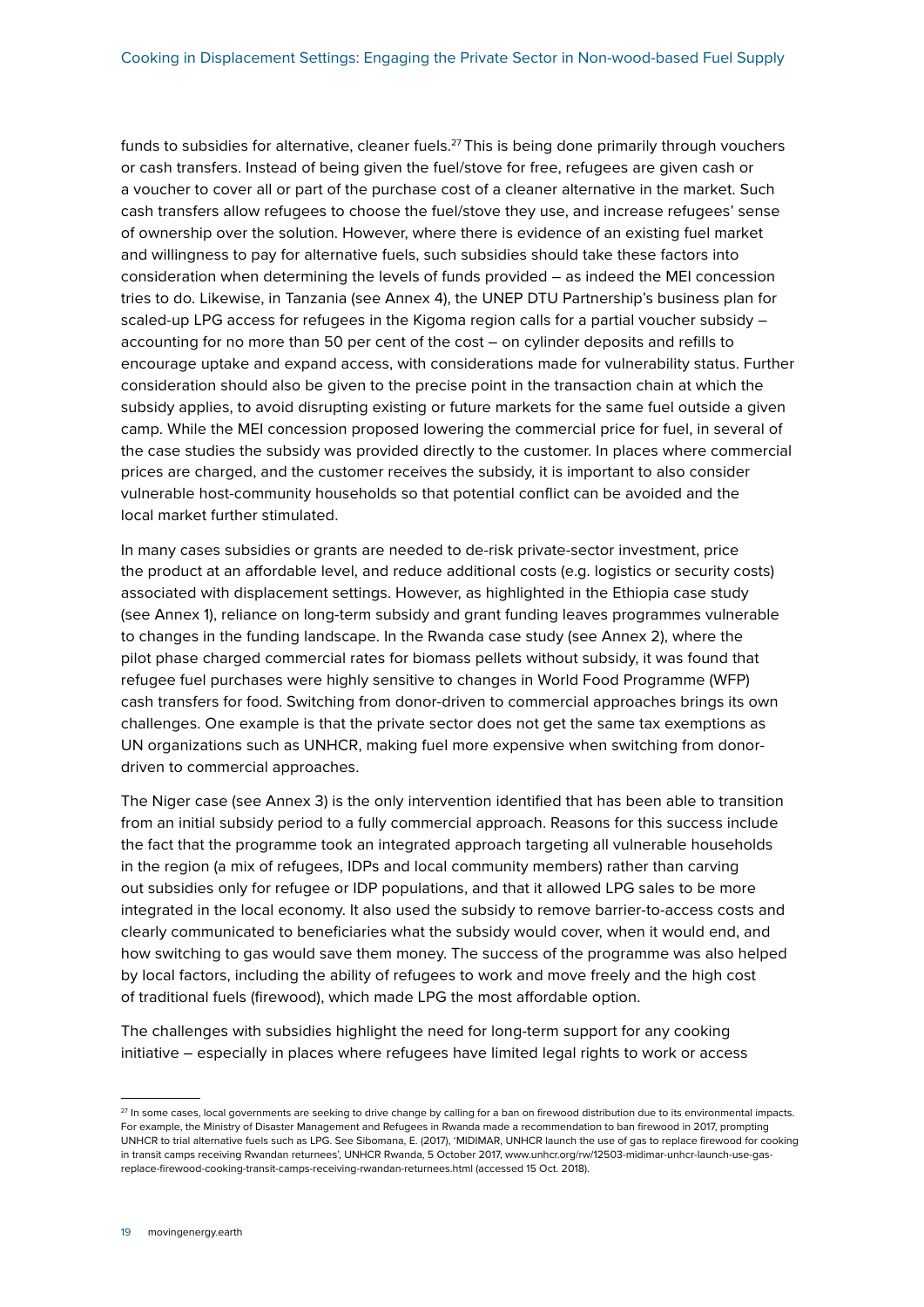finance, where households are most vulnerable, and where the alternative fuel is new to the market – to allow sufficient time for a gradual transition to fully commercial models. It is also important to guarantee some longevity in the support offered to private-sector actors when they are being encouraged to invest their own resources in infrastructure (such as filling stations, local production facilities etc.).

### 4.2 Understanding and building on local market dynamics

There are opportunities to leverage existing displacement-setting markets, as was highlighted by several proposals for the concession in Kakuma. Fuel and stove distribution can be handled through new or existing retail outlets and sales agents. Several proposals also highlighted the need to include people who trade in fuel; fuel trading is an important source of income, particularly for the host community, and any disruption of such business may face resistance. A similar point was highlighted in the Niger case study, which showed UNHCR working with local officials to identify last-mile firewood sellers and providing the latter with in-kind resources or cash to convert to LPG sales or delivery. Better solutions in the camps have the ability to drive development in the wider community and local markets, thereby helping to make new technologies and products available.

Several proposals highlighted the need to partner with organizations already operating in displacement settings, using them as potential distribution partners. Displacement settings, particularly camps, have unique dynamics that differ from traditional markets due to the high presence of aid agencies and specific regulations in respect of refugees' rights. Camp settings are also more regulated. Operating within them requires obtaining permission from multiple sources (UNHCR, government, etc.), which can be challenging and time-consuming for private-sector firms. This is where partnerships come in, as organizations already operating in displacement settings can provide private-sector firms with support in navigating camp systems and establishing a commercial foothold, particularly in areas such as community engagement, selection of beneficiaries/retailers and logistics. However, conflicts may arise as a result of differences in objectives and working style between one party and the other (the private sector typically emphasizes commercial objectives, whereas for humanitarian organizations protection is the priority). The private sector could benefit from partnering with local organizations that can take a similar commercial view (potentially earning a profit from their role) while promoting the concept of 'do no harm'. Support may be required (by the MEI or others) in forming these relationships.

Since alternatives to firewood and charcoal are relatively new in displacement settings, and data on willingness to pay are limited, it is likely that any intervention would need some period of market verification and dedicated funds for market creation and awareness-raising. Several of the financial plans for the concession were based heavily on assumptions that were untested, particularly in respect of demand-side factors. This is not to suggest that standalone pilot schemes should be encouraged, but it emphasizes the imperative of ensuring that scale-up of an intervention can quickly take place following market verification. Market verification may also be necessary before the private sector is willing to make significant investments of its own. In Tanzania (see Annex 4), a willingness-to-pay study provided assurances to relevant stakeholders that LPG use could be scaled up.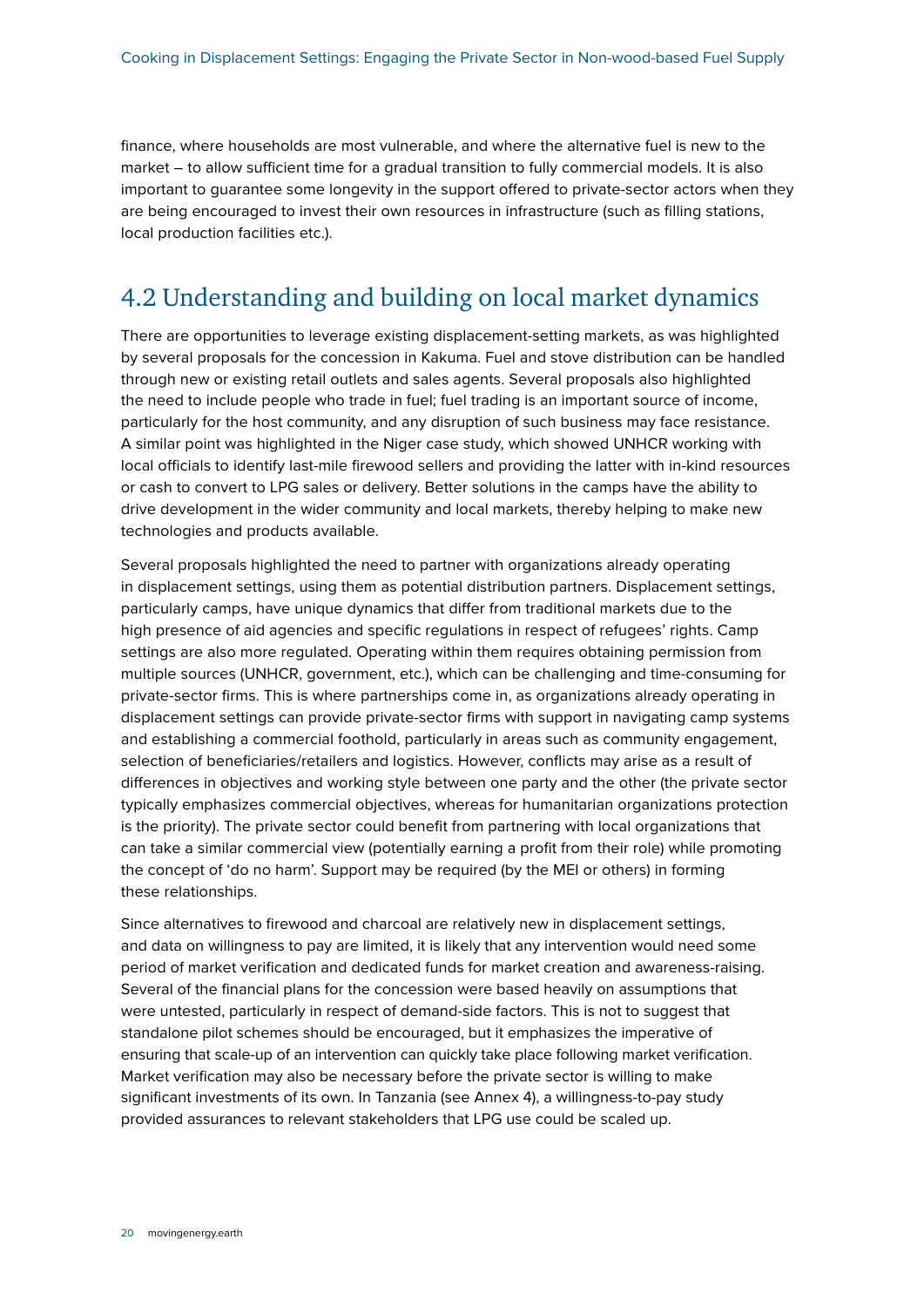#### 4.3 Appetite of the private sector

In Kenya, for companies selling fuel such as ethanol or biomass pellets, the challenge is that the products are still relatively new to the market. The companies are working to establish feedstock supply chains and last-mile distribution routes. As such, some of these companies do not view Kakuma as 'low-hanging fruit' and would rather concentrate their efforts on Nairobi or other urban centres where the price of charcoal is much higher and the market less remote. That said, some of these companies see Kakuma as potentially easier to penetrate due to its market density and the current lack of alternatives to firewood.

In addition, a lot of companies offering alternative fuels (such as briquettes and ethanol) are small, early-stage firms, not operating at scale or making profits. Such companies may be interested in the opportunity presented by new markets but lack their own funds to invest; they would need financial and operational support to scale up their business in displacement settings. LPG companies are sometimes in a better position because they are often already profitable and have extensive distribution channels, allowing them to take more risks. The financial challenges were reflected in the concession designs received, with many companies viewing the concession more as a grant than as an opportunity requiring significant upfront investment of their own. More upfront donor investment in alternative (particularly non-LPG) fuels could help private-sector entrants to reach a scale at which they are able to take on the market risks associated with displacement settings.

As reflected in several of the case studies, and in the MEI's experience in Kakuma and elsewhere, interventions will be more likely to incentivize the private sector to invest in displacement settings in the following scenarios:

- **•** Where camps are more established and there is some kind of formal or informal market activity already, or where remittances are high. Alternatively (as in the case of Niger), where refugees are not obliged to stay in camps and can earn income, own land and so on.
- **•** Where fuel sold by private-sector companies is cost-competitive with traditional fuels (wood and charcoal), or where the price can be brought down to a competitive range due to higher sales volumes.
- **•** Where donors can finance some of the longer-term, larger infrastructure requirements. (For example, in Bangladesh, UNHCR is paying for storage depots, with the financing repaid at 10 per cent per year over five years as orders come in.)
- **•** Where favourable government policies are in place and there is acknowledgment of protracted situations (allowing for long-term planning).
- **•** Where markets in the host community and wider region can also be supported. This can provide assurances that, even if refugees go home, infrastructure will remain and a longterm commercial market will exist for host communities.

In the MEI's concession design process, the shift from a concession offering the potential for full implementation over three years to the award of a one-time prize drew less interest from private-sector companies. The number of companies that applied for the prize was significantly lower than the number that responded to the original EOI request. This again highlights the fact that the private sector needs certainty and long-term commitments to justify its investment in such initiatives.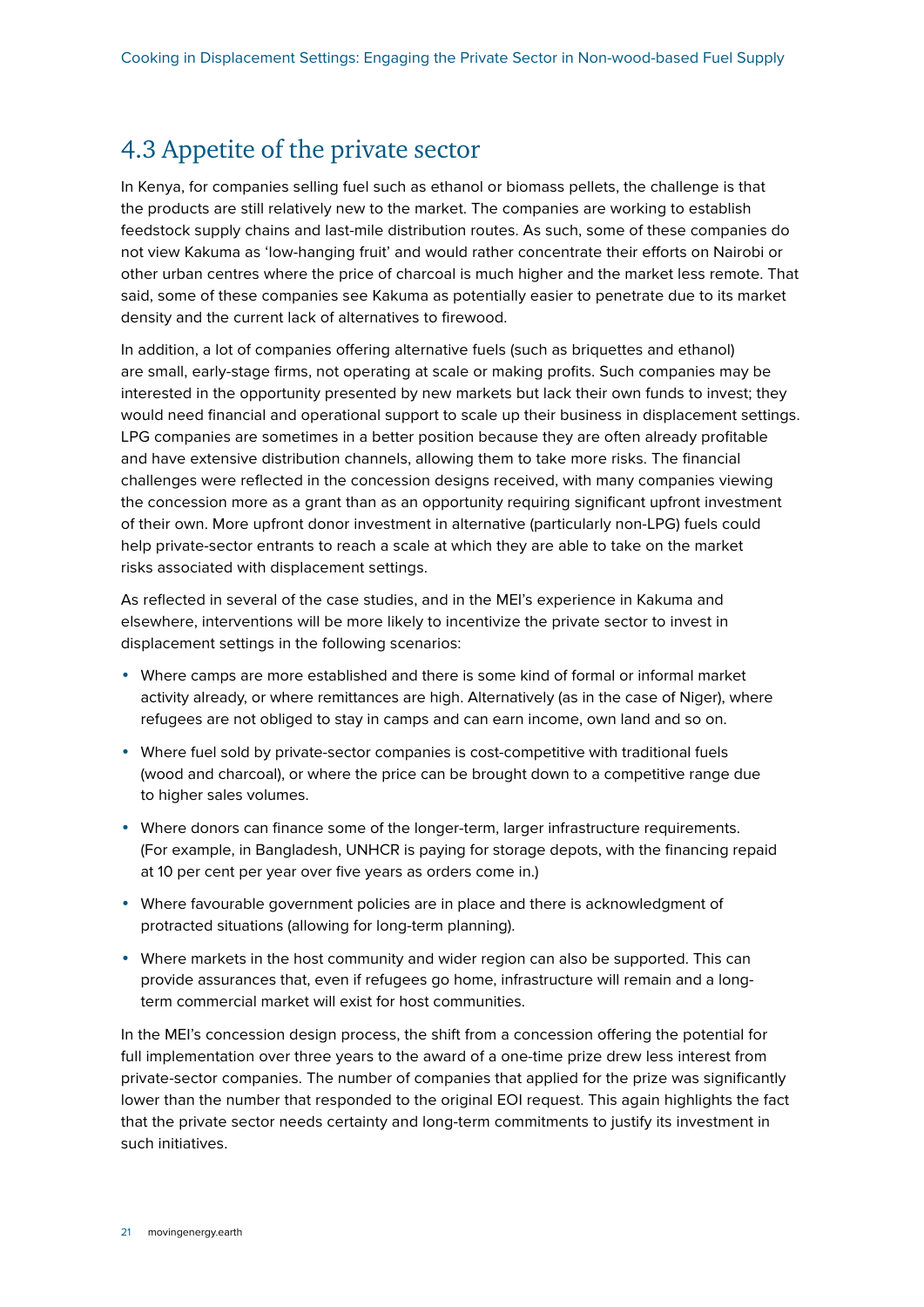### <span id="page-22-0"></span>**5. Conclusion and Recommendations**

In displacement settings, providing cooking solutions that reduce negative impacts on the environment and health remains a challenge for local governments, humanitarian agencies, businesses and refugees. Research by the MEI indicates that people are spending money on fuel, and that vibrant markets exist for firewood and charcoal in Kakuma. While people aspire to use alternative fuels such as LPG, the majority are not willing to pay the full price for it, and a significant funding gap remains an impediment to adoption. Long-term dependence on constrained humanitarian agency budgets is a major challenge in displacement contexts. Typically, humanitarian agencies have focused on the distribution of more efficient stoves rather than committing to purchasing cleaner fuel over the long term, or to funding more comprehensive and integrated stove/fuel solutions that would lock them into long-term funding arrangements.

Creative sources of financing are required to bridge this gap. One such mechanism explored by the MEI is a non-wood cooking concession. A review of other case studies of cooking interventions in humanitarian settings also shows that the majority rely on some form of subsidy – either in the form of a reduction in the price payable by beneficiaries for the fuel and/or hardware, or in the form of a cash transfer to increase the purchasing power of end-users. In addition to funding of the actual products, large-scale fuel switching also requires funds for market creation, awareness-raising and stimulation of changes in consumer behaviour around fuel purchases.

Legal status remains one of the most significant factors preventing refugees from accessing cleaner and more modern forms of cooking energy. Among the problems this presents are prohibitions on working, difficulties in setting up businesses, a lack of access to microfinance, and restrictions on movement. Without an earned income (whether outside the camp or at capped monthly limits), the ability of refugees to pay for cleaner, more modern stoves and fuels in a commercial market is significantly decreased. In some situations, where crises are viewed as temporary and people are not even given official refugee status (such as in Bangladesh), the problem of lack of legal recognition discourages investment and long-term planning by both refugees and the supporting agencies.

Governments have an important role to play in creating a supportive enabling environment for the proliferation of clean, alternative fuels in displacement settings. In addition to creating favourable policies around refugees' legal status, movement and other controls, they can apply pressure and provide evidence to humanitarian agencies and donors of the environmental degradation caused by not fully and consciously addressing refugees' cooking energy needs. The way that governments apply value-added tax (VAT) to alternative fuels also has an impact on such fuels' affordability and potential for commercialization.

Even if major challenges to commercial activities are resolved, some form of donor support will always be needed for the most vulnerable households. Even in Niger, where refugees face fewer restrictions and the price of LPG was brought down and kits distributed free to vulnerable families, 30 per cent of families dropped out of the scheme after the subsidy ended because of limited funds to buy fuel. Cost–benefit analysis and evidence of impacts can support efforts to obtain additional donor funds in these cases. In Tanzania, for example, a social cost–benefit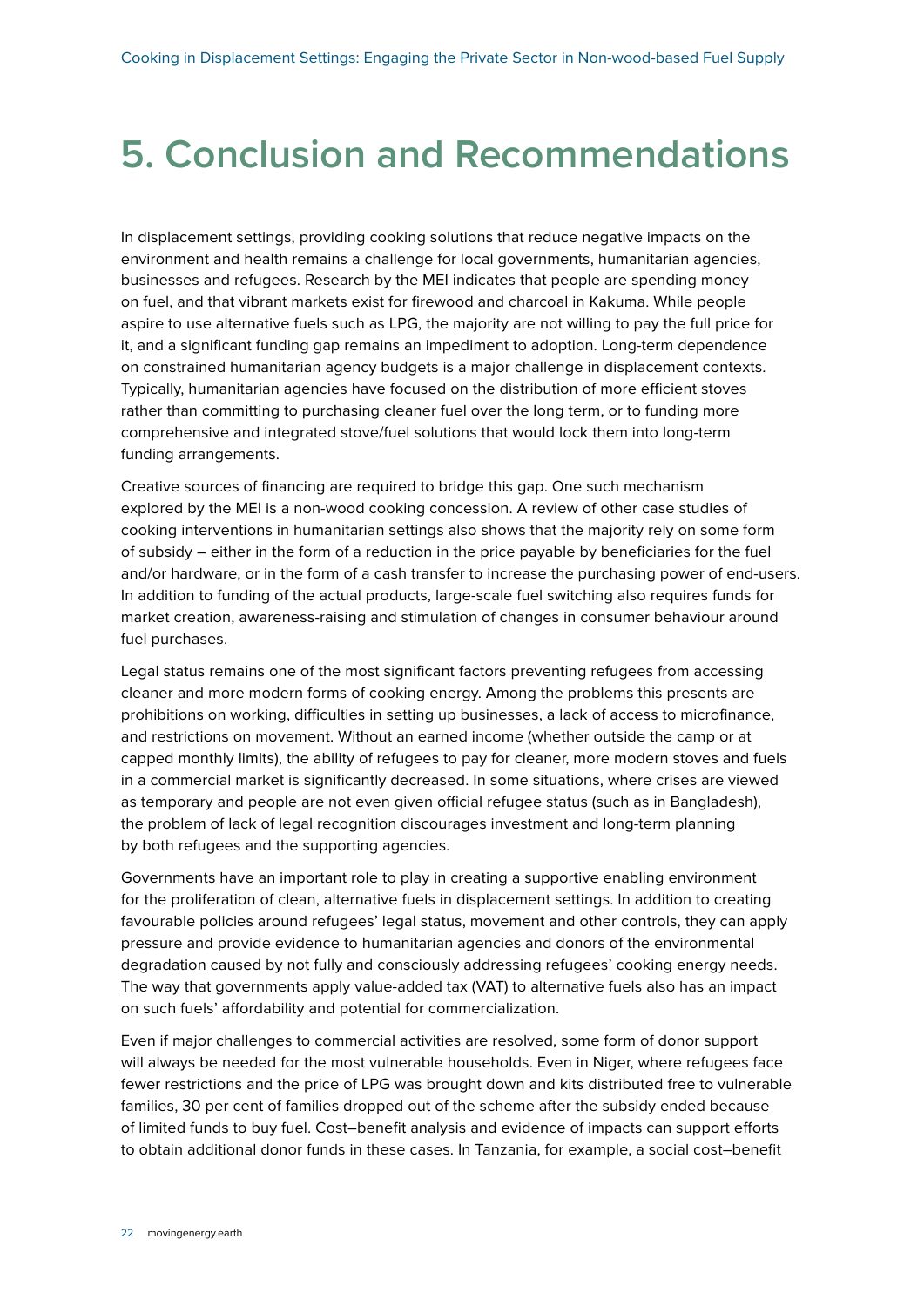analysis found that switching to LPG provided a benefit–cost ratio of 1.76. If LPG were to be consumed by all households in the Nyarugusu camp, this would lead to \$45 million in net benefits after 10 years (assuming a 3 per cent discount rate). In Rwanda, a social impact assessment by the International Center for Research on Women (ICRW) found positive selfreported health benefits and time savings associated with fuel switching. This attracted additional donor funding to support scale-up of the programme.

The following recommendations are based on what the MEI has learnt from the non-wood cooking concession competition and other interventions in the sector:

- **•** Further investments in cooking interventions in displacement settings need to be made such as those proposed under the MEI concession – so that additional data can be collected on the ability of refugees to pay for cooking solutions and fuel, and to understand lessons learnt from the implementation process. However, interventions should take a long-term view and aim to create scale rather than focus on pilot stages.
- **•** Cooking interventions should incorporate user preferences and, where possible, build on refugees' and local communities' capacity and willingness to pay so that potential consumers are not completely reliant on donor funding and subsidies. This will help facilitate transition to fully commercial approaches where possible, although exceptions will exist for the most vulnerable households and in emergency response settings.
- **•** In places where refugee income is constrained and alternative fuels are new to the market, cooking interventions need longer-term secured funding to allow sufficient time for sustainable market-building and the necessary engagement and investments by the private sector. Longer-term investments in infrastructure and demand creation (both within and outside the refugee community) can lower the price of alternative solutions and support a gradual transition away from subsidies, hence improving the sustainability of any intervention.
- **•** Cooking interventions should build on existing local markets and integrate existing supply chains into their distribution arrangements where possible. Taking a holistic view of the integration of interventions into the local economy (rather than focusing on refugees only) can also increase the sustainability of a given intervention.

Due to a change in programme design, the MEI was not able to fund the full cooking concession proposed by NOCK, although it awarded a smaller prize to be put towards implementation. However, the lessons learnt from this exercise and from the work of others in the sector can be used to inform the design of interventions in the future, support the scaling up of existing activities and increase funding to this critical area in humanitarian response.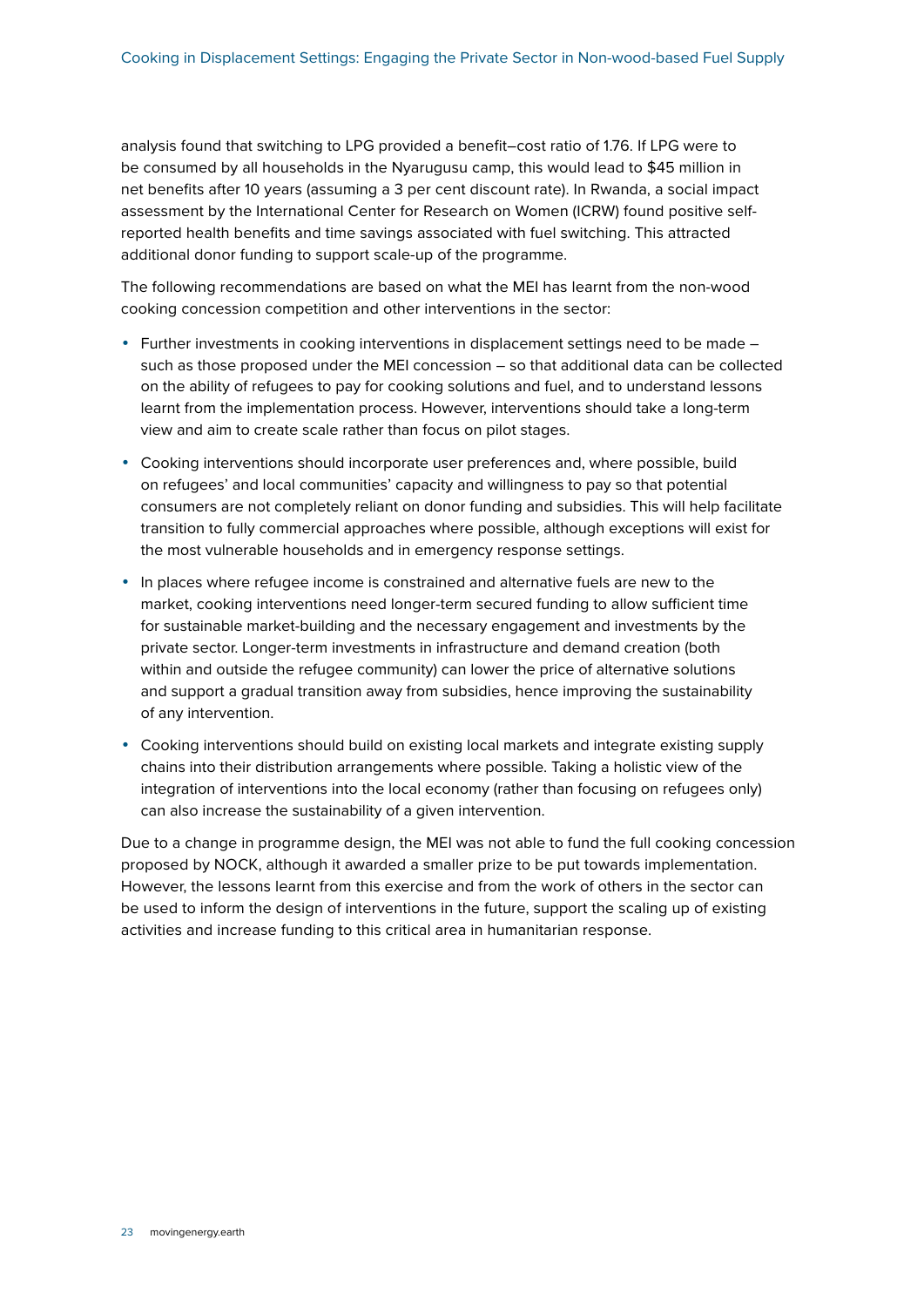## <span id="page-24-0"></span>**Annex 1: Establishing Community-owned Ethanol Business Cooperatives**

Gaia Association's quest to transfer 13 years of ethanol supply chain knowledge to refugee-run social enterprises

For the past 13 years, Gaia Association, a local Ethiopian NGO with support from the US-based Project Gaia and funding from UNHCR, has fine-tuned and scaled up its ethanol distribution programme in three refugee camps in Jijiga. It has supplied more than 8,000 households (100 per cent of residents) with clean-burning ethanol stoves and sustainably sourced fuel to meet their cooking energy needs.<sup>28</sup>

Through a donor-driven model, UNHCR covered the full cost of in-kind provision of all stoves and fuel for these families up until March 2018. This equates to more than 4 million family cooking days, which translates into time savings during cooking and fuel collection/procurement, reductions in wood fuel use, reduced tensions with the host community, and cleaner indoor and ambient air. Gaia Association has also provided income-generating opportunities in these camps, employing 46 refugees as incentive workers (full employment is not legal for refugees in Ethiopia). When asked about their successes, Gaia Association officials Wubshet Tadele Tsehayu and Desalegn Getaneh were quick to point out the high acceptance rates among refugee households, showing ethanol's ability to meet the cooking needs of the primarily Somali refugee population in Jijiga. User acceptance has been documented in surveys and evidenced through consistent use of the stoves over 13 years of implementation in the Jijiga camps.<sup>29</sup> In 2014, Gaia Association also began operations in Assosa, serving Sudanese refugees with ethanol stoves and fuel, later adding carbonized beehive briquettes used in larger, locally produced stoves that satisfy the additional needs of Sudanese cooking styles. To date, operations in Assosa have been at a pilot level (around 300 households).

Gaia Association has been managing a full-service ethanol supply chain and distribution system in the camps. This includes facilitating the purchase, loading, transportation, unloading, storage and distribution of fuel, as well as teaching safety awareness and distributing and maintaining stoves. Now, with grant funding from Grand Challenges Canada, the Clean Cooking Alliance (formerly Global Alliance for Clean Cookstoves) and UNHCR, Gaia Association is moving to a more commercial model, transferring its skills and knowledge to three local business cooperatives owned and managed by a mix of refugees and host-community members.

<sup>&</sup>lt;sup>28</sup> Ethanol for cooking in Ethiopia is 100 per cent sourced from sugar factories' waste molasses, a byproduct of sugar production.

<sup>&</sup>lt;sup>29</sup> For a review of the existing literature on Gaia Association's interventions in humanitarian settings, see Benka-Coker, M. L., Tadele, W., Milano, A., Getaneh, D. and Stokes, H. (2018), 'A case study of the ethanol CleanCook stove intervention and potential scale-up in Ethiopia', *Energy Sustain Dev*, 46 (Oct 2018): pp. 53–64,<https://doi.org/10.1016/j.esd.2018.06.009> (accessed 15 Oct. 2018).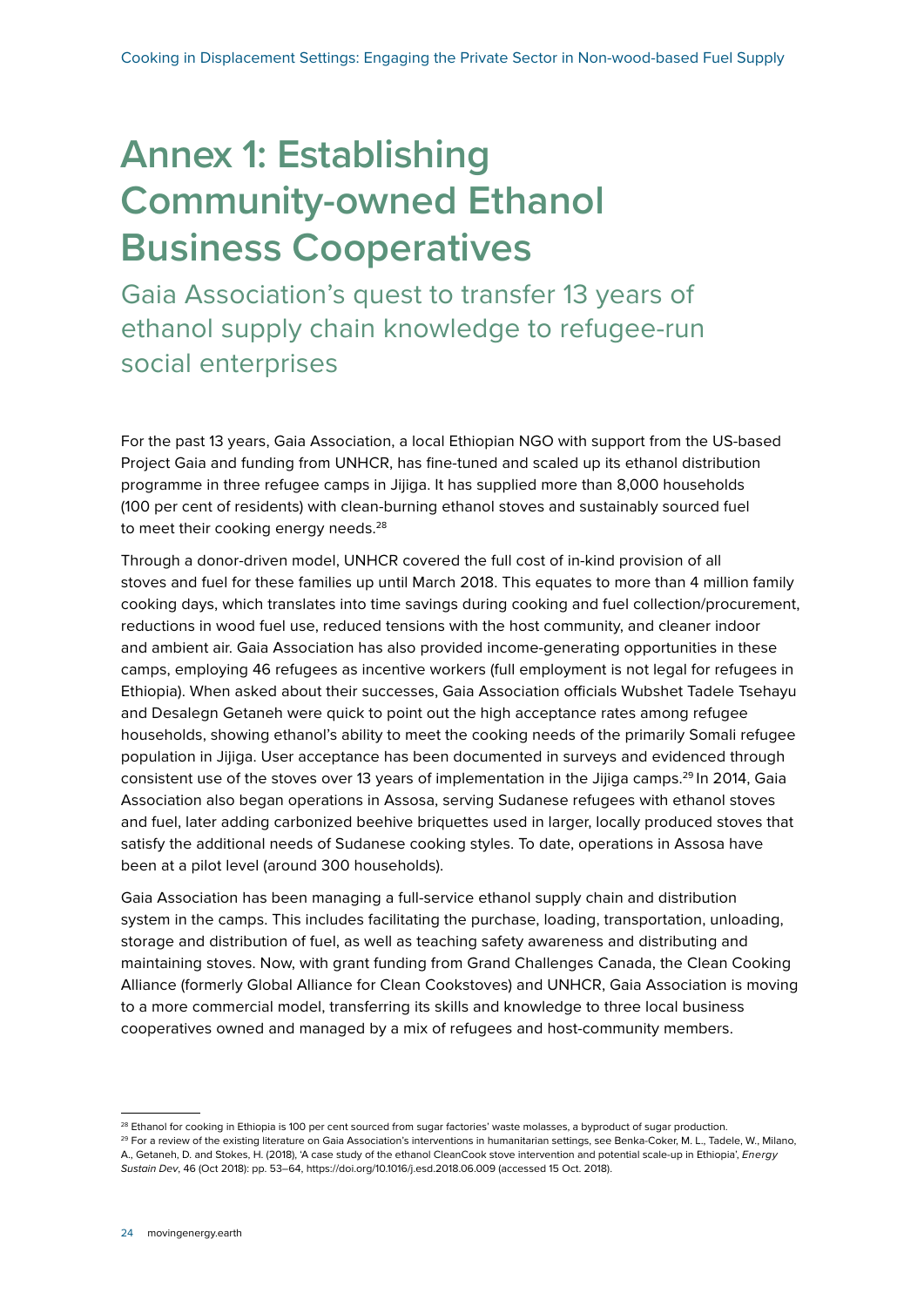### Laying the groundwork

Roughly two years ago, UNHCR, which has been procuring stoves and fuel from Gaia Association for the past 13 years, began discussing a new strategy for shifting from in-kind provision of goods to the distribution of vouchers (equivalent in value to what was previously spent) to refugees to purchase fuel and non-food items. This was based on a successful WFP cash-for-food system already in place, and was intended to stimulate the local camp economy and provide refugees with a greater choice of goods and services. The fuel vouchers are expected to cover most, but not all, of each refugee family's cooking energy needs.

**We are very ready to transfer our knowledge to locally owned businesses … and work side by side with them to take on that knowledge and run the business successfully. We are convinced that there is enough money in the fuel sales for these businesses to be profitable.**

Harry Stokes, Project Gaia

This change in UNHCR strategy inspired Gaia Association to shift its approach from a donordriven model to a market-based one. It resulted in the creation of refugee and host-community cooperatives in three camps – one in Jijiga (Kebribeyah) and two in Assosa (Sherkole and Tsore). Each cooperative has 20 members, with priority membership afforded to individuals already involved in the fuel sector, primarily in firewood or charcoal sales. In Kebribeyah, where commercial stove sales will focus primarily on the host community (with fuel sales also to refugees), 70 per cent of members of the cooperative come from the host community and 30 per cent are refugees. In Assosa, where most refugees have not yet received ethanol stoves, the businesses will focus their efforts more inside the camps. The composition of the cooperatives there is reversed, with refugees comprising 70 per cent of members and the host community 30 per cent. In Assosa, vouchers for refugee households will increase recipients' ability to pay market rates for both stoves and fuel, with the exact level of voucher subsidy still being determined by UNHCR. Host-community members will pay commercial rates, with no subsidy planned. Throughout its 13 years of operation in the Jijiga camps, Gaia received repeated requests from the host community to make ethanol stoves and fuel available in the local market. It was this push from the host community that led to the development of the commercial model. Each cooperative is being subsidized with an initial inventory of stoves and fuel thanks to support from Grand Challenges Canada and the Clean Cooking Alliance.

This new market-based approach required the establishment of an entirely new fuel distribution system, as well as training of members of the cooperatives in fuel distribution, stove and briquette production (in Assosa only), and entrepreneurship – the latter via an 'Empowered Entrepreneur Training' curriculum that includes business, empowerment and leadership skills development. For this new phase, Gaia Association has procured 20,000 litres of ethanol for the cooperatives to sell. Sugar companies and government regulators have guaranteed a one-year supply, reserved specifically for these new cooperatives. Previously, all fuel procurement and sales agreements were made through UNHCR. At the time of writing, an initial batch of ethanol stoves, to be sold to host-community members in Kebribeyah and additional refugee families in Assosa, was waiting to clear customs. Locally produced briquette-burning stoves were designed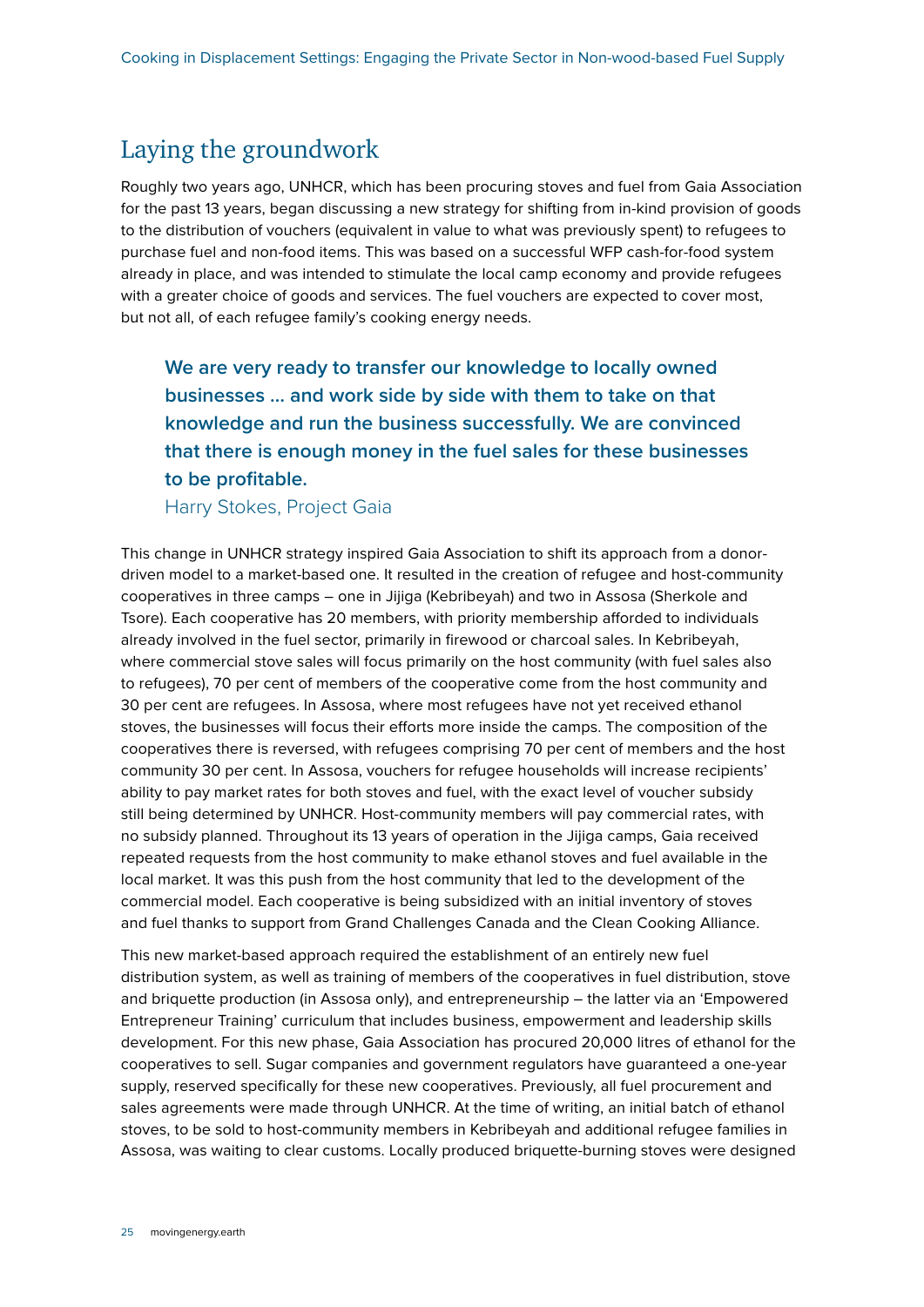to address the needs of Sudanese refugees, who require larger pots and stoves for certain cooking tasks that cannot be done on an ethanol stove. The initial goals are to sell 500 ethanol stoves to host-community customers in Kebribeyah and a combined 4,000 ethanol and briquetteburning stoves through the two Assosa cooperatives. All permissions and clearances have been received from the Ethiopian Administration for Refugee and Returnee Affairs.

#### Meeting disparate customer needs

Critical to this new approach was the need to develop site-specific plans for different camp settings with significantly divergent levels of purchasing power. Kebribeyah was established in 1989 for Somali refugees, with opportunities for resettlement to the US (since 2008) resulting in a steady inflow of remittances and therefore a more active cash economy. Kebribeyah camp is quite interwoven with Kebribeyah town. The camp already has a charcoal market (albeit a costly one, due to the fact that supplies are transported in by camel from a location 30 kilometres away). Refugees purchase charcoal from the market to supplement their cooking needs during downturns in funding and fuel supply from UNHCR. The ethanol supplied to this market will be fairly cost-competitive with charcoal: a daily supply of ethanol for an average family is expected to cost the equivalent of \$0.51, compared with \$0.48 for charcoal. Gaia has been working in Kebribeyah since 2005, and all the refugee households have already been supplied with ethanol stoves.

In Assosa, in contrast, potential consumers' purchasing power is much lower. These are newer camps and there is no overseas resettlement programme. While refugees have little access to 'found fuel' in arid Kebribeyah, in Assosa there are cheaper, low-grade cooking fuel options available around the camps. At the time of writing, Gaia Association had distributed only 300 ethanol stoves in Assosa, meaning that most of the 7,000–8,000 households in the two target camps will need to purchase a stove in addition to fuel. For those reasons, the marketbased approach in Assosa will be much more dependent on the UNHCR voucher system. Also, although ethanol can meet most cooking needs, Sudanese cooking styles require a second, larger stove for certain tasks. To meet this need, and because of the availability of appropriate abandoned biomass resources around the camps, Gaia has also introduced a briquette-burning stove and briquette production workshop. Briquette production has the added benefits of clearing fire-hazard grasses, and of creating a supply chain for the local host community to provide feedstock. User acceptance of the briquette stove was assessed through surveys conducted in late 2017 by Gaia Association and local UNHCR field offices.

### A new set of challenges

Over the past 13 years, Gaia Association has met and overcome numerous challenges. These have included essentially establishing a supply chain and market for ethanol from scratch; and dealing with inconsistent production supply, which locked the NGO out of large-scale carbon financing and threatened previous attempts at demand creation for a sustainable commercial ethanol market outside the camps. However, having had excess ethanol supply for the past three years, Gaia no longer worries about the scale of its programme exceeding that of production. It has built storage facilities in the camps, with 500,000 litres of storage capacity. This consistent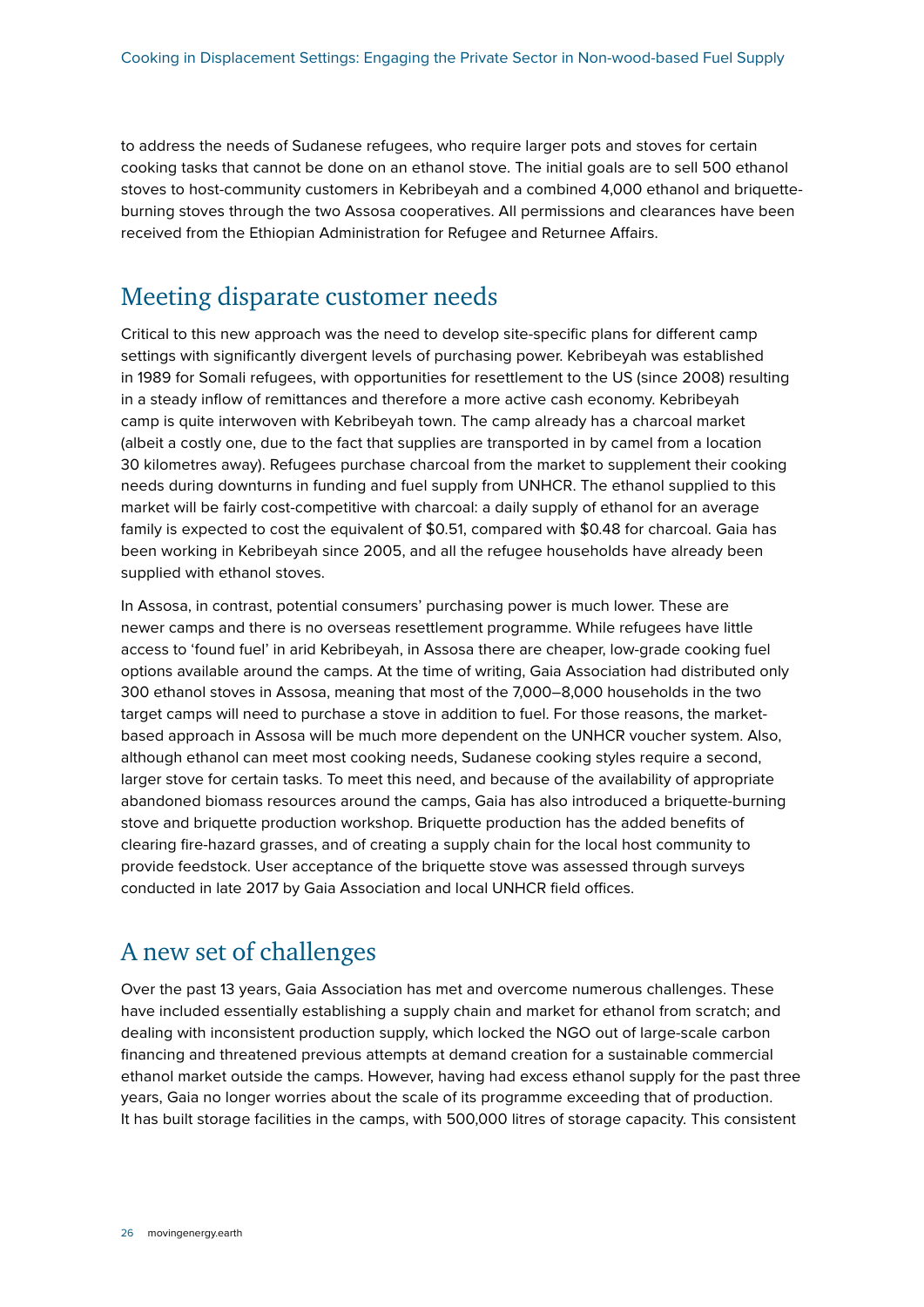supply of ethanol has enabled the establishment of a UNFCCC Programme of Activities that will support Gaia's commercialization strategy through advanced carbon credit purchases – at \$5 to \$10 per tonne and roughly six tonnes of carbon saved per stove annually.

At the time of writing, Gaia Association faced a new set of challenges. One of the biggest was that the fuel voucher programme had not yet started. This limits the potential purchasing power of refugees in terms of paying commercial rates. Gaia is working with UNHCR to finalize some of the key modalities for the programme, including the exact level of subsidy. Currently there is no in-kind distribution of fuel in either Jijiga or Assosa, except for a firewood distribution programme for refugees from the Gambella region resettled to one camp in Assosa. Because Assosa refugees will be very reliant on vouchers, it is not possible for Gaia to launch commercial activities there until the voucher programme starts. In Kebribeyah, it is planning to launch operations once the initial batch of stoves arrives and a cooperative bank account is established, although fuel sales will be strengthened once voucher distribution begins.

Another challenge specific to the new market-based approach is the additional cost of VAT applied to ethanol purchased by the local business cooperatives. UNHCR is tax-exempt, so ethanol purchased by UNHCR for in-kind provision is VAT-free. However, because it is being procured for commercial sale, the ethanol purchased by Gaia for the local cooperatives has VAT applied and is therefore more expensive. Gaia Association's break-even numbers for longterm commercial viability of the programme would benefit greatly from a guaranteed supply of VAT-free ethanol. It would be up to the government to provide either a blanket or case-specific tax exemption.

A third issue anticipated is the eventual need for additional working capital to purchase bulk orders of new inventory (stoves) and fuel. This will have to be in place before the current batch of stoves and fuel on hand is sold out. While grant funding covered the initial batch of stoves and fuel, and income from sales will be reinvested in additional stock, upfront financing will still be needed to purchase stoves from Durban, South Africa to avoid risk of stock outages and ensure a consistent supply of fuel. Such financing could be facilitated by working-capital loans or other types of financial support. Local financial institutions, however, cannot fill this gap, since the legal status of refugees does not allow them to receive loans through the formal banking sector. Instead, loans would need to be facilitated through an implementing agency such as Gaia Association. Currently refugees are not allowed to work outside the camps, open bank accounts, or access other financial services. Gaia Association was granted special permission by the Ethiopian government to allow refugees to join the cooperatives, which sell and procure ethanol outside each camp and access basic financial services. But large-scale working-capital loans are still not an option. Although the government is working on a solution for these issues, this will not be immediate.

**We are convinced that commercializing these things can succeed, providing the start-ups have enough capital to get to that tipping point of sustainability.** 

Harry Stokes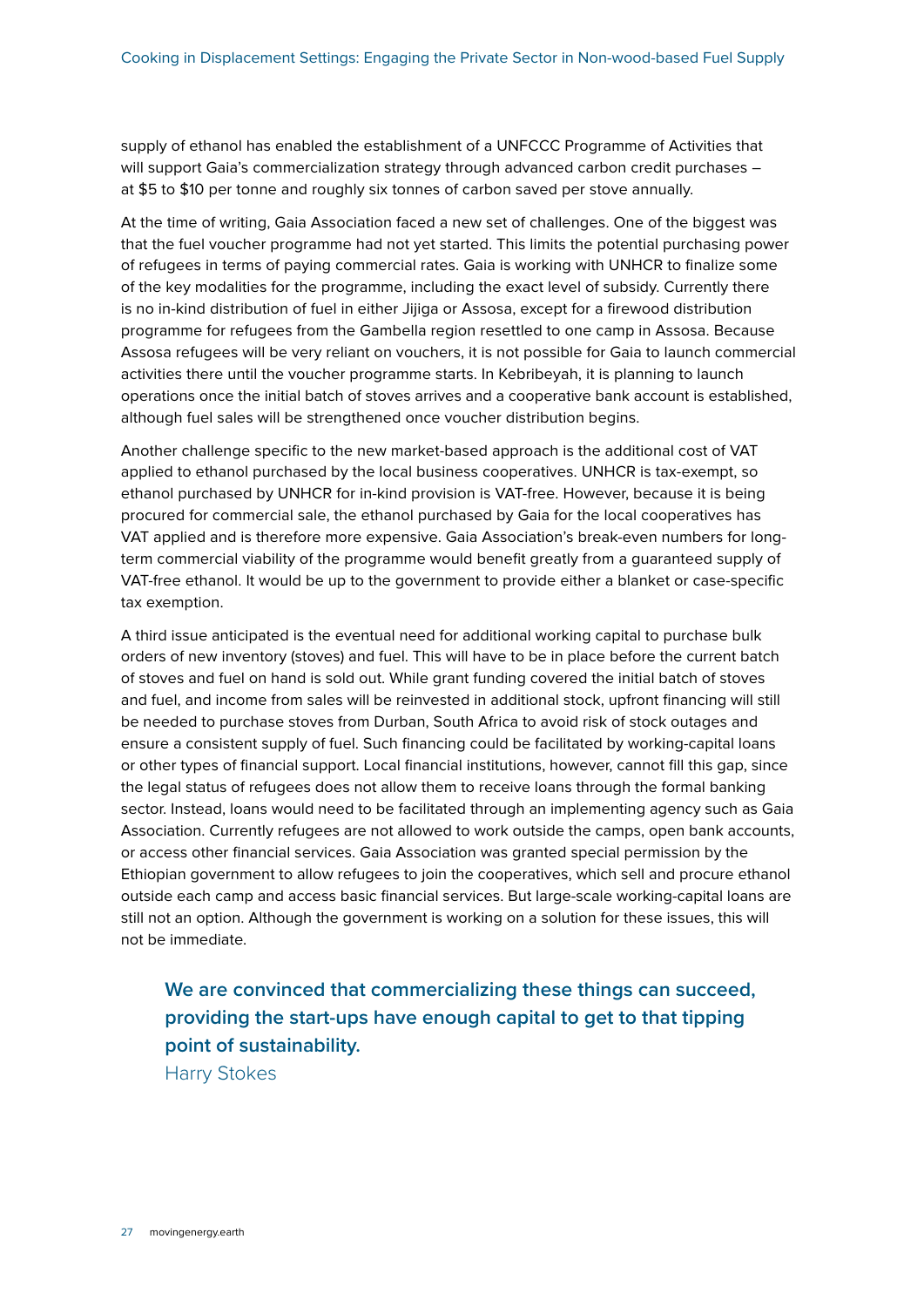### Sourcing solutions with an eye to long-term sustainability

Gaia Association has found a key solution-oriented ally in the Ethiopian Administration for Refugee and Returnee Affairs, and continues working closely with this agency to support the establishment of locally owned and operated social enterprises. Alleviating VAT costs and providing refugee cooperatives with the ability to access business loans are two ways in which the government could further support the expansion and sustainability of these efforts.

Another important area for future support is helping to increase the purchasing power of refugees. More long-term solutions are needed because of budget and timing uncertainties associated with reliance on aid handouts, especially given the protracted nature of many displacement situations. Increasing refugee purchasing power through the creation of additional income-generating opportunities would lessen dependence on aid budgets in the future. But achieving this will require significant investment in livelihood-focused programming in the camps. This can be further supported by changes to refugees' legal status, which would allow for greater access to work outside the camps. Gaia Association sees both these areas – improving refugees' access to finance and increasing their income-generating opportunities – as high priorities for ensuring the continued success of its work and the sustainability of these new business cooperatives for many years to come.

For more information, contact Harry Stokes at [hstokes@projectgaia.com.](mailto:hstokes@projectgaia.com)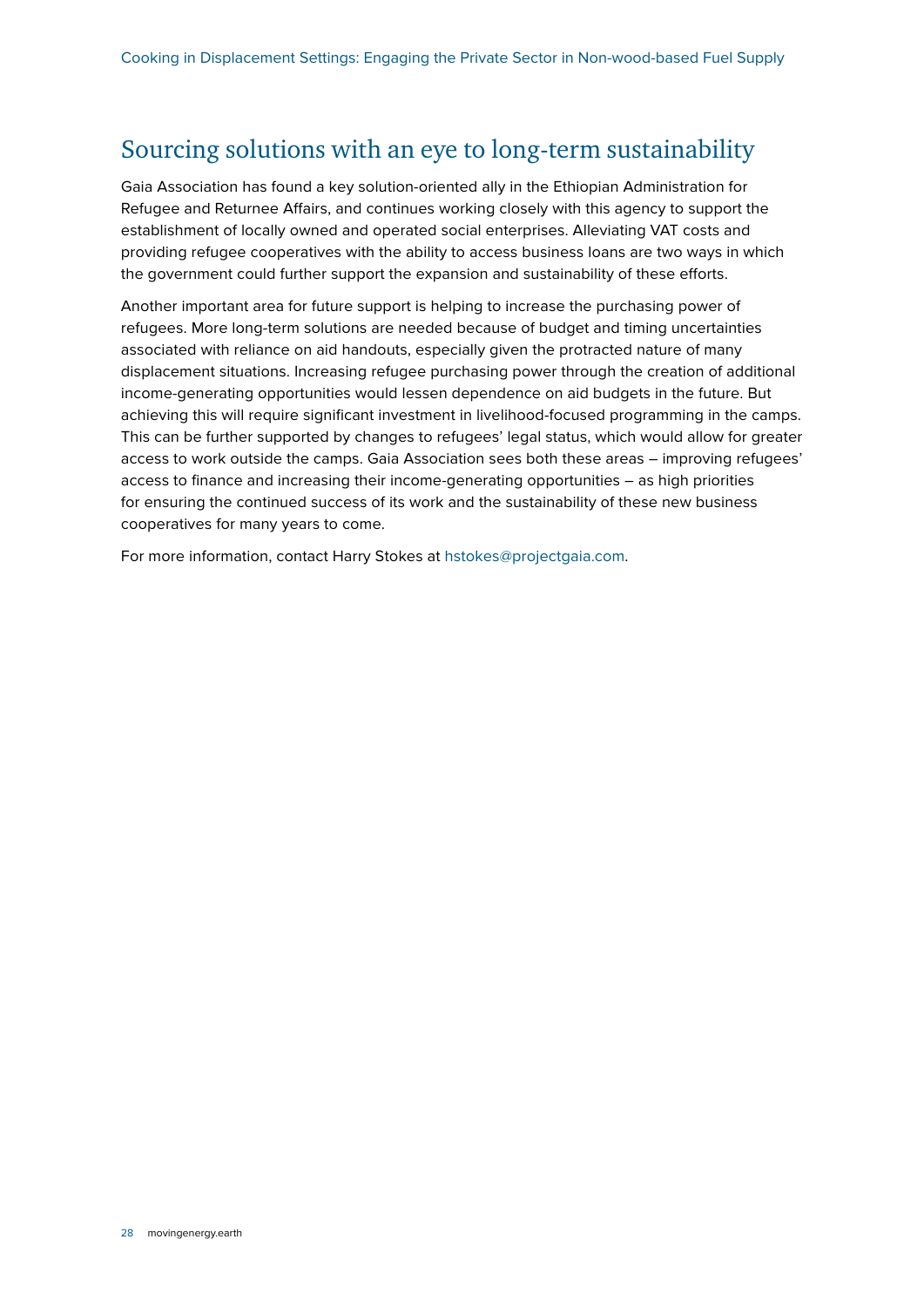## <span id="page-29-0"></span>**Annex 2: Increasing Purchasing Power for Pellets**

Inyenyeri's proof of concept in Kigeme, Rwanda

The question of how best to provide displaced people with clean, affordable cooking fuel was already a priority for Inyenyeri, a Rwandan social enterprise, when it was approached by a member of UNHCR Rwanda's Livelihoods programme. That intervention seeks to provide economic opportunities for refugees by shifting approaches for displaced populations from crisis models to development models. The problem was how to do so through a market-based approach that fit with Inyenyeri's existing business model.

A previous attempt at free distribution of cookstoves in Kigeme refugee camp had seen upwards of 80 per cent of stoves in disuse – primarily being sold outside the camp. In-kind distribution of goods meant there was limited cash available for stove and fuel purchases. Yet firewood distributed by UNHCR accounted for only about 25 per cent of a household's monthly cooking energy needs, and the presence of charcoal sellers in Rwandan camps was a sign for Inyenyeri that some degree of willingness and ability to pay for fuel already existed to cover the remaining 75 per cent. What it needed was to pinpoint the extent of that willingness to pay, and how best to mitigate risks such as losing stoves. A crucial grant from the US Bureau of Population, Refugees and Migration (PRM) in 2016 provided that opportunity.

### Discovering what works

Kigeme refugee camp, home to 3,900 Congolese refugee households, presented the best option for piloting a market-based fuel solution, due to a cash-based food allowance provided by WFP and the stated near-term intention of UNHCR to switch from in-kind provision to cash transfers for fuel and non-food items. Some 100 households, out of a randomly selected sample provided by UNHCR, were included in Inyenyeri's initial three-month pilot scheme. During an in-person stove demonstration – at which, to avoid the appearance of a donation model, no UNHCR representatives were present – households learned that they would receive a top-ofthe-range pellet-burning gasifier stove on lease from Inyenyeri. This was in exchange for an agreed monthly minimum purchase of pellets to the value of 2,000 Rwandan francs (equivalent to roughly \$2.50), or 6 per cent of a household's WFP food allowance. Inyenyeri charged the same price per kilogramme of pellets to refugees as it did to its existing clients, but lowered the minimum purchase requirement from 30 kg to 10 kg. That meant, in effect, that households were only required to spend \$2.50 per month on pellets to maintain their stove lease. The price for pellets was also on a par with standard rates for charcoal in the camp, which anecdotally were noted at roughly 200 to 300 Rwandan francs for one day's cooking needs. No other incentives were provided to customers in the pilot scheme.

After three months, Inyenyeri had an 83 per cent retention rate (customers still purchasing at least the minimum requirement of pellets). Also, without any marketing or financial incentive, it had a 'spontaneous' waiting list of 500 households interested in joining the programme.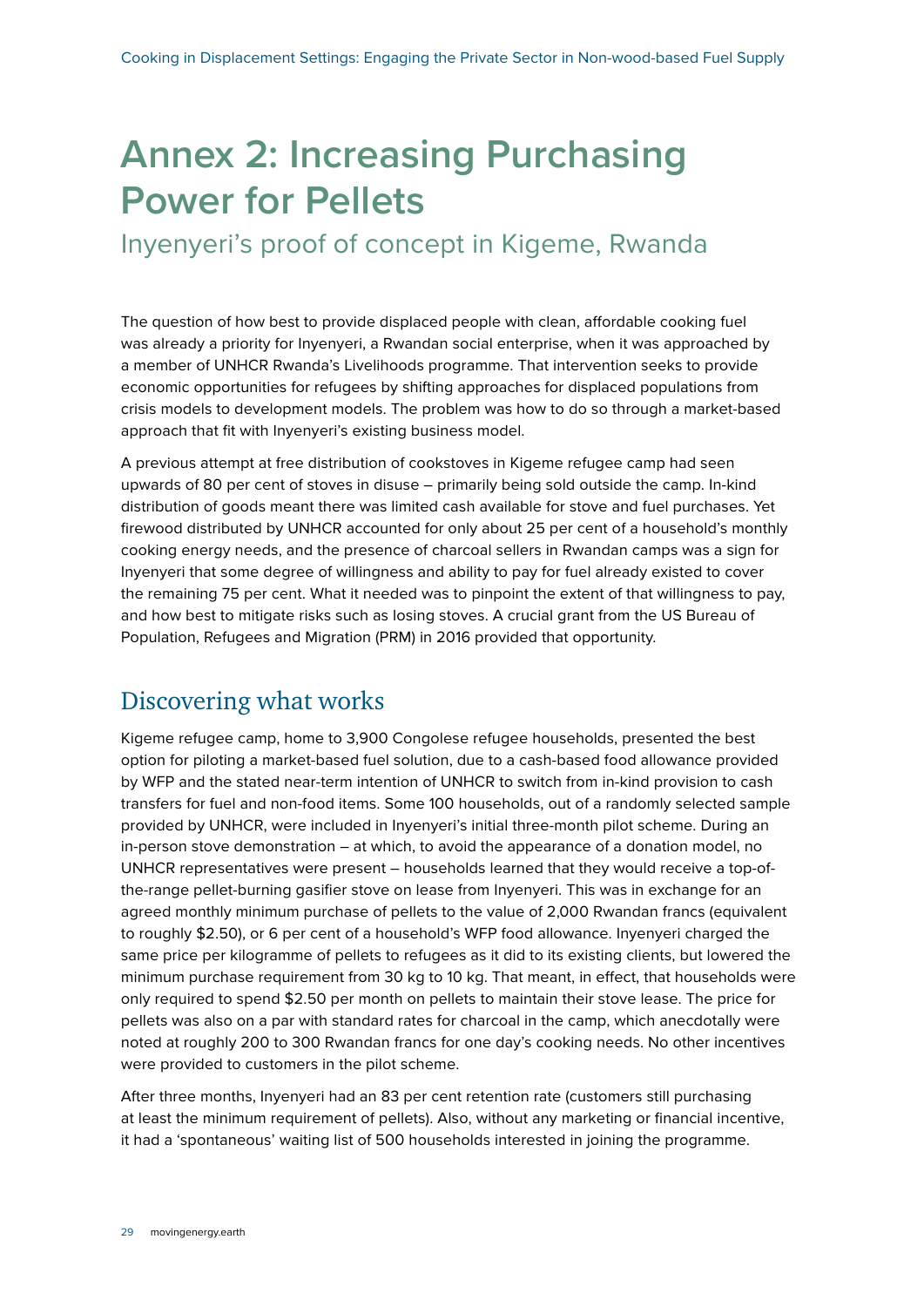Of critical importance to Inyenyeri, because of its stove-lease operating model, was the fact that not a single stove was lost during those first three months or in the next year of the programme. The company credits this in part to the 'superior' cooking experience offered by the stove, which is cleaner-burning and more efficient. A social impact assessment by the International Center for Research on Women (ICRW) found that 100 per cent of households surveyed reported decreases in eye irritation, among other health benefits; and that all households reported needing less time to cook with their new stove. Inyenyeri also closely tracked each stove against its serial number and provided clear communication to customers that cases of stove theft would be handled by the national police. The households involved in the pilot scheme passed Inyenyeri's biggest tests, and PRM provided additional support to scale the scheme up to 300 households.

**We were the first private-sector company to open up a shop inside a refugee camp in Rwanda … Without any financial incentive, within three months a spontaneous waitlist appeared.**  Suzanna Huber, Inyenyeri Refugee Programme Manager

### Confronting unique challenges

Inyenyeri encountered a unique set of challenges specific to the refugee context. Unlike typical commercial market environments, refugee camps are highly regulated, with all activities under the coordination of UNHCR and ultimate control over camp access determined by the Rwandan Ministry of Disaster Management and Refugees. A significant investment of time is needed to navigate the necessary administrative steps and manage the relationships required for permission to operate. Finding space to set up a pellet shop, for example, is dependent on UNHCR and the Rwandan government making that space available. Also, camp schedules include numerous training sessions, surveys, mass meetings and community service activities, all of which take time out of the traditional working week.

During the initial pilot phase, many households were only purchasing the minimum monthly pellet requirement (equivalent to one week's supply), and using other fuel sources (such as free firewood from UNHCR) when those pellets ran out. ICRW found through customer surveys that cost concerns were the biggest reason for this, given refugees' limited cash resources.

Indeed, one of the biggest challenges that Inyenyeri has faced over the past 18 months is that the success of the programme hinges on refugees' purchasing power. There is an extreme sensitivity in the refugee market to changes – or even proposed changes – to cash transfer amounts, which are tied to WFP and UNHCR budget availability. Fluctuations in cash allowances cause huge fluctuations in fuel purchases. When, during the pilot phase, WFP announced an upcoming reduction in the food allowance, Inyenyeri saw a sizeable decrease in pellet purchases. Aside from cash allowances, there is very little purchasing power inside the camps. Refugees are legally permitted to work in Rwanda, but with camps located in rural areas, jobs are scarce. Those able to find work in the cities leave the Kigeme camp, so the refugees who remain are generally those less able to access economic opportunities, leaving them dependent on aid handouts.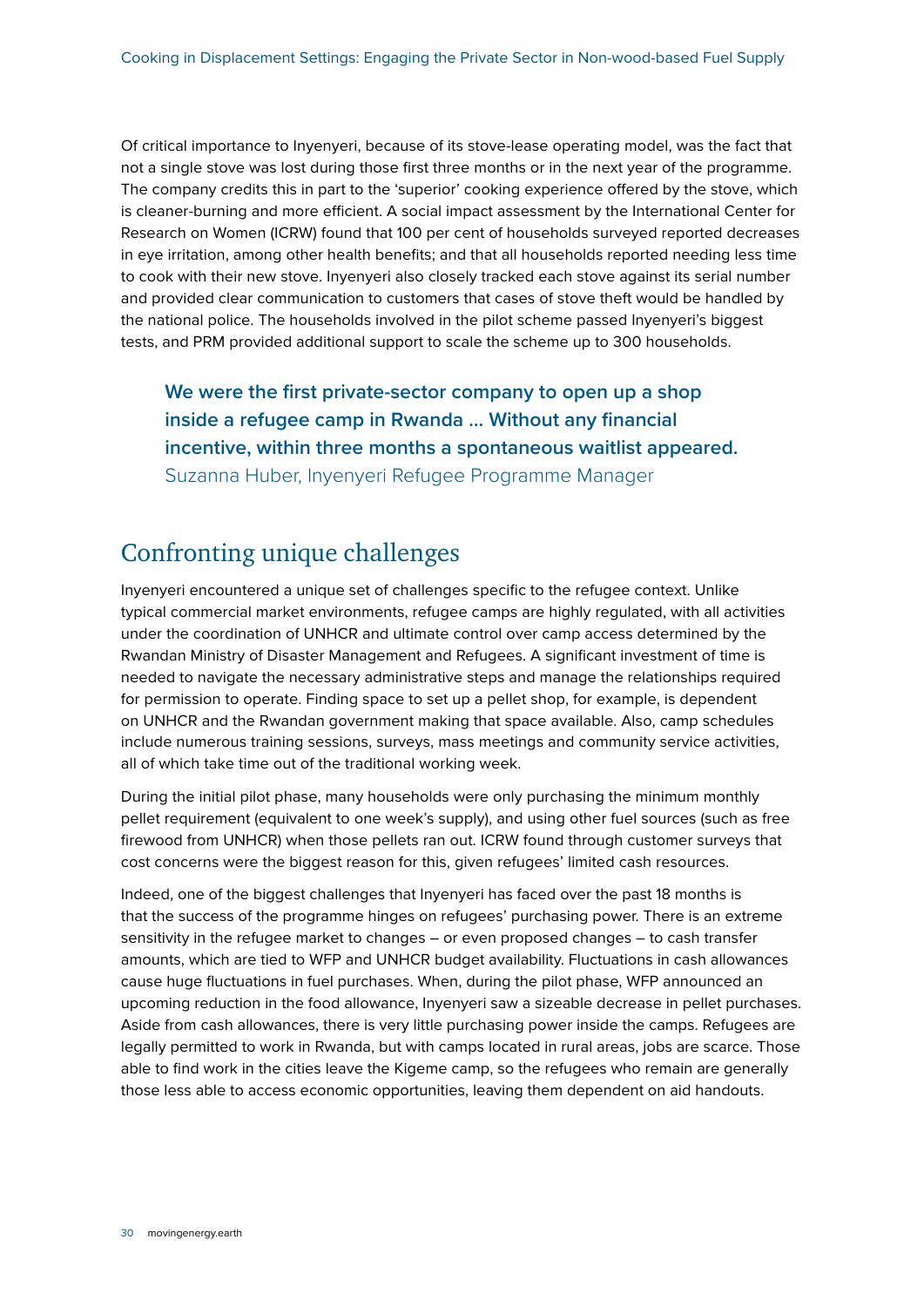### Solution: Change the purchasing power, not the price

To overcome these issues, Inyenyeri jointly fundraised with UNHCR and secured grant funding from the Belgian government to support a novel change in approach for the next two years: rather than subsidize the price of pellets by providing supplemental funds to Inyenyeri, UNHCR will increase the purchasing power of the Kigeme customers so that they can pay market rates. The pilot phase and ICRW study had provided evidence of user acceptance and refugee customers' willingness to pay market rates for pellets when they had sufficient funds available. UNHCR now provides unconditional cash transfers to refugees who sign on as customers for any clean-fuel alternative, a group that includes Inyenyeri customers. The transfers replace in-kind firewood provision for those households.

Fine-tuning the new arrangement over the past few months has brought key changes and insights. At first, the cash transfer amount was roughly equivalent to Inyenyeri's minimum pellet purchase requirement (one week's supply of pellets). However, given the benefits (as found by ICRW) associated with cooking on an Inyenyeri stove, UNHCR has started using the Belgian government funding to increase cash transfers so that they meet 100 per cent of each household's monthly cooking fuel needs with pellets. Household fuel need was calculated based on the results of a field study by Berkeley Air Monitoring Group. The increase in cash transfers is expected to lead to greater pellet purchases and a significant decline in firewood and charcoal use, with consequent beneficial health impacts. Also, fuel cash transfer payments were initially made quarterly, but Inyenyeri typically recorded a large drop-off in pellet sales in the latter part of each quarter. To encourage more consistent pellet purchases, UNHCR agreed to trial weekly payment of fuel cash transfers.

With these changes in place, Inyenyeri's customer base of 400 households will be expanded over the next several months at a rate of 500 households per month to reach all 3,900 households in Kigeme refugee camp. This major scale-up is expected to present some challenges for fuel supply, since pellets are trucked 200 km from a production facility in the city of Gisenyi. It will require finding sufficient storage in the camp, or trucking in pellets multiple times per week to maintain a consistent supply. However, by the end of the scale-up process, all Kigeme camp households will have transitioned from receiving in-kind firewood that meets 25 per cent of their cooking energy needs to receiving cash transfers from UNHCR that allow them to meet 100 per cent of their cooking energy needs with pellets.

#### **Our ambition is to prove that if you give refugees purchasing power, they will choose cleaner alternatives to charcoal and firewood.**  Suzanna Huber

### Keys to long-term success

Inyenyeri is pushing to expand its sales to non-refugees, as this will boost the sustainability of the refugee programme. The company does not yet sell to the host community, but is considering doing so as part of its overall growth planning. After the current funding runs out, the value of fuel cash transfers may decrease, triggering the sensitive refugee market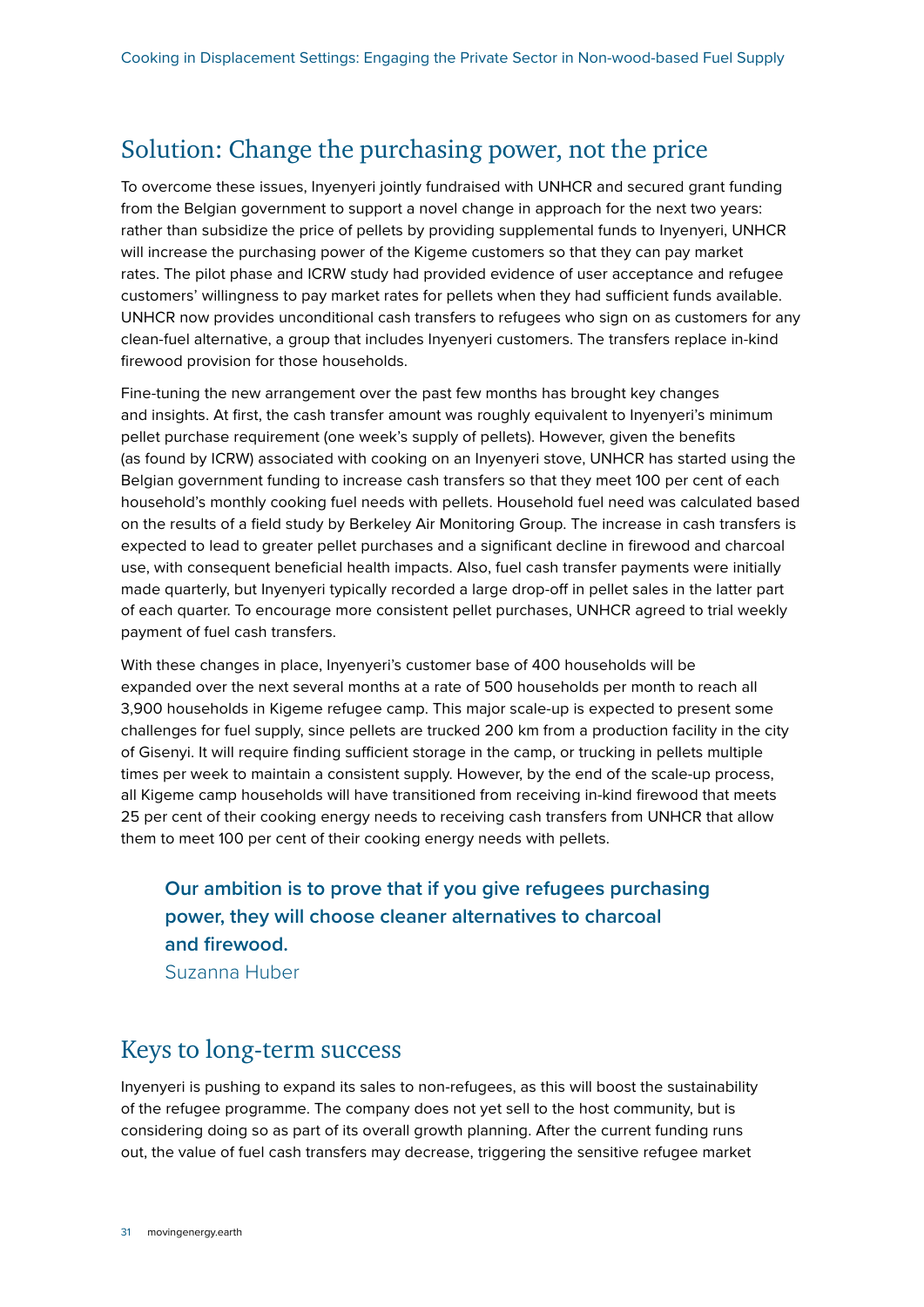to reduce spending on pellets. The scale-up phase will help Inyenyeri to determine feasibility and strategies for sustaining the programme in the longer term. As Inyenyeri's entire customer base grows beyond the refugee market, that will provide economies of scale that can support this work. However, it is likely that some form of donor funding will always be required, especially for the most vulnerable households. Based on this pilot experience and the results of the ICRW survey, Suzanna Huber, Inyenyeri Refugee Programme Manager, noted that refugee customers may always require some form of subsidization to buy more than the 10 kg minimum requirement of pellets. Whether that long-term subsidy should continue to be paid to the end-user, as is currently the case, or take some other form, is what everyone is hoping to learn over the next two years. For now, fundraising to sustain increased refugee purchasing power is a high priority.

It is possible that additional funds to sustain this programme and continue meeting 100 per cent of refugees' cooking energy needs will also be found from the very real savings achieved by UNHCR in terms of health and safety spending, among other areas. Johns Hopkins University and Plan International, an NGO, are conducting a randomized controlled trial of the impacts on Inyenyeri customers. Inyenyeri is also interested in a full cost–benefit analysis, the scope of which would include savings to UNHCR as well as the potential increases in refugee purchasing power associated with time savings and improved health. Inyenyeri is optimistic that cost savings associated with the quantifiable benefits of its clean-cooking solution will offset increases in spending by UNHCR on cash transfers for clean-fuel alternatives, and attract the additional support needed to secure long-term success.

For more information, contact Amber Bloomer at [amber.bloomer@inyenyeri.com.](mailto:amber.bloomer@inyenyeri.com)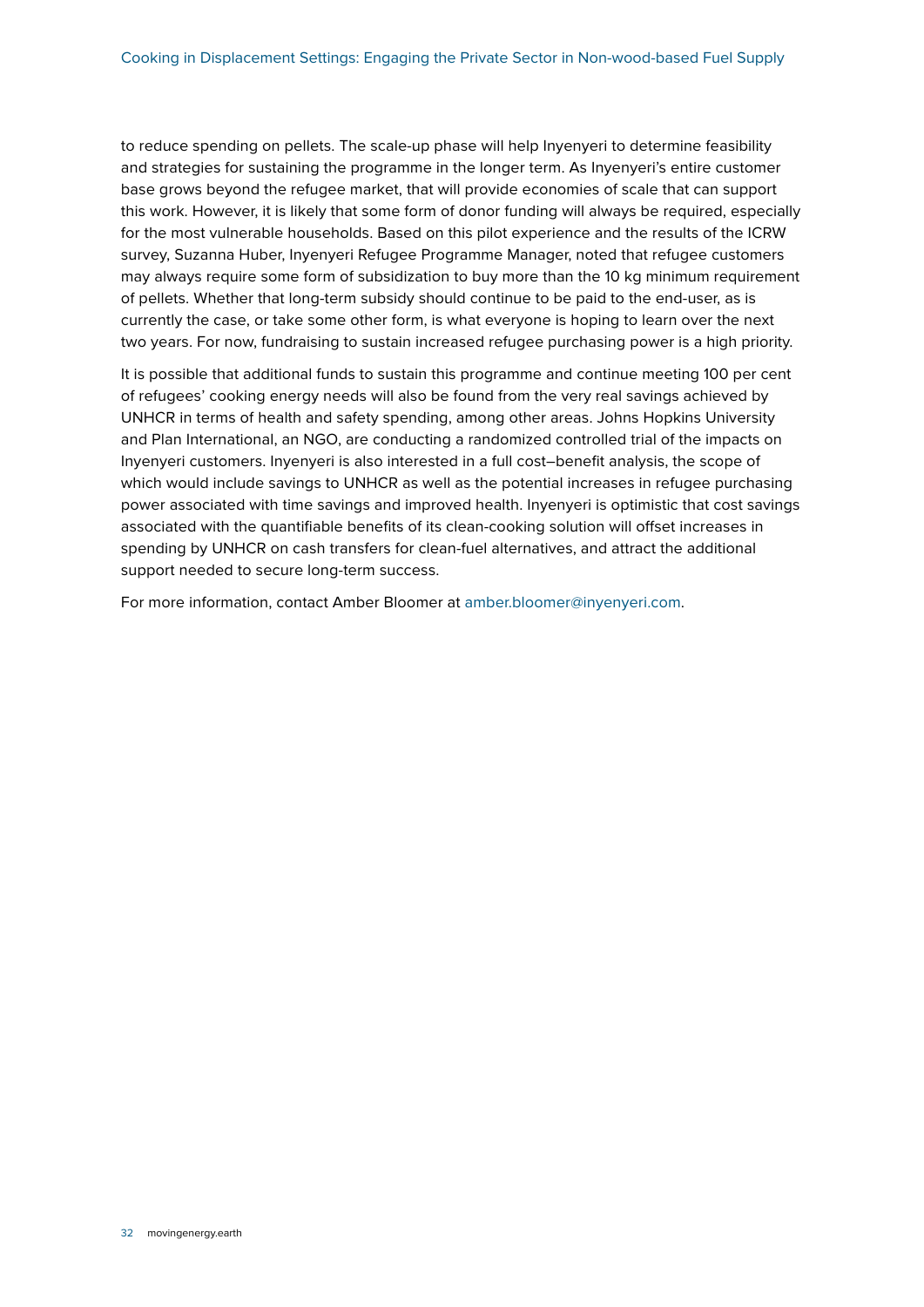### <span id="page-33-0"></span>**Annex 3: Jump-starting LPG Markets for Integrated Communities**

Lessons from Niger's fully commercial LPG market, serving refugees and IDPs alongside host communities

Even before economic crisis hit the Diffa region of Niger in 2014, UNHCR Niger had noticed malnutrition rates increasing among the 15,000 Malian refugees it was serving at the time. Its analysis found that refugees were selling WFP-provided food to buy wood to cook. Shortly thereafter, the Islamist militant group Boko Haram forced the displacement of nearly 140,000 refugees and more than 100,000 IDPs to southeastern Niger, and a huge economic crisis followed. Suddenly the Diffa region – an area as large as Belgium, which had been one of the more prosperous in the country – saw a large decline in the average purchasing power of the population, and an increase in the costs of traditional fuels. UNHCR Niger wanted a way to decrease expenses rather than provide cash handouts, to support self-reliance among households in the region and avoid long-term reliance on donor funding. At that time, it realized that LPG – which was being used by only around 1 per cent of households – was cheaper than firewood and could offer a solution for reducing fuel costs for refugees, IDPs and host communities alike, for whom cooking fuel was the second-largest household expense (behind food and before health and education spending). UNHCR Niger developed the SEED programme (Soutien Energétique et Environnemental dans la région de Diffa), with the goal of jump-starting a commercial, regional LPG market that could be self-sustaining. Such a market, if established, would provide a long-term source of clean, affordable fuel and reduce expenses for all crisis-affected households.

### A unique refugee context

Unlike many of their counterparts in other displacement situations, the refugees in the Diffa region of Niger have freedom of movement and are not confined to camps. They are fully integrated into blended communities of local hosts, IDPs and refugees. The Niger government has afforded refugees the legal right to work, study, seek healthcare from government health clinics, access finance and open bank accounts. There is an ongoing urbanization programme that provides qualified vulnerable households – refugees included – with their own 200-squaremetre parcels of land. For these reasons, the vulnerable households that WFP and UNHCR target in Niger include refugees, IDPs *and* host-community members; the agencies do not serve or develop programmes for refugees in isolation.

For the SEED programme, with funding from the EU, UNHCR agreed to support the same households that were already receiving WFP assistance in the region. The main barrier to LPG access for these households, whose maximum monthly income is around \$50, was the upfront purchase expense of the LPG stove, accessories and cylinder – the LPG 'kit' – which cost \$40.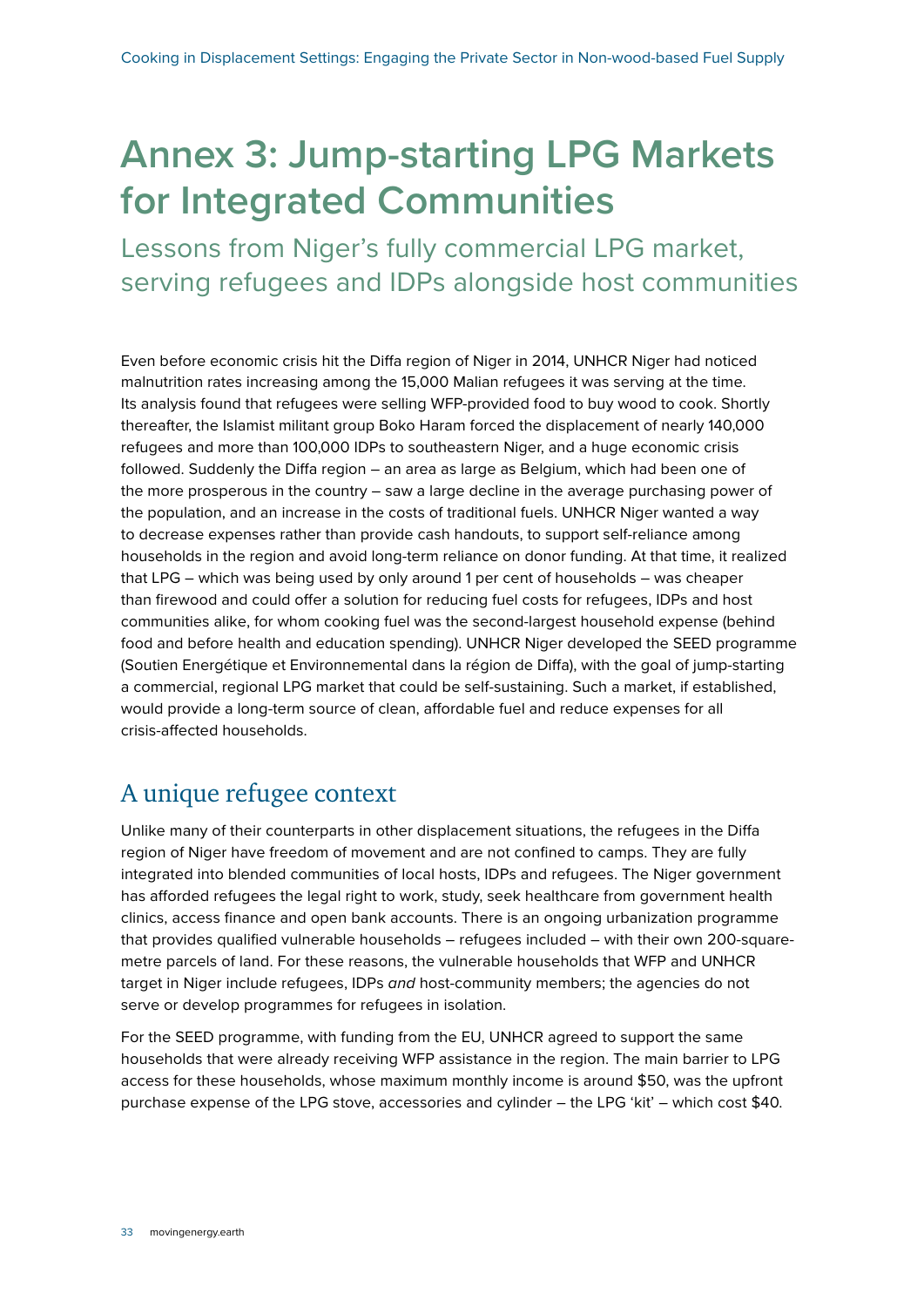UNHCR Niger decided to purchase these kits and distribute them for free to the 25,000 most vulnerable families, together with vouchers for refills of 6-kg cylinders. Each family received eight vouchers, enough to last five months for an average-sized household.

#### **We [told] the private sector, we are going to create for you 25,000 new families who are going to use gas. We will create the demand; how can you create the [supply]?**  Benoit Moreno, UNHCR Niger

### Emphasizing the 'win-win' to private-sector and government partners

Of critical importance to the success of the programme was getting government buy-in and a supportive private-sector gas partner on board. Benoit Moreno, UNHCR Niger External Relations Officer, found this was not a challenge once he had explained to both groups that this was a 'win-win' situation for everyone. Refugees, IDPs and other Nigerien citizens living in the region would all benefit from lower energy costs, which would free up income for other needs. The private sector would gain access to a new market, and government would provide an important service to a region hit hard by economic and environmental crises.

Local government leaders were enthusiastic from the start. Getting full government buy-in was essential to UNHCR Niger's approach. The LPG conversion programme was implemented not only by UNHCR or NGOs but by four Nigerien regional government directorates responsible for, respectively, the environment, trade, energy, and protection of women and children. The directorates for trade and energy worked with UNHCR to help identify last-mile firewood sellers in the local market who were negatively affected by the fuel-switching programme, in order to provide compensation through cash or in-kind support for conversion to the LPG supply chain. Some recipients chose to open small retail shops, while others were provided with carts and donkeys to support LPG delivery. Working through the regional government, and with the full support of local leaders, mitigated potential conflict with the larger wood market dealers and producers. Local elected officials also helped to identify appropriate locations for LPG filling stations and retail shops.

To attract a private-sector LPG supplier, UNHCR Niger released a nationwide tender request offering to initiate demand for LPG from 25,000 new customers and asking the private sector to manage the supply. From the tender request, UNHCR received multiple applications and selected one partner, SONIHY, a Nigerien gas company with sufficient capacity and experience to expand into the Diffa market. SONIHY then invested its own money in five new 10-tonne filling stations, each set up to serve five to six selling points, for a total of 30 new selling points regionally. In addition to purchasing 25,000 LPG kits and initial refills to secure new customers for SONIHY, UNHCR Niger acted as a reference to provide assurances of the strength of the partnership in SONIHY's negotiations with a local bank to obtain loans for the required infrastructure expansion.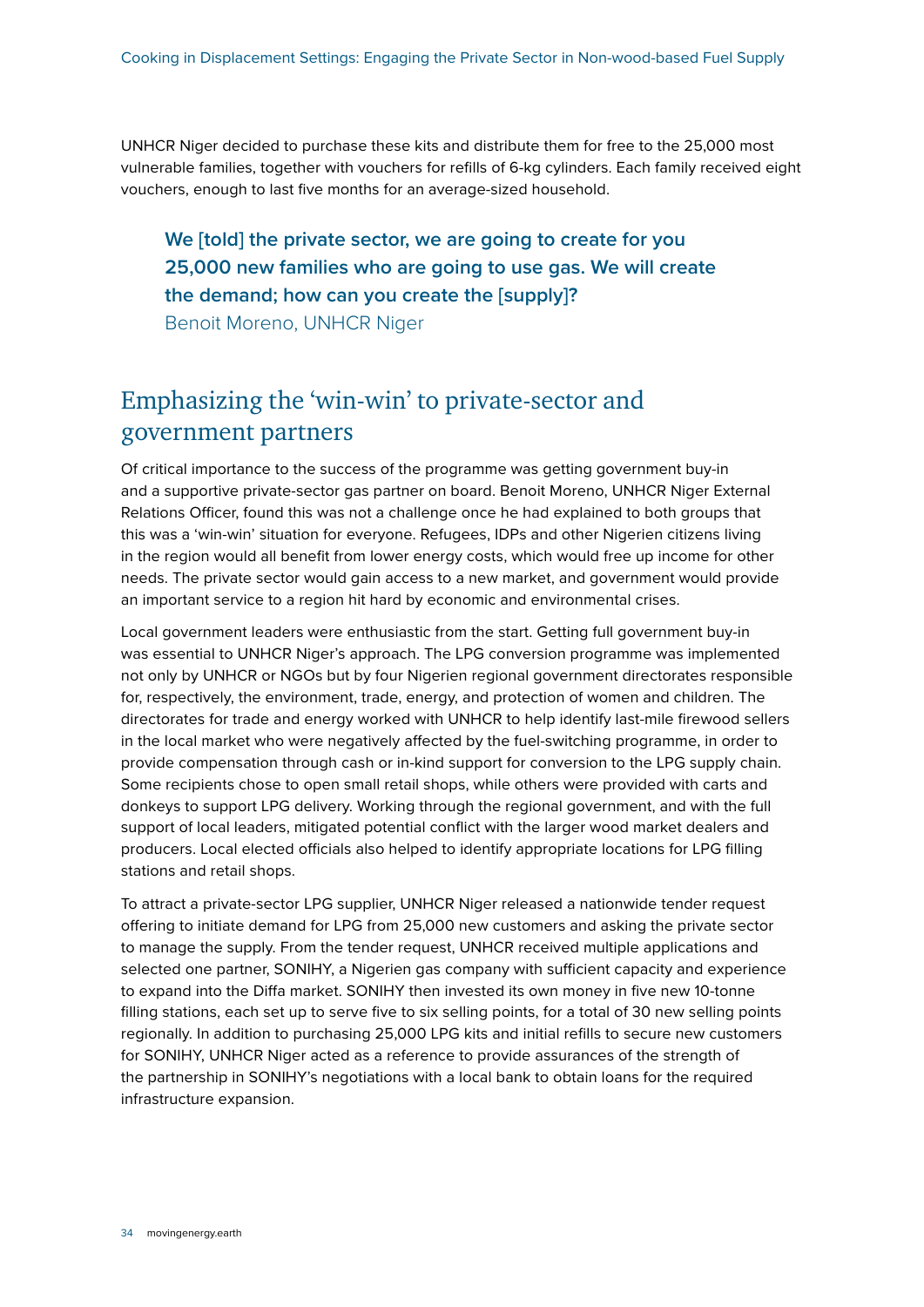#### Key results and strategies

By recruiting 25,000 new households as LPG customers, UNHCR Niger was able to achieve better economies of scale in the region and lower the price of LPG dramatically, from approximately \$10 (CFA 6,000) to \$3 per 6-kg cylinder. The result was that the average family now pays between \$3 and \$5 per month for its energy needs, compared to \$14 for firewood (which, before the SEED programme, was even higher at \$24 per month). This has helped the sustainability of the market beyond the initial SEED refills, with 70 per cent of the 25,000 UNHCR-supported households continuing to purchase LPG with no subsidy or other support. The low price of LPG, which did not increase after the UNHCR refill subsidies ended, has also attracted between 4,000 and 5,000 new LPG customers in the region who were not SEED beneficiaries.

According to a UNHCR Niger survey of participating households, the reported time saving when switching from wood to gas is around 72 hours per month, including time saved on cooking and fuel collection. Since women are the primary cooks and fuel collectors, switching to LPG saves women three days per month. UNHCR also saw a decrease in sexual and gender-based violence (SGBV) incidents due to fewer firewood collection trips, confirmed through ongoing protection monitoring and in fewer reported cases. When surveyed, households responded that they most valued the cost savings associated with LPG, followed closely by time savings.

The primary factors behind the success of this programme were its commitment to an integrated approach that included refugees, IDPs and host communities; and the fact that it enjoyed full buy-in and support from local communities, leaders and government officials. Some 100 youth community workers were hired to go from door to door explaining the programme to make sure everyone understood the cost savings and other benefits. Families understood that by using other fuels they were losing money over time. A hotline was also set up, which was advertised on local community radio stations, for anyone in the region to call at any time of day to report a problem with their stove or cylinder.

### Challenges during and post-implementation

One of the main challenges during implementation was insecurity in the region. Of primary concern was the potential for Boko Haram attacks on LPG facilities. A joint analysis by UNHCR, SONIHY and local officials determined that in some locations it was better to build LPG filling stations underground. The decision as to exactly where to place filling stations was made together with all relevant stakeholders. One of the originally planned locations was moved entirely due to security concerns.

**You have to understand the rationale of refugees. You cannot speak about the environment to people when you do not offer them alternatives. You have to show 'how am I going to improve my everyday life?'** 

Benoit Moreno, UNHCR Niger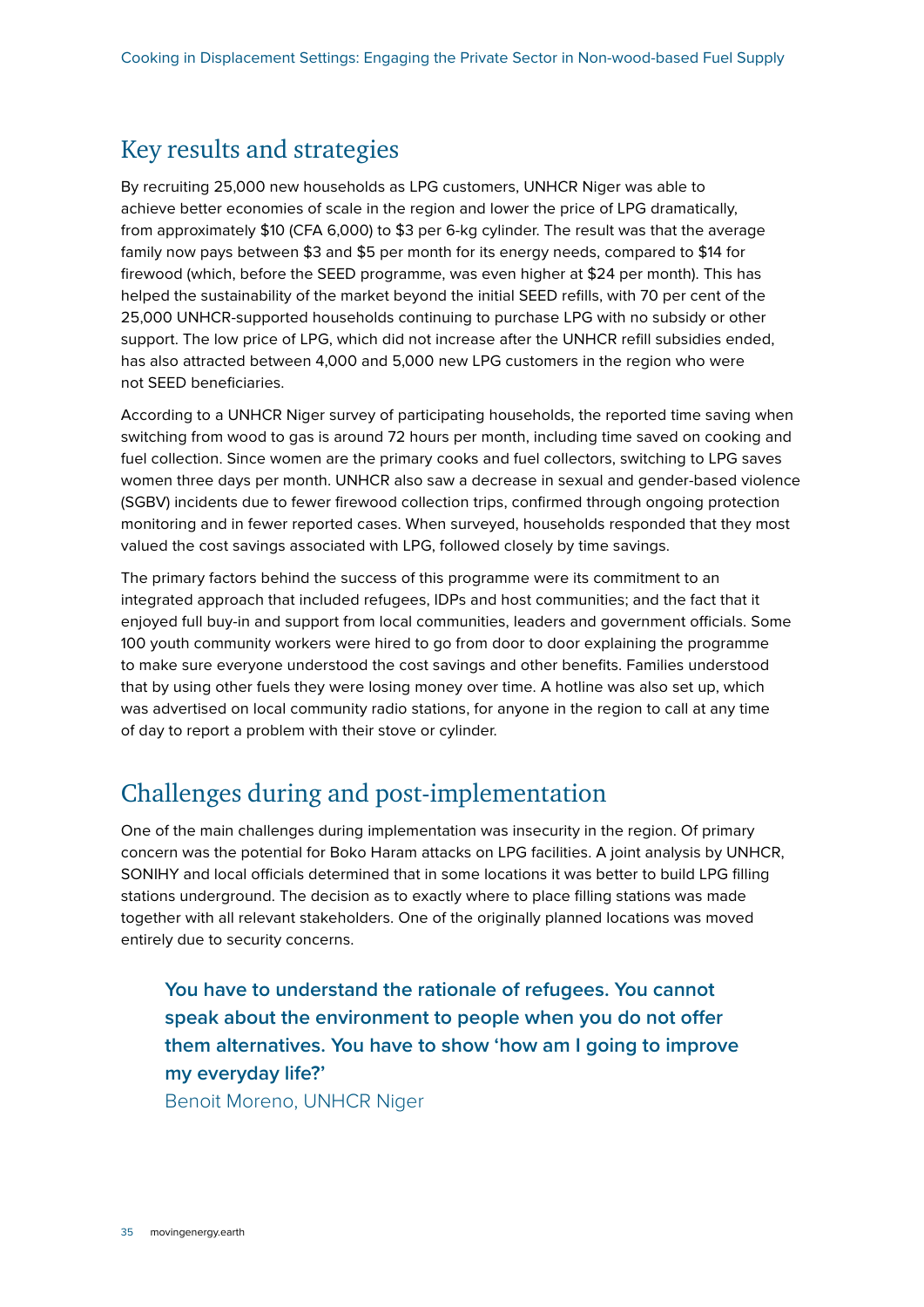Another challenge, discovered post-implementation, was that for the most vulnerable households, paying even \$3 for a cylinder refill was too difficult. Those households would have benefited from a smaller, 2.5-kg cylinder bottle, also available in Niger, instead of the 6-kg bottles that were distributed. UNHCR Niger realized that many of the 30 per cent of households that stopped using LPG after the SEED programme refills ran out did so because they were forced to sell their cylinders to pay for food. For these households, any offer of cash from non-beneficiaries to purchase their cylinder at a discounted rate provided critical income that they could use to buy food.

One unintended consequence of the programme was an increase in charcoal production in the region. In some parts of the Diffa region, the price of charcoal is now comparable to that of gas. Moreno explained that this phenomenon is the result of LPG's transformation of the market. When firewood sales decreased, wood sellers sought a competing fuel that was cheaper and easier to transport than firewood, and that could compete with gas in terms of ease of use. However, users surveyed by UNHCR still rated gas as their preferred fuel.

### Potential for replication

In the first 15 months alone, the full amount of EU funding for SEED (around €2 million) was recovered in savings from fuel purchases by people living in the region. This income boost to Diffa supports other donor investments in livelihood-improvement activities. The programme has also drawn interest from other donors and NGOs, including the International Rescue Committee and Action Contre la Faim, which are now working with SONIHY to introduce the same model to other parts of Niger. The model has been established and fine-tuned through SEED and can be directly transferred to other regions of the country.

Beyond Niger, Moreno explains that 'you can implement this in any context … where wood is more expensive than gas' and that it is critical to understand the economic calculus of vulnerable households. Where life expectancy is low, it is difficult to make long-term arguments around environmental damage, so it is better to focus on the immediate value and impact that these programmes can have on people's income and livelihoods. The Niger example has already influenced UNHCR fuel provision initiatives in other countries, such as Burkina Faso, Tanzania and Bangladesh, where LPG conversion is being piloted or expanded to refugee and host-community populations. UNHCR Niger is very keen to see the SEED programme, and its 'win-win' approach, replicated in as many countries as possible.

For more information, contact Benoit Moreno, UNHCR Niger, at [morenob@unhcr.org](mailto:morenob@unhcr.org).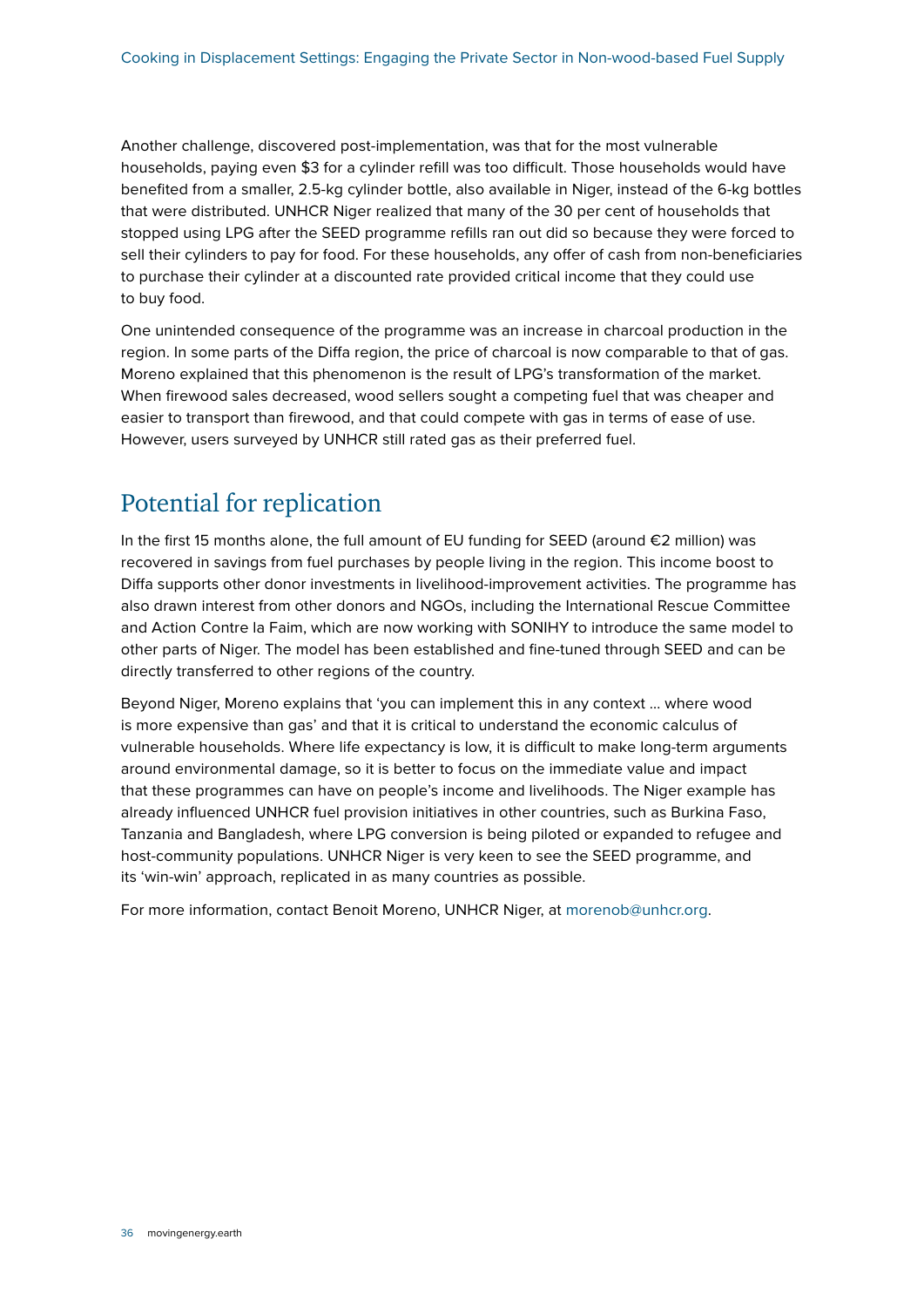### <span id="page-37-0"></span>**Annex 4: Developing Refugee-oriented Markets for LPG**

Examples of private-sector partnerships to supply LPG in crises and protracted refugee situations

This case study provides a comparison of two recent independent efforts – in Bangladesh and Tanzania – to promote and distribute LPG for refugee cooking energy needs. While the Bangladesh context is still in crisis mode, the Tanzania context offers a contrast in terms of how LPG has been piloted in a more protracted refugee setting. Both offer lessons for engaging the private sector to achieve greater refugee access to LPG.

In just four months in late 2017, more than 600,000 Rohingya refugees arrived in the Cox's Bazar region of Bangladesh. Their arrival overwhelmed the available supply of sustainably produced compressed rice husk (CRH) briquettes that UNHCR had been distributing to 95,000 existing refugee households in camps, and which had been covering only 20 per cent of those households' daily cooking needs. The camps took on a population density three times that of Dhaka, the Bangladeshi capital. The result, according to estimates by the UN Food and Agriculture Organization (FAO), was a staggering three to five football fields of forest being cleared per day for firewood for cooking. 'Before and after' aerial photographs, as well as large clouds of smoke around meal times in camps, provided visual evidence of the need for an urgent and drastic shift in fuel strategy.

Nyarugusu camp in Kigoma, Tanzania, has hosted Congolese refugees since 1996, but in 2015 it saw a large influx of 85,000 people from Burundi in just six months. A survey by the UNEP DTU Partnership<sup>30</sup> in 2017 found the average family spending 19 hours per week collecting firewood, with 52 per cent of respondents saying that they had experienced violence during firewood collection in the previous week. At that time, the Tanzanian government deemed the level of conflict with host communities and extent of environmental damage caused by firewood collection by the now 144,000-plus camp residents to be untenable. It requested urgent action by UNHCR to find an alternative solution.

In both the Bangladesh and Tanzania cases, the proposed solution was to supply LPG.

### Benefits of switching to LPG

In Cox's Bazar, a review of cooking practices revealed that around 10 per cent of refugees were already using LPG purchased from local markets to cook, making this the second-most-used fuel after firewood. An extensive review of all potential cooking solutions found LPG to be the most likely to succeed in terms of affordability, impact on deforestation, availability of supply, ability to scale, impact on health and ease of use, among other metrics. The review found that LPG

<sup>30</sup> The UNEP DTU Partnership is an international research and advisory institution on energy, climate and sustainable development. It operates under a tripartite agreement between the Ministry of Foreign Affairs of Denmark, the Technical University of Denmark (DTU) and the UN Environment Programme (UNEP). For more information, see<http://www.unepdtu.org/> (accessed 23 Oct. 2018).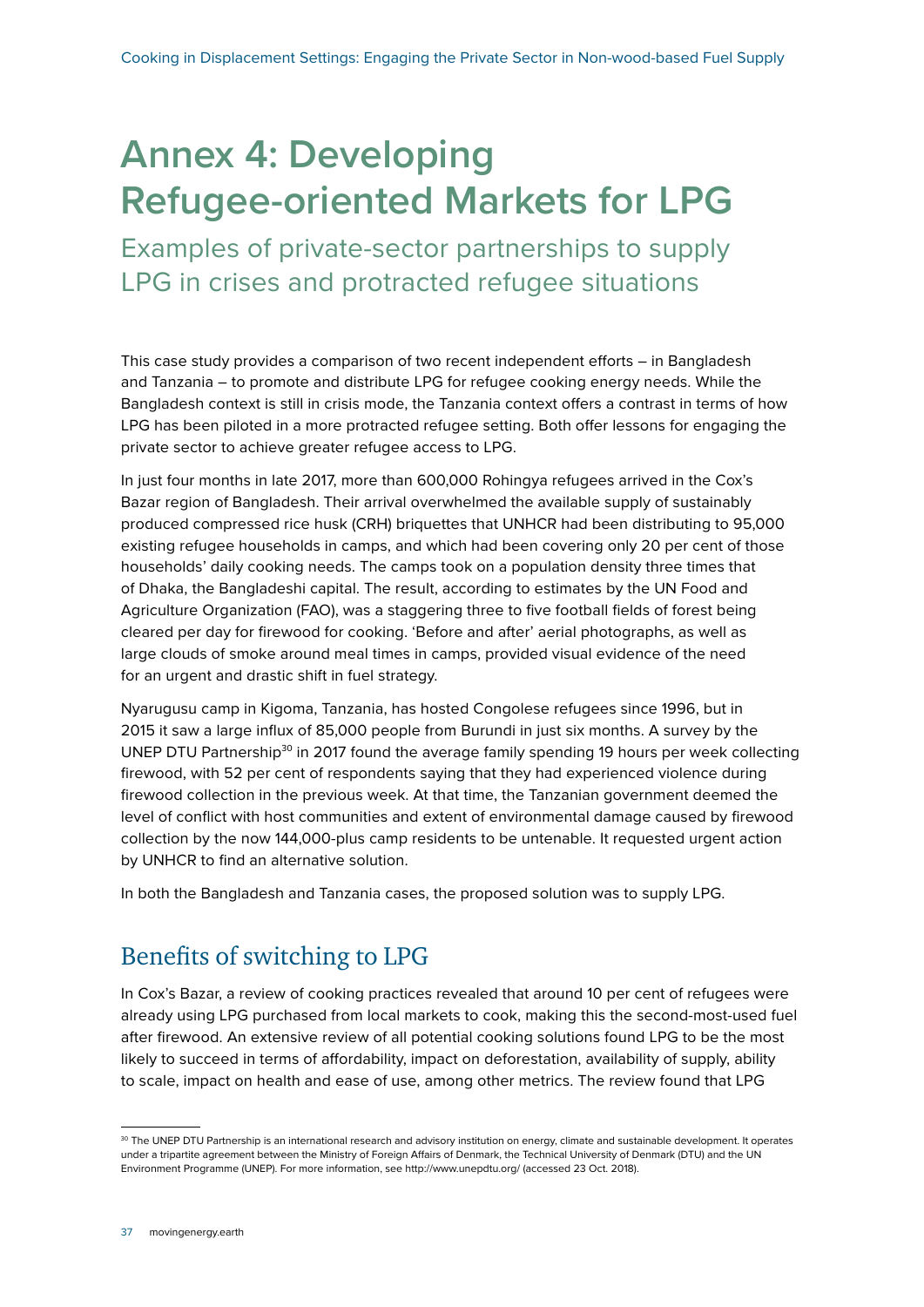was the cleanest and cheapest fuel option available, cheaper even compared with purchasing firewood for use in improved fuel-efficient cookstoves. Existing users found LPG easier, faster and cleaner to cook with than firewood, with the biggest barrier being the initial cost of around \$50 for purchasing the starter kit (stove, cylinder and accessories). The UNHCR review found that families were spending an average of \$12 per month on cooking fuel (on top of fuel received and collected for free), slightly more than the \$11 estimated to be the cost of an average family's monthly LPG needs. Because of the substantial price increases for firewood and CRH briquettes after the Rohingyas' arrival in 2017, LPG was found to be the most affordable fuel available. Based on this analysis, UNHCR decided to distribute LPG kits and fully subsidized cylinder refills for at least the next six months to all 200,000 refugee households in the Cox's Bazar camps, as well as to the 40,000 most vulnerable host-community households.

In Tanzania, where there was no commercial supply of LPG within the camp, a social cost– benefit analysis showed a benefit–cost ratio of 1.76 from switching to LPG. If LPG were to be consumed by all households in the Nyarugusu camp, this would lead to \$45 million in net benefits after 10 years (applying a 3 per cent discount rate). This was calculated based on conservative estimates of time savings for cooking and fuel collection, savings on fuel expenditure by refugees, savings to UNHCR from health benefits (reduced spending on doctors' salaries, medicine and supplies), carbon emission reductions and forest preservation. In addition to time saved from reduced fuel collection, survey respondents said that on average LPG saved them around four hours per day in cooking time alone (as they spent an average of two hours per day cooking with LPG, compared with six hours using firewood). Some 26 per cent said that they used the time saved for income-generating activities. The analysis also found that environmental destruction carried high monetary costs, and suggested carbon financing as a source of potential funding to support long-term sustainability of the LPG market.

Two pilot phases were completed in 2016 and 2017, in which 3,000 Nyarugusu refugee households received free LPG kits and two refills of 6-kg LPG cylinders per month over a threemonth period. After those pilots, UNEP DTU and UNHCR developed a market creation plan with a target to supply LPG to 20,000 families in three Kigoma region camps, plus an additional 5,000 vulnerable families from the host communities. The plan proposes applying a 50 per cent subsidy for the kits and cylinder refills using targeted donor funding. The plan is considered to be realistic given survey results showing that more than 50 per cent of households in Nyarugusu already spend an average of \$12 a month on firewood and/or charcoal. In comparison, it costs \$18 to supply the same amount of energy from LPG. Significant demand for LPG is also indicated by the fact that 95 per cent of respondents expressed a willingness to pay for LPG. However, the stated amount they were willing to pay was lower than their reported spending on traditional fuels (which could be due to concern on the part of respondents that any figure they provided would then be translated into the actual end-user charge). Subsidies could be delivered directly to beneficiaries in the form of vouchers, based on family size and vulnerability status.

### Incentivizing and securing private-sector LPG partners

A critical step for both programmes was lining up private-sector LPG partners with sufficient capacity and experience to invest in and supply the refugee and host-community markets. In Bangladesh, LPG conversion requires the supply of LPG to be increased to five times the current levels in just a six-month period (from 50,000 recipient households to 250,000). For this, multiple high-quality private-sector partners are needed. UNHCR released a tender for interested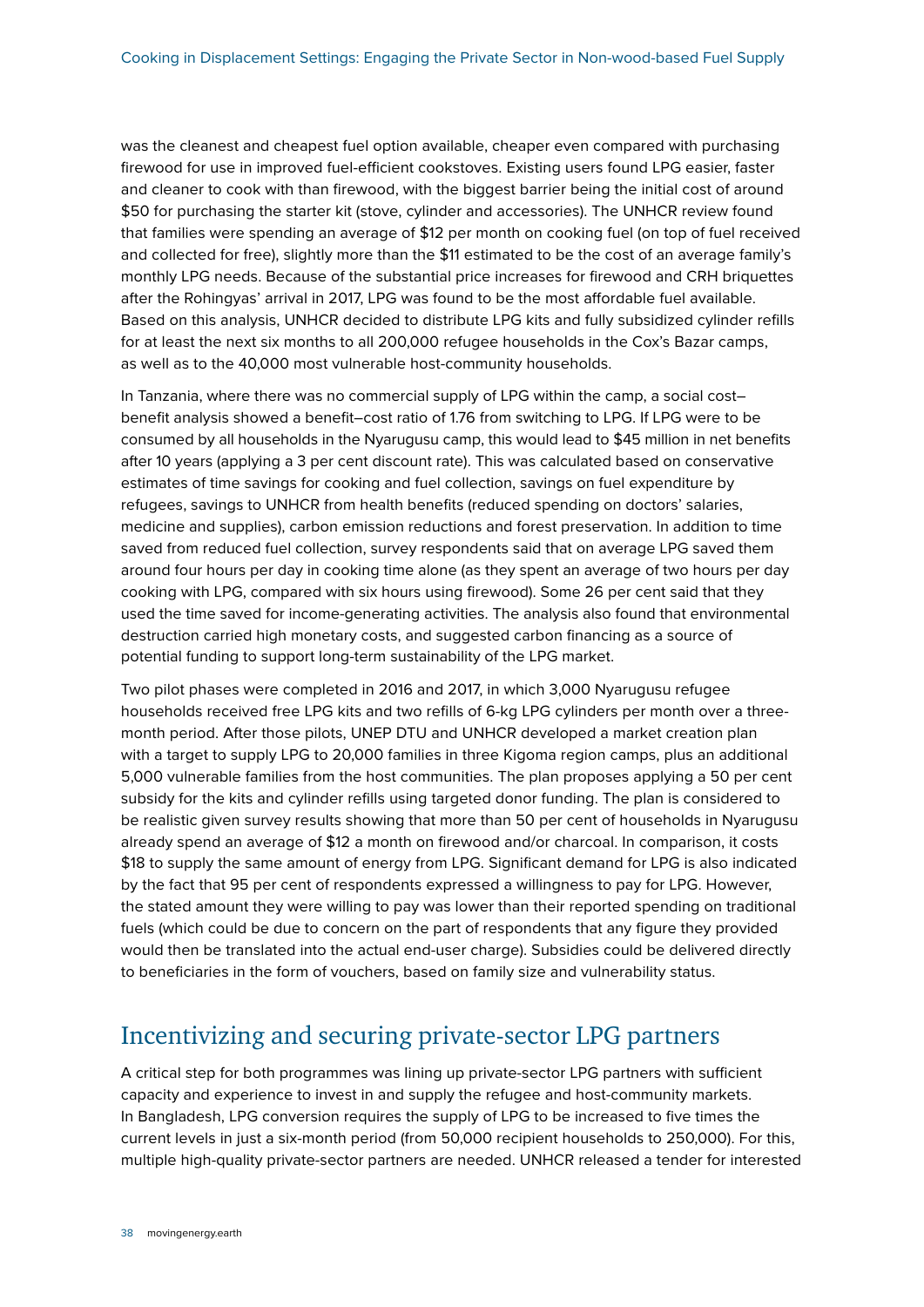suppliers to submit proposals outlining their entire proposed supply chain, any additional infrastructure required and associated costs, and the anticipated payback period. UNHCR agreed to invest in some of the required infrastructure (storage depots), with private companies paying back 50 per cent of that investment as they get refill orders, at a rate of 10 per cent per year over five years. Companies agreed to pay for their own increased staffing capacity, delivery trucks, larger fuel imports and a 2:1 match of UNHCR cylinder purchases. Agreements will be set up for three years. However, UNHCR only guarantees an initial six-month purchase order (covering 100 per cent of recipients' fuel needs). Additional rounds are likely, but contingent on securing donor funding.

In Tanzania, two key assurances were required for securing private-sector partnerships. The first was to demonstrate that the commercial cost of LPG was affordable to a sufficiently large population within the camps. The second was to show the potential for high uptake/usage rates. In Nyarugusu, this was done through a willingness-to-pay study that showed strong potential for uptake by refugees, combined with high levels of satisfaction among households involved in the LPG pilot schemes. Research showed that 53 per cent of refugees were already paying an average of close to 50 per cent of their monthly capped income on fuel purchases (around \$12 out of \$27 in legally allowed employment income). Funds for fuel purchases came from a mix of sources, including WFP cash transfers (which were ended just prior to the second LPG pilot), remittances, and formal and informal employment. These assurances, together with enforcement measures against the theft or resale of subsidized cylinders, secured a partnership with ORYX Gas. The company is one of the largest private distributors of LPG in Africa, with a long history in the region, a high share of the Tanzanian market, and an interest in expanding distribution in the Kigoma region. If the government of Tanzania approves the LPG market creation plan, then ORYX will extend its existing distribution model to the Kigoma camps. It has agreed to manage its sales through a female-only group of refugee resellers. ORYX, which was involved in the pilot stages, estimates that it will need to sell 8,000 cylinder refills per month within the camps for its operations there to be profitable. Based on demand estimates derived from the research, this is a viable target.

#### Challenges with scaling up the LPG market in refugee contexts

In Bangladesh, the response rate to the UNHCR tender request was lower than anticipated. Some of the larger market players did not submit bids. Those that did tended to have the backing of major international oil companies, which were not as concerned with the required investment size. Although there was no official follow-up with the firms that did not bid, it is likely that uncertainty in the Cox's Bazar camps was a deterrent. Whereas an informal economy already exists in the Kigoma camps in Tanzania, the Rohingya refugee situation is still in 'crisis' mode, with both the government and refugees seeing their situation as temporary. Recently arrived Rohingya families have not been given official refugee status and are considered 'undocumented Myanmar nationals'. This uncertainty makes it impossible for a private company to apply a normal long-term business model. Couple that with the complete inability of refugees to earn income, and it becomes impossible to introduce anything other than a fully subsidized donor-driven model for fuel at this time.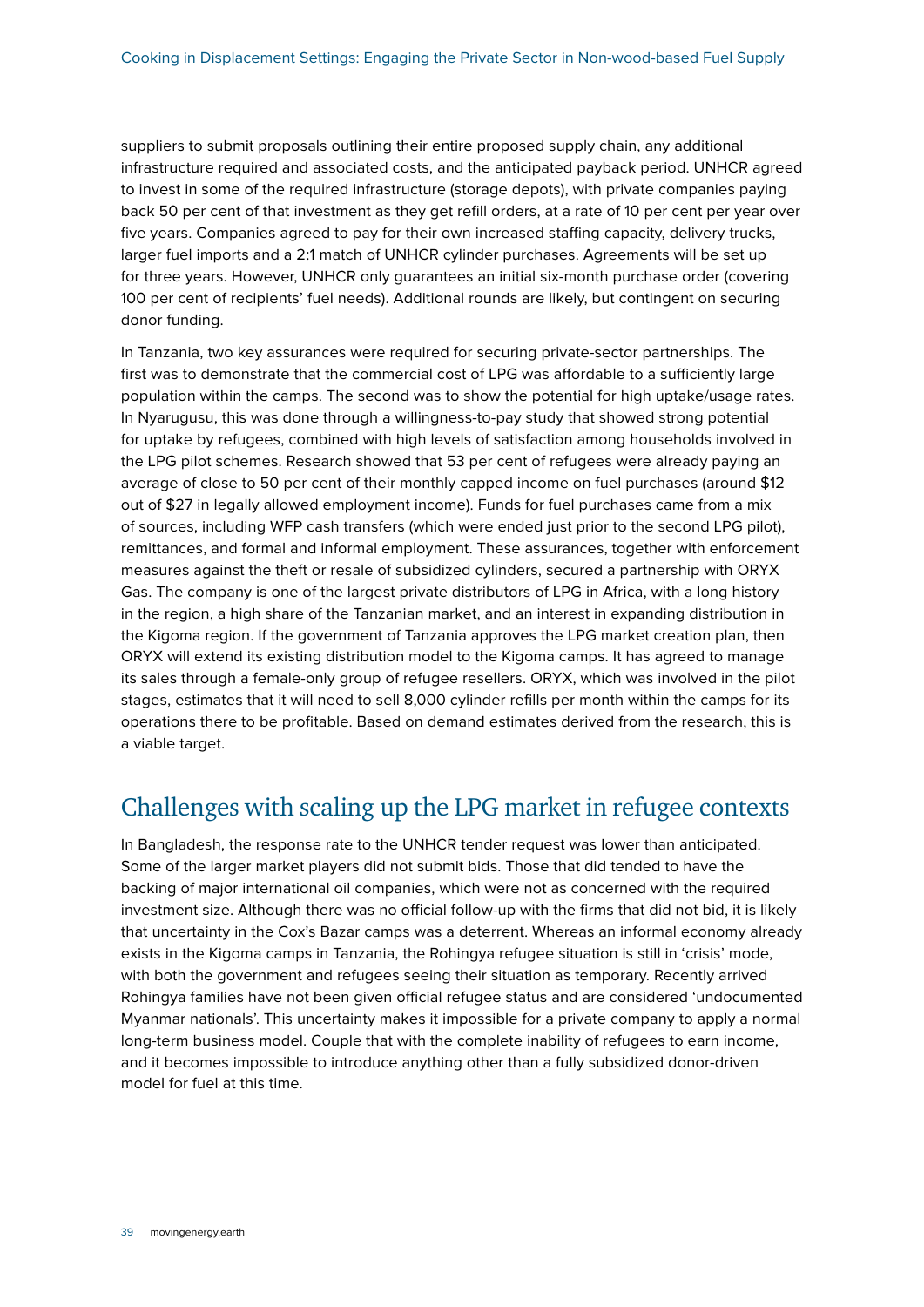In Tanzania, due to the strict encampment policy, government buy-in and authorization are critical for long-term infrastructure in what are seen as 'temporary' camps. Government acknowledgment of a protracted situation can help to support longer-term investments, something that remains a challenge in Tanzania where in early 2018 the government withdrew from the Comprehensive Refugee Response Plan agreed with the UN. Government support is critical to opening the door to a potential shift in refugees' legal status – as in Uganda and Niger – and thus to removing the major hurdles to a commercial approach, namely limits on refugee employment, access to land and finance. A truly commercial fuel market would require steady refugee income. Customer financing is needed to support larger upfront payments for cylinder refills, as compared with the small as-needed payments currently made for firewood. Also, a commercial fuel-switching programme requires interventions to increase awareness of LPG (benefits and proper use) and boost market creation efforts; this involves significant donor funding. Donor support is needed for the first phase, for the scale-up phase, and to provide continued support for vulnerable families after the market is established.

**Based on the pilot programmes and our research, we know that there exists a commercial market for LPG in the Nyarugusu camp; households like it and many are able and willing to pay for it.**  James Haselip, DTU

### Viability of a long-term commercial approach

Later in 2019, after families are converted to LPG, UNHCR will complete a targeting exercise in the Cox's Bazar camps to see who should continue to receive fully subsidized LPG, and who partially subsidized LPG, in the future. The goal is to switch eventually to a cash-based subsidy rather than in-kind provision. However, according to Paul Quigley, UNHCR Energy Specialist, any decrease in subsidy 'hinges on people's ability to earn an income'. Right now, not even an informal economy exists, and refugees are still worried that they may be sent back to Myanmar. That limits refugees' willingness to invest in goods that they might be forced to leave behind. Their legal status also seriously limits any type of income-earning potential. UNHCR is hoping that clear evidence of positive environmental impacts from the fuel-switching programme will be enough to secure donor support through this crisis phase until things are more stable and a more commercial approach can be trialled.

For the Kigoma camps, UNEP DTU and UNHCR developed a market creation plan that outlines strategies to support LPG expansion. These include encouraging the use of time savings from the switch to LPG for more income-generation activities, and providing entrepreneurial training and expanded employment opportunities for refugees within and beyond the LPG supply chain. The plan also includes the development of financing strategies to support monthly purchases of LPG refills. Because refugees cannot legally access formal microfinance, the UNEP DTU and UNHCR market creation plan proposes the establishment of several zone-specific revolving funds, from which refugees will be able to borrow up to five times the value of their downpayment, up to a maximum of 50 per cent of the cylinder refill cost, with incentives to encourage repayment within one month. UNEP DTU and UNHCR also see mobile pay-as-you-go technology, which is being piloted for the LPG market by several companies in East Africa, as a potential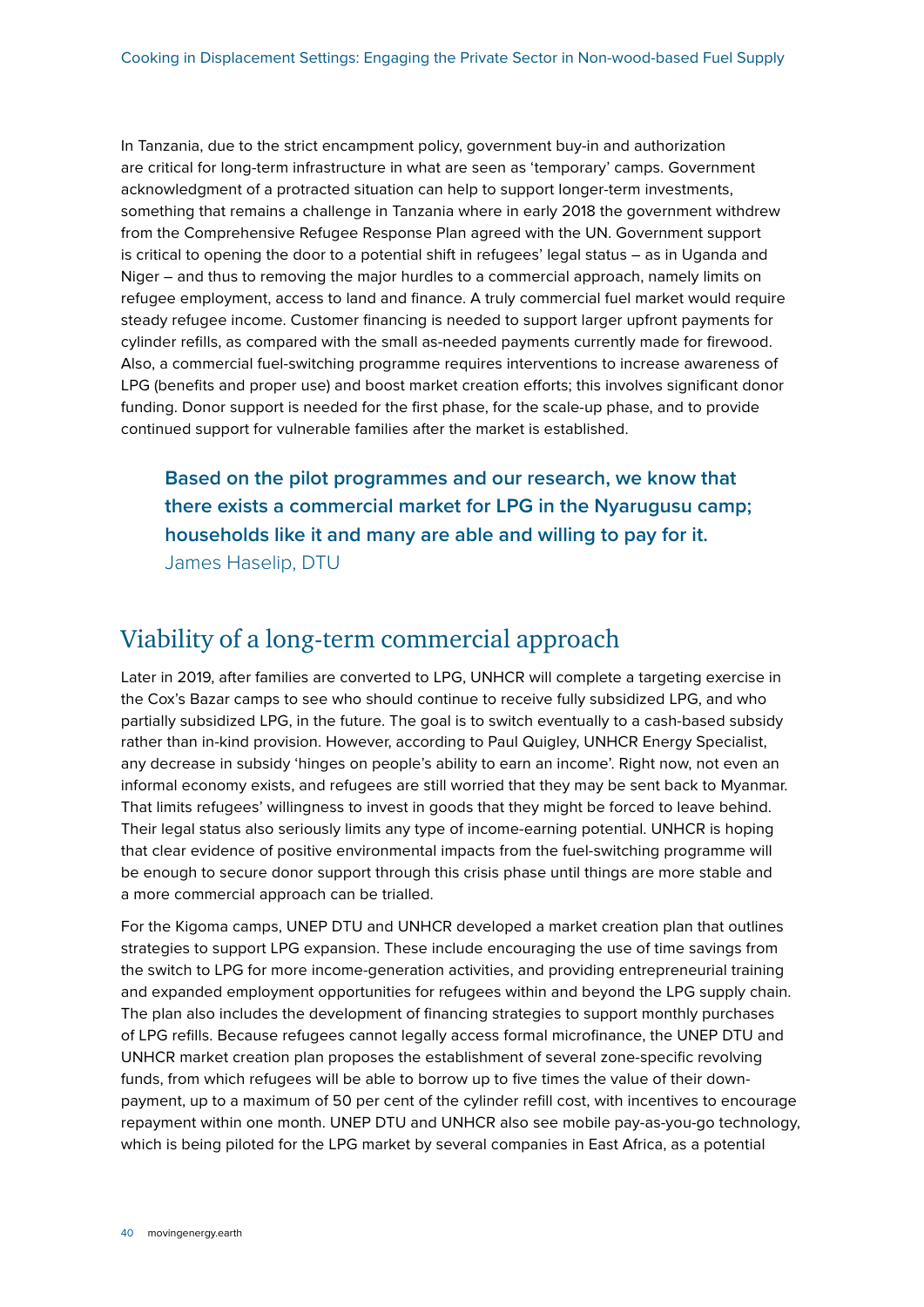future mechanism for use in the sale of LPG to refugees. Donor funding can also be used to invest in small-scale factories in the camps, where refugees can be employed in the manufacture of stove-top trivets.

Although still in the early stages, both these LPG programmes provide useful lessons for partnering with private companies to deliver clean and affordable fuel options to refugees, thus limiting host-community conflict and protecting natural resources.<sup>31</sup>

For more information on the Tanzania LPG pilot schemes, contact James Haselip, DTU at [jhas@dtu.dk.](mailto:jhas@dtu.dk)

<sup>&</sup>lt;sup>31</sup> Information for this case study came from an interview with Paul Quigley, UNHCR Energy Specialist, as well as existing literature including: Rivoal and Haselip (2017), *The true cost of using traditional fuels in a humanitarian setting*; Rivoal, M. and Haselip, J. A. (2018), *Delivering market-based access to clean cooking fuel for displaced populations in the Kigoma region, Tanzania: a business plan*, UNEP DTU Partnership, Technical University of Denmark; and Quigley, P. (2017, unpublished), *Review of Clean Cooking Options for Refugee Settings Cox's Bazar Bangladesh*, December 2017, UNHCR.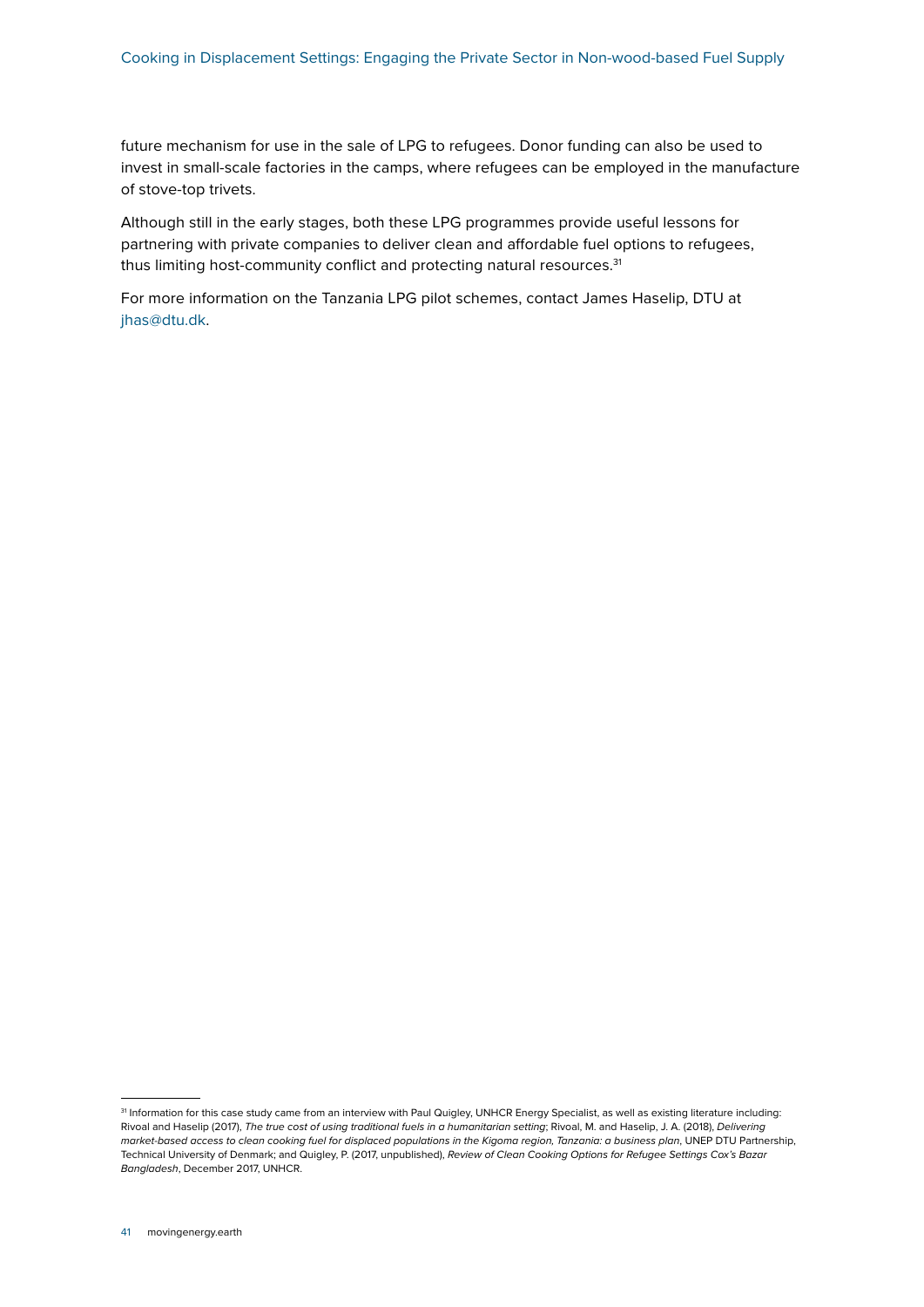### <span id="page-42-0"></span>**Annex 5: Method of Calculating the Proposed Price Cap for the Non-wood Cooking Concession**

To calculate the weighted average household cost of cooking energy (to be used as the concession price cap), data from a household energy survey conducted by the MEI were used alongside the calculated levelized cost of energy (LCOE) within the context of the refugee camp.

The household energy survey was completed in December 2016 by the MEI, covering 231 households within Kakuma I camp (estimated population of 14,910 households, with an average of six members per household). The survey included a wide range of energy use questions covering areas such as type of cooking/lighting solutions used, quantity of fuel consumed, where fuel is sourced, typical cost per fuel source, other types of expenditure and amount, and so on.

### Levelized cost of energy

The levelized cost of energy (LCOE) is often taken as a proxy for the average price that a generating asset must receive in a market to break even over its operational lifetime. The LCOE was calculated for each of the available cooking stove technologies in Kakuma I to allow for a fair comparative cost to be shown.

The LCOE was calculated based on the following factors:

- **•** An assessment of the range of energy outputs, in megajoules (MJ), that households are currently using for cooking each day, as a baseline. This range was assessed to be from 1 MJ to 18  $MJ<sup>32</sup>$  per day.
- **•** The amount of fuel required per day (kg/day) for a given energy output (in MJ) based on the calorific value of the fuel and efficiency of the stove.
- **•** The total fuel cost per day (\$/day) to produce a given energy output for each stove/fuel combination, based on locally confirmed fuel prices where possible.
- **•** Stove capital and installation cost (where relevant).
- **•** Ongoing annual operation and maintenance (O&M) cost during stove lifespan.

Note that no discount rate was applied to the LCOE calculation, as inflation was not factored into fuel prices.

<sup>32</sup> This range is assumed to adequately cover the majority of household cooking needs, based on industry understanding and past project experience. A standard MJ per household value in a refugee setting does not exist, due to the varying needs of refugees and environmental factors.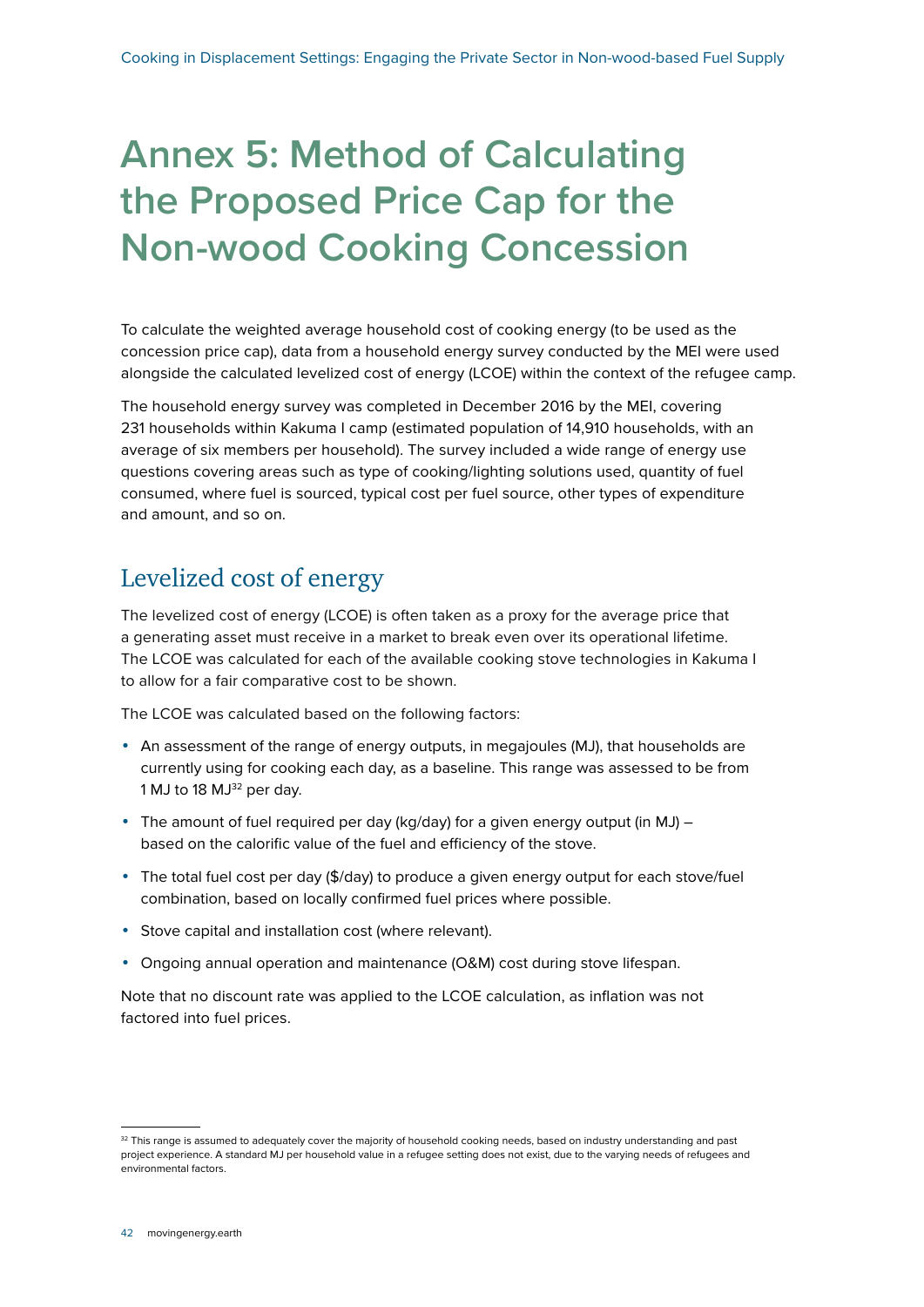### Methodology

Using the key inputs mentioned above, we took the following steps to calculate the weighted average household energy cooking cost:

- 1. **Identify current cooking solutions being used in the camp traditional three-stone fire, improved cookstove (ICS) with wood or charcoal, LPG – and what percentage of overall usage each represents.** This took into account the fact that a proportion of households have a secondary cookstove.
- 2. **Identify the fuel type (wood, charcoal and LPG) and reported amount used for cooking each day (kg – collected, donated, bought).** The energy produced per stove type using a certain amount of fuel was calculated in megajoules, based on the kilogramme amount of fuel used per day, the calorific value of the fuel (MJ/kg) and the conversion efficiency of the stove used (%). The amount of fuel (kg) required for the range of desired megajoules (1 MJ to 18 MJ) could also be calculated at this point.

Applying the camp distribution (%) for each cookstove and fuel type, the total camp and weighted average household cooking energy produced per day was then calculated. This megajoule value (9.05 MJ) was taken to be Scenario 1 – 'the base case' – and was used as the concession price cap against which to tender.

- 3. **To determine the end-user's ability to pay, the cost of current cooking solutions was analysed.** To make a fair comparison across the varying fuel costs per kilogramme, stove costs, lifespans, O&M costs and so on, the LCOE (based on locally confirmed prices where possible) was calculated for each solution. Then, applying the percentage distribution of cooking solutions, a weighted average cost was calculated. This amount (KES 19) was taken as the Scenario 1 base case.
- 4. **The Scenario 1 weighted average cost of energy produced was then compared with the income and expenditure survey data to confirm that it was accessible to all camp users.**  The calculated cost was found to be very similar to the reported energy expenditure within the camp. However, it should be noted that this calculated cost needs to be compared to monitored income/expenditure data for further verification, as provision of monetary data is a sensitive topic and users may not accurately report on this.

Based on the estimated weighted average cost of cooking energy for Scenario 1, the value of KES 19 per day was taken to be the maximum price cap (P) that companies could charge for their cooking solution under the proposed concession. This value implies reaching the greatest number of users possible while aiming to support a market-based approach in which users contribute towards the cost of implementation.

It should be noted that this approach has a number of limitations, including the following:

- **•** Households verbally reported the amount of fuel they used no measurements of actual fuel usage were taken. It should also be noted that in many cases fuel is not sold by kilogramme, but per bundle in the case of firewood or per *debe* (Kiswahili for 'tin') in the case of charcoal. Hence there may be some inaccuracy in the amounts of fuel that people reported using.
- **•** The calculation was based on what people were reported to be using, which is not to say that 9.05 MJ per day is adequate for households to meet all their cooking and nutritional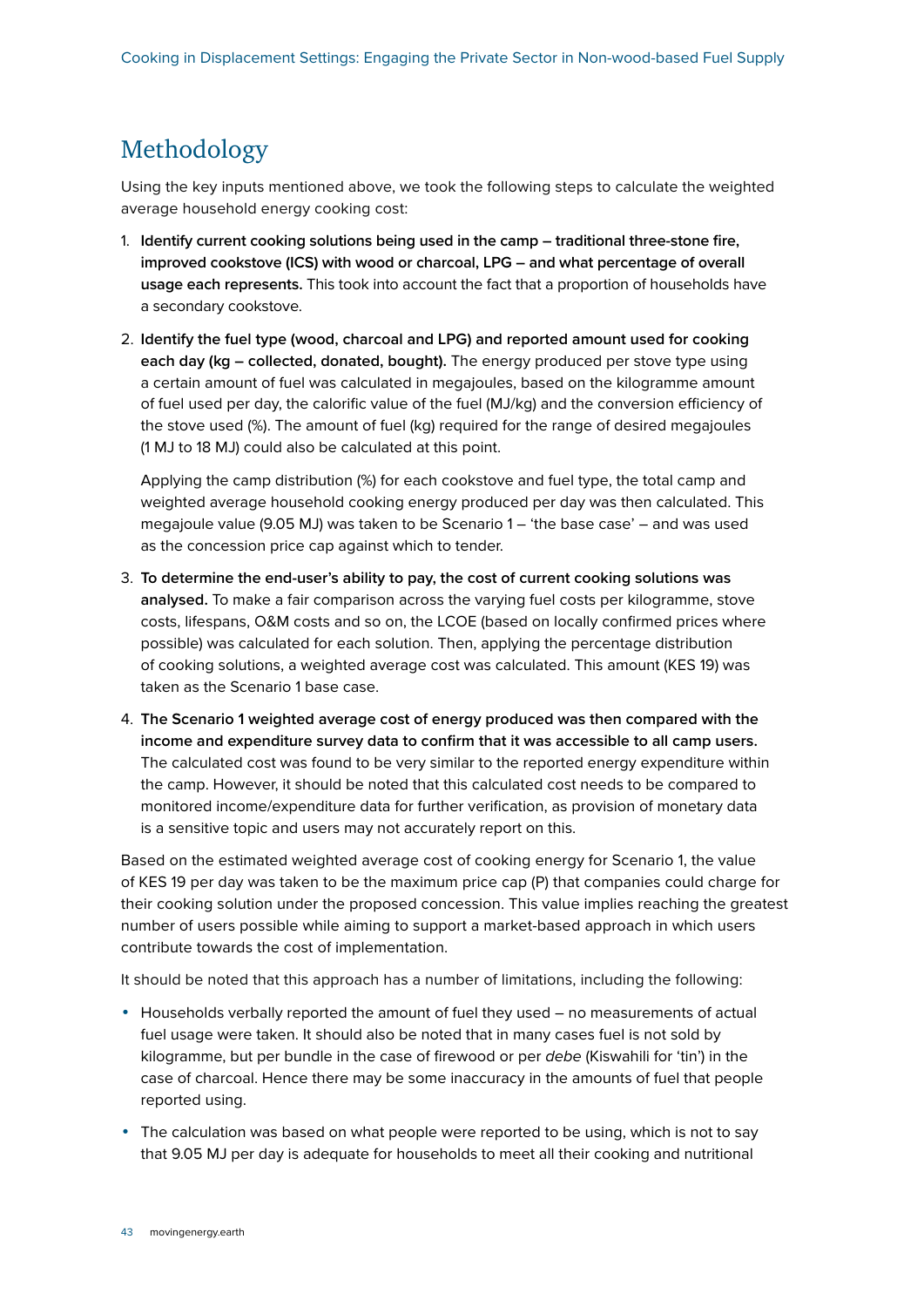needs. It is likely that the figure for average energy usage calculated here is low, since in a displacement setting people are constrained by resources and cook less than they would like to.

**•** The survey was conducted in Kakuma I, which is the oldest and most established subcamp within the Kakuma complex. The results seen in Kakuma I may not be fully reflective of the stove type, fuel use, cooking spend, income and general expenditures seen across the remaining camp areas. Projections across the full camp complex are provided as estimations only.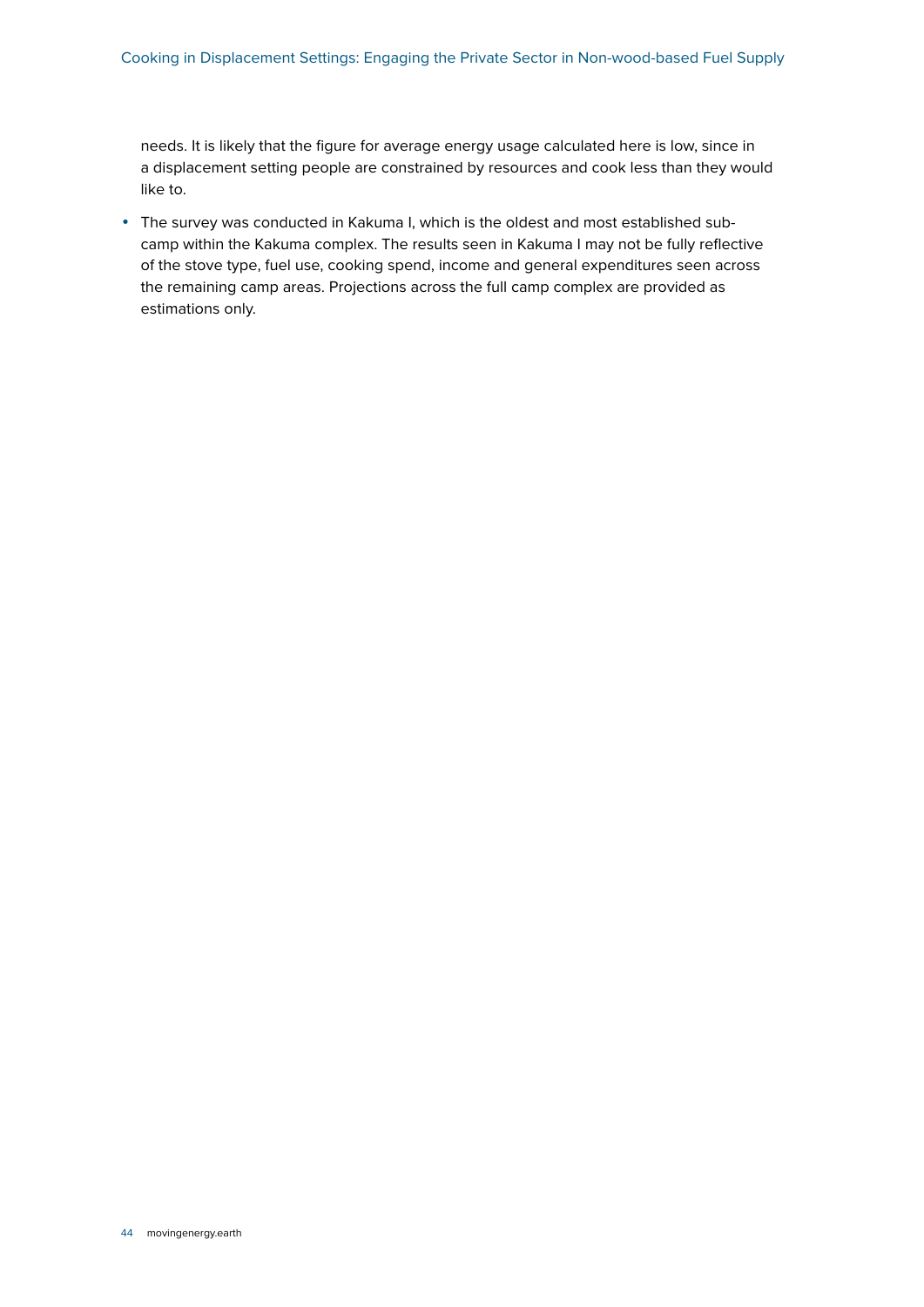### <span id="page-45-0"></span>**About the Authors**

**Laura Patel** is the programme manager for the Moving Energy Initiative with Energy 4 Impact, providing overall management of the programme as well leading on-the-ground activities in Kenya and developing learning content from the programme. She is an energy specialist, having worked in private-sector development, capacity-building and social enterprise in East Africa for the past eight years with a range of businesses, both providing technical advisory services and leading business units and programmes. Laura started her career in the UK, working in the transmission and distribution of electricity, before moving to Kenya where she has focused her career in the energy access sector. Her initial focus was on micro-enterprise and technology development, particularly in the area of clean cooking and fuels. In addition to her work at Energy 4 Impact, Laura worked as the operations director for EcoZoom, a social enterprise selling ecological products in East Africa. She graduated from the University of Birmingham with a master's degree in mathematical engineering.

**Katie Gross** is an independent household energy consultant and experienced project manager. She has over 10 years of experience in international development, focused primarily on implementing clean household energy interventions globally. She has led and managed household energy projects related to improved access, innovative financing and entrepreneur empowerment, working with financial institutions, energy enterprises, NGOs and other relevant stakeholders, primarily in East Africa and South Asia. She co-authored an online toolkit for the U.S. Agency for International Development on clean and efficient cooking technologies and fuels, and was lead author for a global study on advanced biomass cookstove distribution. She holds an MA in international development from American University in Washington, DC and was an environmental health volunteer with the U.S. Peace Corps in Panama.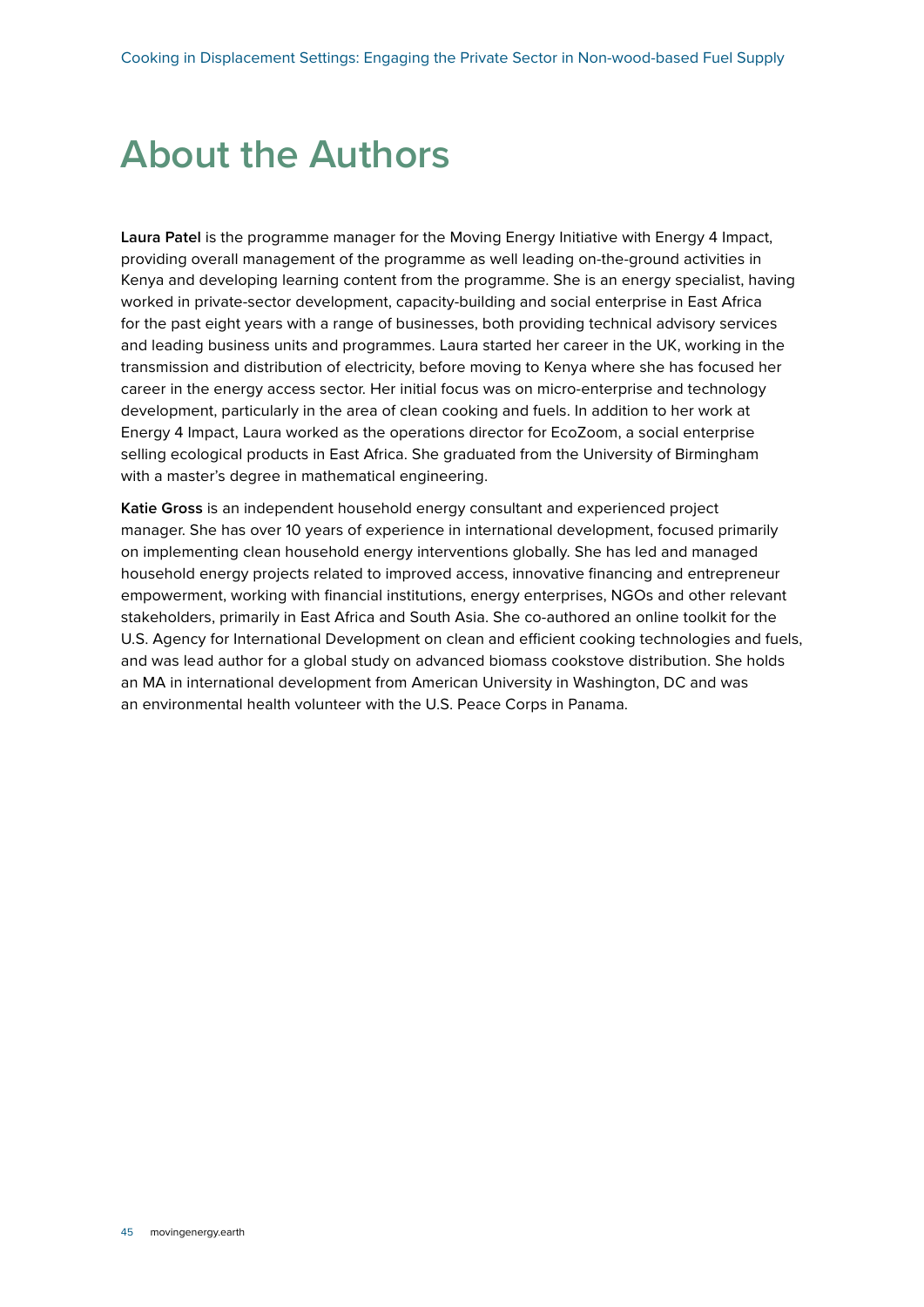### <span id="page-46-0"></span>**Acknowledgments**

The authors would like to thank members of the MEI team who contributed significantly to the non-wood cooking concession prize process. This includes William Mulehi (Energy 4 Impact), who interacted extensively with private-sector stakeholders; Joe Attwood (Energy 4 Impact) for providing continued guidance; and Mattia Vianello (Practical Action) and the wider Practical Action team for supporting this work through their provision of data and analysis. Thanks also go to Faisal Razzaq (Energy 4 Impact) for his work on calculating a price cap for the proposed concession in Kakuma. Thanks to the peer reviewers who provided valuable feedback and input on the content: Benoit Moreno (UNHCR Niger), Harry Stokes (Gaia Association) and James Haselip (UNEP DTU Partnership).

The authors would like to thank the following organizations and individuals that took part in the case studies:

- **•** Project Gaia and Gaia Association, in particular Harry Stokes, Desalegn Getaneh, Wubshet Tsehayu, and Chido Munangagwa, in relation to their work establishing cooperatives to increase the uptake of ethanol in displacement settings in Ethiopia;
- **•** Inyenyeri, in particular Suzanna Huber and Amber Bloomer, regarding its work expanding access to biomass pellets for Rwandan refugee customers;
- **•** UNHCR Niger, in particular Benoit Moreno, in relation to its efforts to catalyse LPG markets in displacement settings in Niger;
- **•** UNHCR Bangladesh, in particular Paul Quigley, regarding its work distributing LPG at scale to people displaced by crises in Bangladesh; and
- **•** The UNEP DTU Partnership, in particular James Haselip, in relation to efforts to create market opportunities for LPG in displacement settings in Tanzania.

The authors would like to thank Anna Brown and Jake Statham (Chatham House) for their editing work.

Finally, our thanks go to all of the stakeholders who participated in the MEI's non-wood cooking prize and gave up their time to engage and provide valuable insights into this topic.